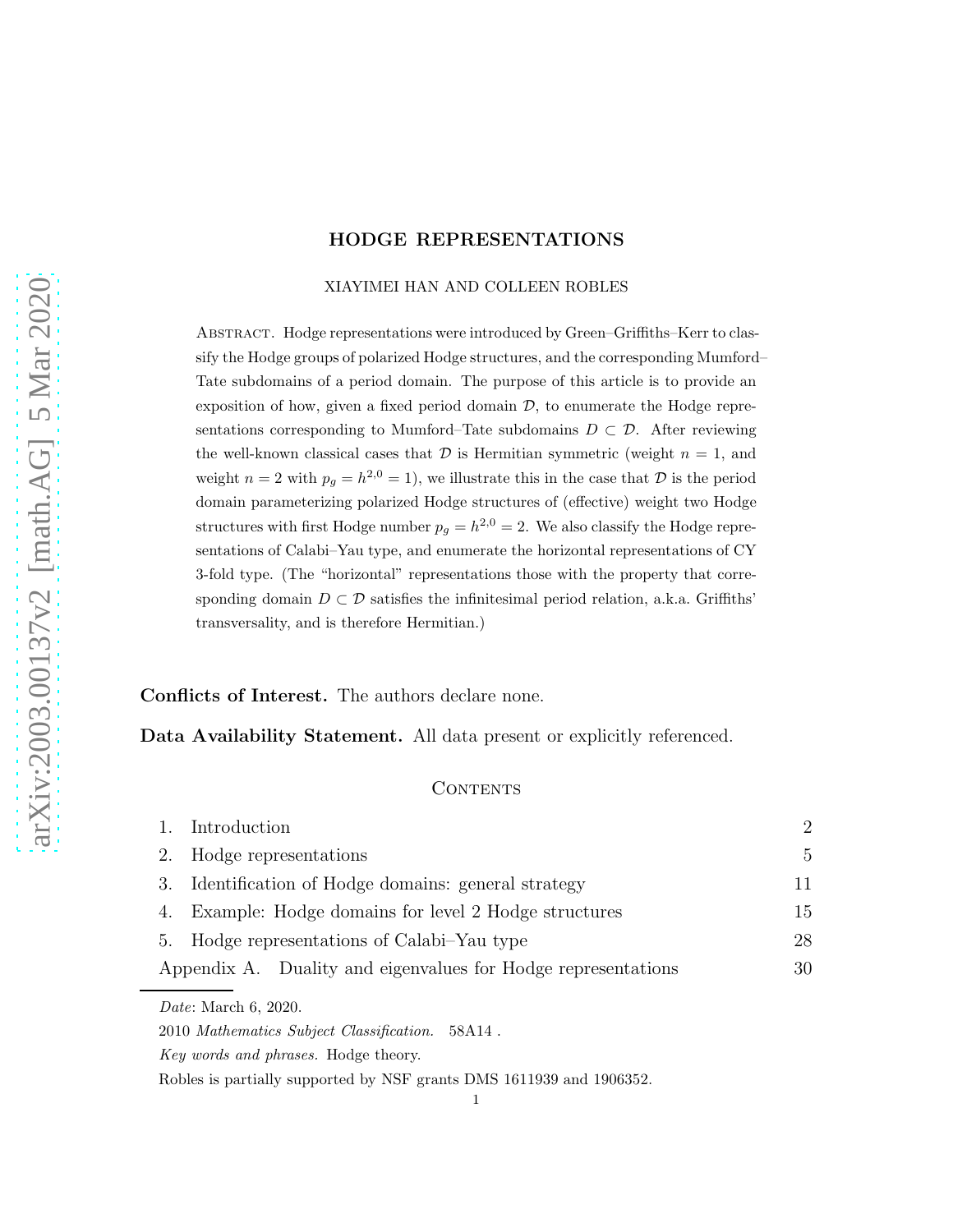References 33

#### 1. INTRODUCTION

1.1. **Hodge groups.** Fix a period domain  $\mathcal{D} = \mathcal{D}_h = \mathcal{G}_{\mathbb{R}}/\mathcal{G}_{\mathbb{R}}^0$  parameterizing  $Q$ polarized Hodge structures on a rational vector space V with Hodge numbers  $h =$  $(h^{n,0}, \ldots, h^{0,n})$ . Here

$$
\mathcal{G}_{\mathbb{R}} \,\, = \,\, \text{Aut}(V_{\mathbb{R}},Q)
$$

is either an orthogonal group  $O(a, 2b)$  (if n is even) or a symplectic group  $Sp(2r, \mathbb{R})$  (if *n* is odd), and  $\mathcal{G}_{\mathbb{R}}^0$  is the compact stabilizer of a fixed  $\varphi \in \mathcal{D}$ . To each Hodge structure  $\varphi \in \mathcal{D}$  is associated a (Q–algebraic) Hodge group  $\mathbf{G}_{\varphi} \subset \text{Aut}(V, Q)$ , and a Mumford– Tate domain  $D = D_{\varphi} = G_{\varphi} \cdot \varphi \subset \mathcal{D}$ , where  $G_{\varphi} = \mathbf{G}_{\varphi}(\mathbb{R})$ . Briefly, the Hodge structure  $\varphi \in \mathcal{D}$  determines a homomorphism of R-algebraic groups  $\varphi: S^1 \to \text{Aut}(V_{\mathbb{R}}, Q)$ , and the Hodge group  $\mathbf{G}_{\varphi}$  is the Q-algebraic closure of  $\varphi(S^1)$ . The Hodge group  $\mathbf{G}_{\varphi}$  may be equivalently defined as the stabilizer of the Hodge tensors of  $\varphi$ .

1.2. Motivations. The geometric considerations motivating a classification of the Hodge groups for a given period domain  $\mathcal D$  include the following. For generic choice of  $\varphi \in D$ , the Hodge group  $\mathbf{G}_{\varphi}$  is the full automorphism group Aut $(V, Q)$ . So when containment  $\mathbf{G}_{\varphi} \subsetneq \text{Aut}(V, Q)$  is strict, the Hodge structure has nongeneric Hodge tensors. (And, because  $\mathbf{G}_{\varphi'} \subset \mathbf{G}_{\varphi}$  for all  $\varphi' \in D_{\varphi}$ , the Mumford–Tate domain  $D_{\varphi}$ will parameterize Hodge structures with nongeneric Hodge tensors.) An extreme example here is the case that  $D_{\varphi}$  is a point  $\{\varphi\}$ ; this is the case if and only if  $\mathbf{G}_{\varphi}$  is a torus; equivalently, End(V,  $\varphi$ ) is a CM field. When containment  $\mathbf{G}_{\varphi} \subsetneq \text{Aut}(V, Q)$  is strict and the Hodge structure is realized by the cohomology of an algebraic variety, the variety "should" admit nongeneric arithmetic properties (such as extra Hodge classes, or automorphisms, et cetera). In general, the Hodge group can have significant geometric consequences; for example, it plays a key role in Ribet's study [Rib83] of the Hodge conjecture for principally polarized abelian varieties (expanding upon earlier work of Tanke'ev's [Tan81, Tan82]).

Likewise much geometric motivation for the classification of the Mumford–Tate domains comes from the moduli of algebraic varieties. In general, the period domain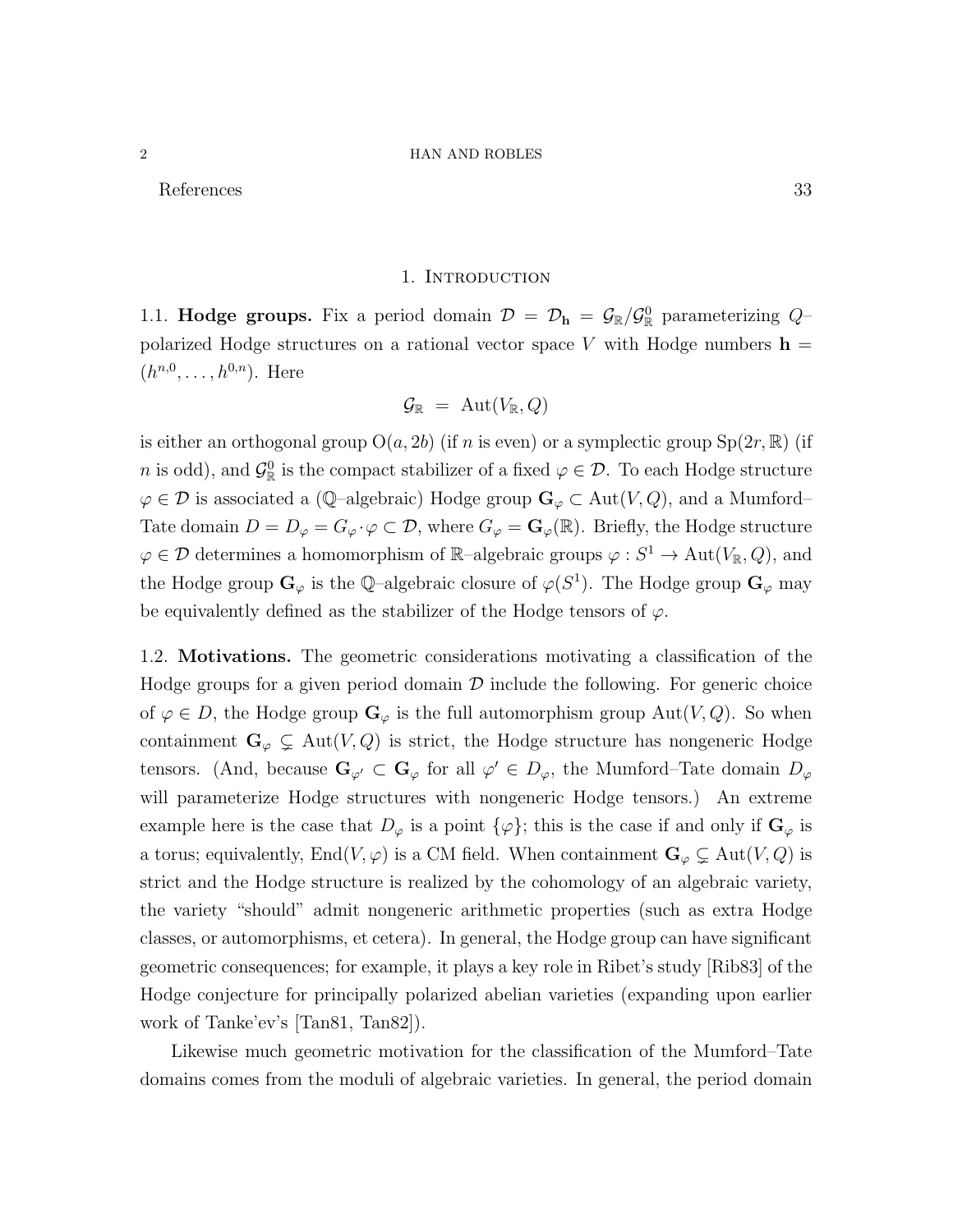is not Hermitian. Two significant exceptions are the period domains arising when considering moduli spaces of principally polarized abelian varieties and K3 surfaces. The Hermitian symmetric structure of  $\mathcal D$  in these two cases, along with global Torelli theorems, is the underlying structure that has made Hodge theory such a powerful tool in the study of these moduli spaces and their compactifications [Laz16]. Even when the period domain  $\mathcal D$  is not Hermitian, it may contain Hermitian symmetric Mumford– Tate subdomains D. (For example, every horizontal subdomain is Hermitian symmetric.) Given a moduli space  $\mathcal M$  geometrically realizing D as a Mumford–Tate domain (with a Torelli theorem), Hodge theory is again a significant tool in the study of  $\mathcal M$ and its compactifications, cf. [ACT02, ACT11, Bor97, GvG10, Kon00, LPZ18, PZ19, Roh09, Voi93]. Reciprocally, given a Hermitian symmetric Mumford–Tate domain  $D \subset \mathcal{D}$  it is a very interesting problem to find geometric (or motivic) realizations of the domain; work in this direction includes [KP16, PZ19, Yun14, Zha14, Zha15].

1.3. Objective and approach. The principal goal of this paper is to present an expository discussion of the Green–Griffiths–Kerr [GGK12] prescription to identify the real algebraic groups  $G_{\varphi} = \mathbf{G}_{\varphi}(\mathbb{R})$  that may arise. More precisely, Green–Griffiths– Kerr identify the underlying real Lie algebra  $\mathfrak{g}_{\mathbb{R}}$ . This determines  $G_{\varphi}$  to finite data, and suffices to identify the domains  $D_{\varphi}$  as intrinsic  $G_{\varphi}^{\text{ad}}$ -homogeneous spaces. (See [Pat16] for the classification of general  $\mathbf{G}_{\varphi}$ .)

Example 1.1. The case of weight one Hodge representations is classical [Del79, Mil05]: The real form  $\mathfrak{g}_{\mathbb{R}}$  is one of  $\mathfrak{sp}_{2r}\mathbb{R}$ ,  $\mathfrak{u}(a, b)$ ,  $\mathfrak{su}(a, a)$ ,  $\mathfrak{so}(2, m)$  and  $\mathfrak{so}^*(2r)$ . See Example 3.3 for the corresponding Hodge representations.

Remark 1.2. We are aware of only a few cases in which the classification of the  $\mathbf{G}_{\varphi}$  as Q-algebraic groups has been completely worked out. These include Zarhin's classification [Zar83] of the Hodge groups of K3 surfaces (see Example 5.3 for the corresponding Hodge representations), and Green–Griffiths–Kerr classification [GGK12,  $\S7$  for period domains D with Hodge numbers  $\mathbf{h} = (2, 2)$  and  $\mathbf{h} = (1, 1, 1, 1)$ .

Green–Griffiths–Kerr [GGK12] showed that the Hodge groups  $G = G_{\varphi}$  and Mumford–Tate domains  $D = D_{\varphi} \subset \mathcal{D}_{h}$  are in bijection with Hodge representations

$$
S^1 \ \stackrel{\phi}{\longrightarrow} \ G_{\mathbb{R}} \ , \quad \mathbf{G} \ \hookrightarrow \ \mathrm{Aut}(V, Q) \ ,
$$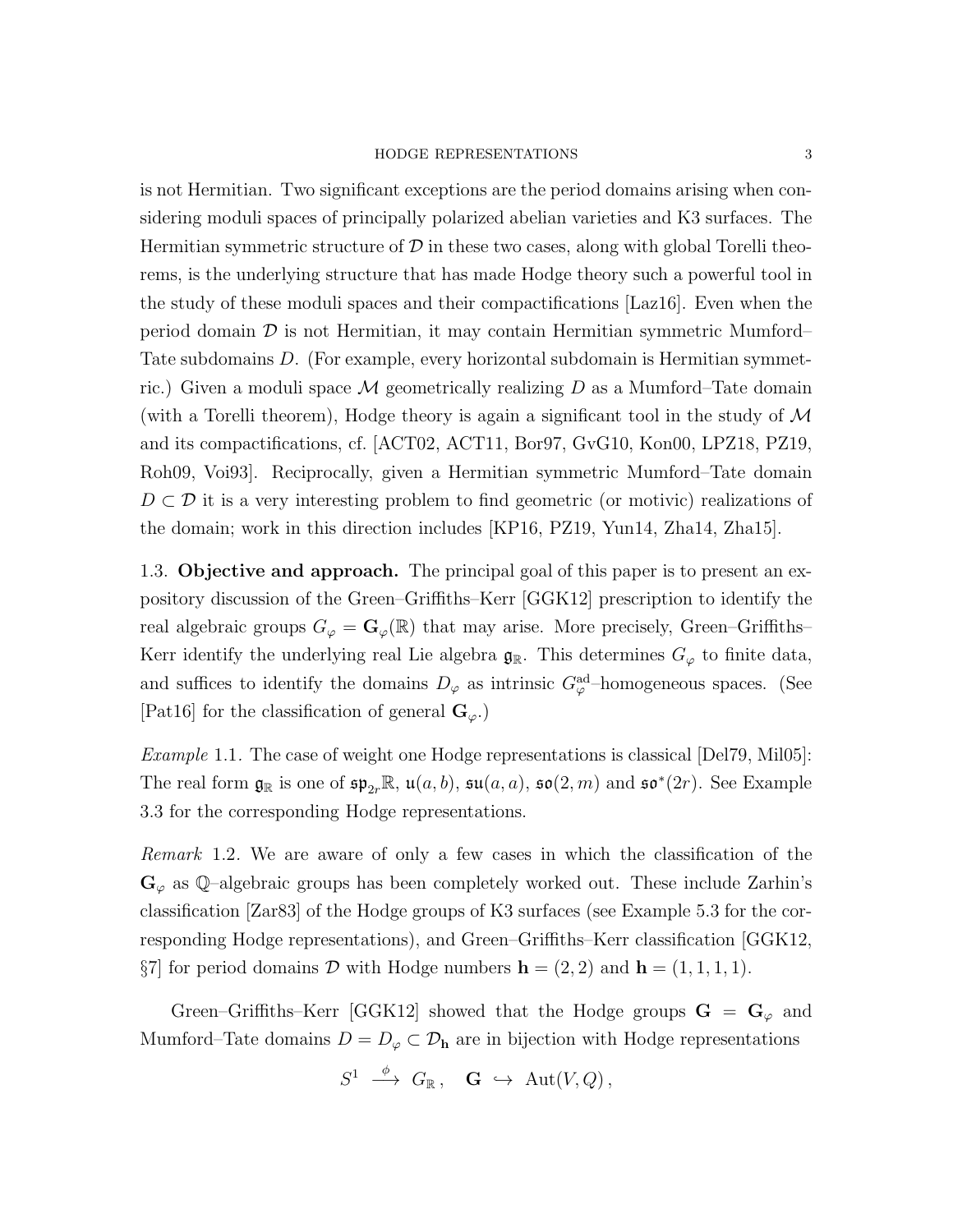with Hodge numbers  $\mathbf{h}_{\phi} \leq \mathbf{h}$ . (Given  $\mathbf{h}_1 = (h_1^{n,0})$  $\mathbf{h}_1^{n,0}, \ldots, \mathbf{h}_1^{0,n}$  and  $\mathbf{h}_2 = (h_2^{n,0})$  $n,0 \n2$ , ...,  $h_2^{0,n}$ ), we write  $\mathbf{h}_1 \leq \mathbf{h}_2$  if  $h_1^{p,q} \leq h_2^{p,q}$  $\binom{p,q}{2}$  for all  $p,q$ .) Effectively one may say that the Hodge groups and Mumford–Tate domains are classified by the Hodge representations: given a fixed  $\mathcal{D} = \mathcal{D}_{h}$  (with specified Hodge numbers h), one identifies all possible Hodge domains  $D \subset \mathcal{D}$  by enumerating the Hodge representations with  $h_{\phi} \leq h$ .

Remark 1.3. There are some obvious subdomains that can be identified without Hodge representations: (products of) period subdomains. If  $\mathcal{D}_i$  is the period domain for Hodge numbers  $\mathbf{h}_i$  and  $\mathbf{h}_1 + \cdots + \mathbf{h}_\ell \leq \mathbf{h}$ , then  $\mathcal{D}_1 \times \cdots \times \mathcal{D}_\ell$  is a Mumford–Tate subdomain of D.

Green–Griffiths–Kerr's characterization of the Hodge representations is formulated as Theorem 3.1, which asserts that the induced (real Lie algebra) Hodge representations

$$
(1.4) \t\t \mathbb{R} \to \mathfrak{g}_{\mathbb{R}} \to \mathrm{End}(V_{\mathbb{R}},Q)
$$

are enumerated by tuples  $(g_{\mathbb{C}}^{ss}, E^{ss}, \mu, c)$  consisting of:

- (i) a semisimple complex Lie algebra  $\mathfrak{g}_{\mathbb{C}}^{ss} = [\mathfrak{g}_{\mathbb{C}}, \mathfrak{g}_{\mathbb{C}}],$
- (ii) an element  $E^{ss} \in \mathfrak{g}^{ss}_{\mathbb{C}}$  with the property that ad  $E^{ss}$  acts on  $\mathfrak{g}^{ss}_{\mathbb{C}}$  diagonalizably with integer eigenvalues,
- (iii) a highest weight  $\mu$  of  $\mathfrak{g}^{\mathrm{ss}}_{\mathbb{C}},$  and
- (iv) a constant  $c \in \mathbb{Q}$  satisfying  $\mu(\mathbf{E}^{\text{ss}}) + c \in \frac{1}{2}$  $\frac{1}{2}\mathbb{Z}$ .

The real form  $\mathfrak{g}_{\mathbb{R}}^{\text{ss}}$  is the Lie algebra of the image  $G_{\varphi}^{\text{ad}}$  of Ad :  $G_{\varphi} \to \text{Aut}(\mathfrak{g}_{\mathbb{R}})$ . We have  $D_{\varphi} = G_{\varphi}^{\rm ad} \cdot \varphi$ , and E<sup>ss</sup> is essentially equivalent to the isotropy group Stab<sub> $G_{\varphi}^{\rm ad}(\varphi)$ .</sub>

# 1.4. Examples and special cases.

1.4.1. Horizontal Hodge domains. As discussed above  $(\S1.2)$  the identification of the horizontal subdomains is of particular interest. These are the domains that satisfy the infinitesimal period relation (IPR, a.k.a. Griffiths' transversality). It is well-known that horizontal subdomains are necessarily Hermitian, and as such their structure as intrinsic homogeneous complex manifolds is classical and well-understood. These results are reviewed in §3.2. The Hodge representations with horizontal  $D_{\phi}$  are characterized in Proposition 3.7.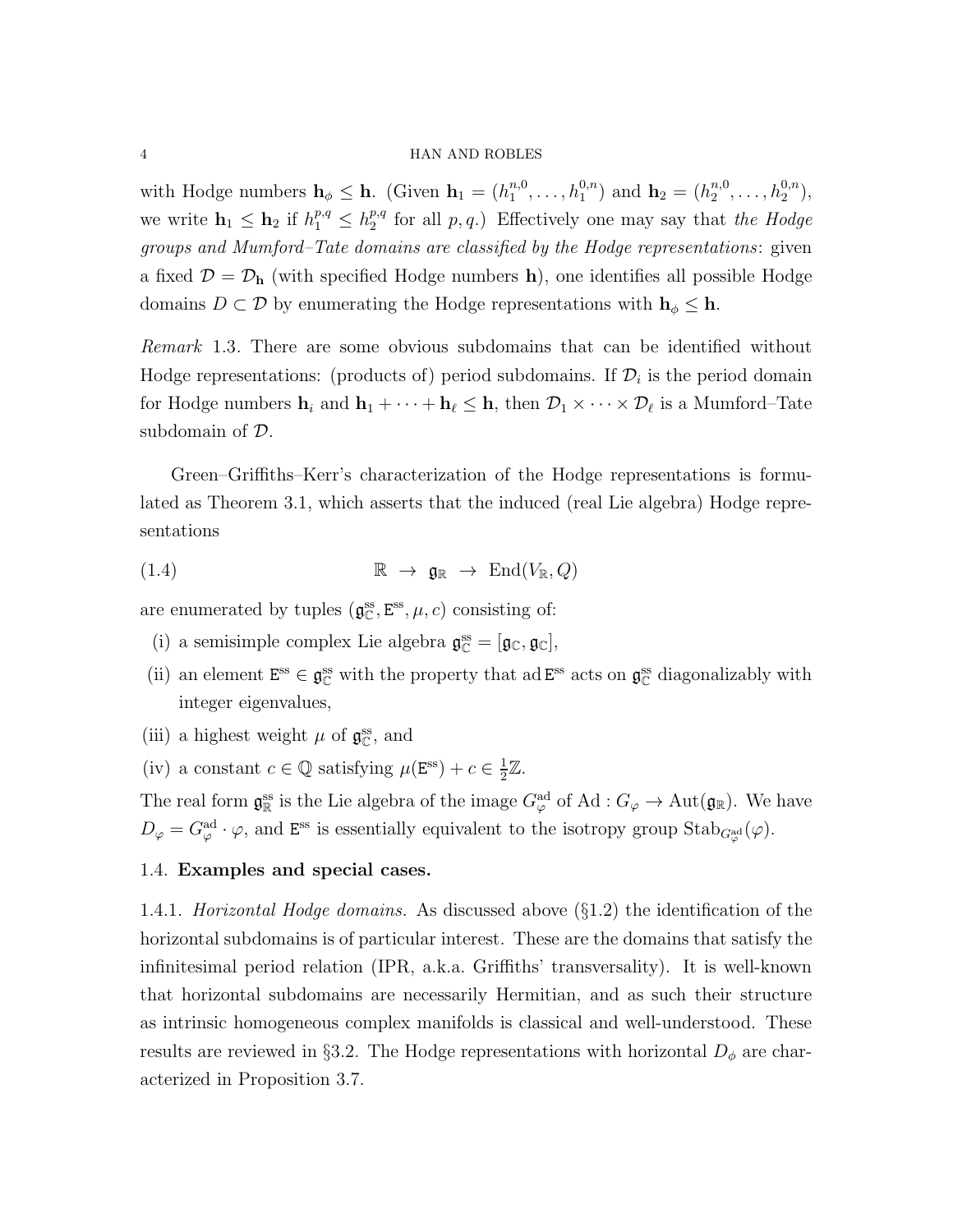1.4.2. Weight two Hodge representations. In §4 we apply the prescription of Theorem 3.1 to identify all Hodge representations and Mumford–Tate subdomains  $D$  of the period domain  $\mathcal D$  parameterizing Q-polarized, (effective) weight  $n = 2$  Hodge structures with  $p_g = h^{2,0} = 2$  (Theorems 4.1, 4.3, 4.4 and Theorem 4.6). This period domain is chosen as our primary example for two reasons. First, it is in a certain sense the simplest example of a period domain that is not Hermitian symmetric. (The infinitesimal period relation is a contact subbundle of  $T\mathcal{D}$ .) Second, it is the period domain arising when considering families of Horikawa surfaces [Hor78, Hor79], in which there has been much interest recently [FPR15, FPR17, PZ19].

1.4.3. Hodge representations of Calabi–Yau type. Hodge representations of CY-type (those with first Hodge number  $h^{n,0} = 1$ ) are of considerable interest and have been studied by several authors, including [FL13, FL14, Gro94, SZ10]. Much of this work is over R, but Friedman and Laza [FL14] have identified some rational forms  $\mathbf{G}_{\omega}(\mathbb{Q})$ admitting Hodge representations of CY 3-fold type. In §5 we classify the (Lie algebra) Hodge representations of CY-type (Theorem 5.2). The CY-Hodge representations with D Hermitian are well-known, and those with  $\mathfrak{g}_{\mathbb{R}}$  semisimple have been classified [Rob14, Proposition 6.1]; so the content of Theorem 5.2 is to drop the hypothesis that  $\mathfrak{g}_{\mathbb{R}}$  be semisimple from the classification. This result is used in [Han21] to enumerate the set of all Hodge representations of CY 3-fold type. Those with horizontal (and therefore Hermitian) domain  $D \subset \mathcal{D}$  are listed in Example 5.4.

# 2. Hodge representations

What follows is a laconic review of the necessary background material on Hodge representations. References for more detailed discussion include [GGK12], [Rob14,  $\S2-3$  and [Rob16,  $\S2-3$ ].

2.1. Basics. Let

(2.1) 
$$
\phi: S^1 \to G_{\mathbb{R}} \text{ and } G_{\mathbb{R}} \to \text{Aut}(V_{\mathbb{R}}, Q)
$$

be the data of a (real) Hodge representation [GGK12]. Without loss of generality, we may suppose that the induced Lie algebra representation

$$
\mathfrak{g}_{\mathbb{R}} \hookrightarrow \text{End}(V_{\mathbb{R}},Q)
$$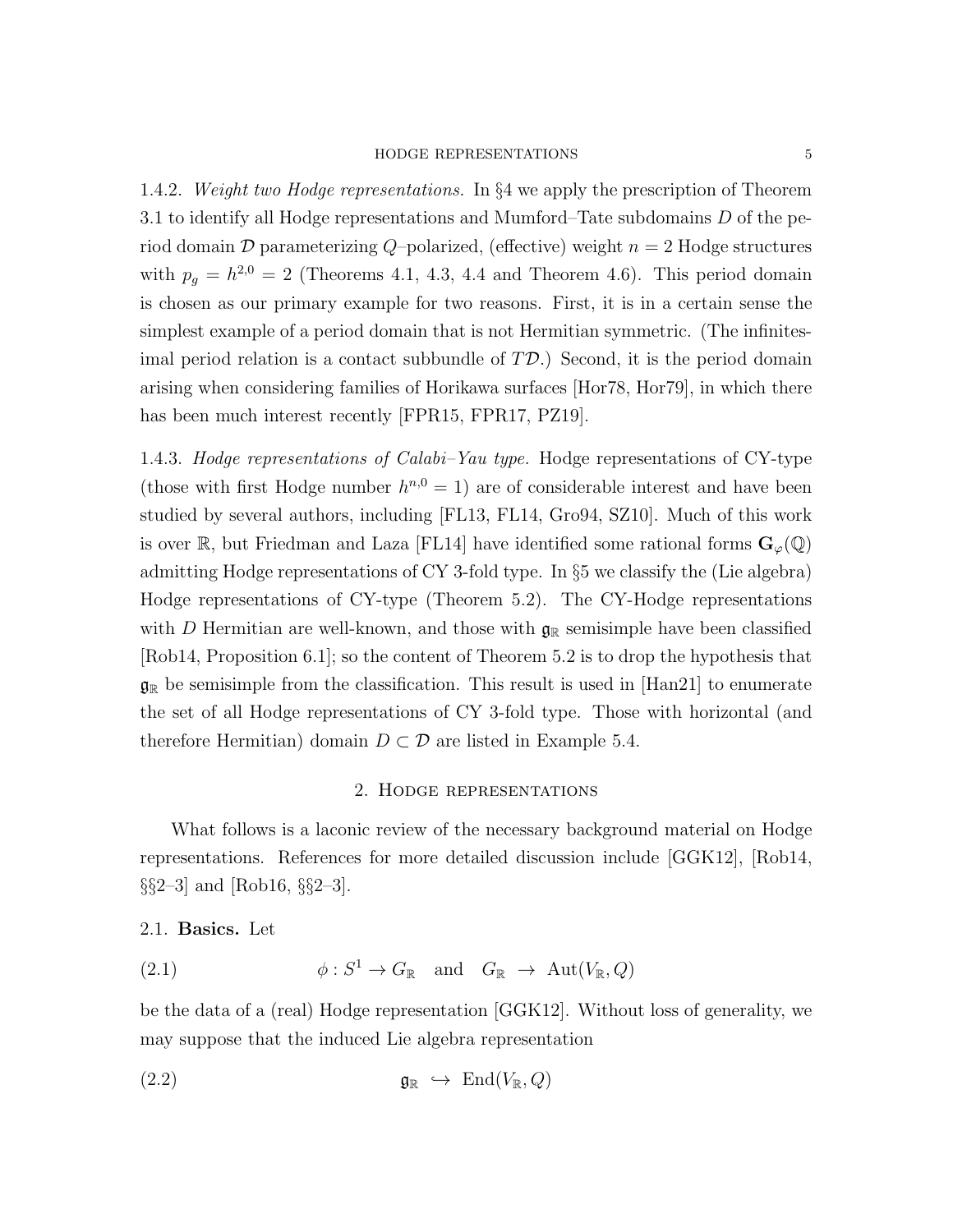is faithful. The associated Hodge decomposition

$$
V_{\mathbb{C}} = \bigoplus V_{\phi}^{p,q}
$$

is the  $\phi$ -eigenspace decomposition; that is,

$$
V_{\phi}^{p,q} = \{ v \in V_{\mathbb{C}} \mid \phi(z)(v) = z^{p-q} v, \ \forall \ z \in S^1 \}.
$$

The associated grading element  $E_{\phi} \in i\mathfrak{g}_{\mathbb{R}}$  (or infinitesimal Hodge structure) [Rob14] is defined by  $\mathbf{E}_{\phi}(v) = \frac{1}{2}(p-q)v$  for all  $v \in V_{\phi}^{p,q}$  $\mathcal{L}_{\phi}^{p,q}$ ; that is,  $\mathbf{E}_{\phi} \in \text{End}(V_{\mathbb{C}})$  is defined so that  $V^{p,q}_{\phi}$  $\frac{d^p p, q}{d^p}$  is the E<sub> $\phi$ </sub>-eigenspace with eigenvalue  $\frac{1}{2}(p-q)$ ; for this reason it is sometimes convenient to write

$$
V^{p,q} \; = \; V_{(p-q)/2} \, .
$$

*Remark* 2.3. Together the grading element  $E$  and Lie algebra representation  $(2.2)$ determine the group representation (2.1) up to finite data.

Definition 2.4. We call the the pair  $(\mathfrak{g}_{\mathbb{R}} \hookrightarrow \mathrm{Aut}(V_{\mathbb{R}}, Q)$ , E) the data of a real, Lie algebra Hodge representation (R-LAHR).

Remark 2.5. A key point here is that a Hodge representation (2.1) determines a grading element  $E_{\phi} \in \textbf{i}g_{\mathbb{R}}$ . Conversely a complex reductive Lie algebra  $\mathfrak{g}_{\mathbb{C}}$ , a grading element  $E \in \mathfrak{g}_{\mathbb{C}}$  determines both a real form  $\mathfrak{g}_{\mathbb{R}}$  (§2.3.2) and a Hodge representation  $(\S$ 2.3.3).

Notice that  $\phi$  is a level n Hodge structure on  $V_{\mathbb{R}}$  if and only if the  $\mathbf{E}_{\phi}$ -eigenspace decomposition is

$$
(2.6) \tV_{\mathbb{C}} = V_{n/2} \oplus V_{n/2-1} \oplus \cdots \oplus V_{1-n/2} \oplus V_{-n/2}.
$$

Remark 2.7. The Hodge structure is of level zero (equivalently,  $V_{\mathbb{C}} = V_{\phi}^{0,0}$ )  $\binom{v,0}{\phi}$  if and only if  $\phi$  is trivial. We assume this is not the case.

*Remark* 2.8 (Period domains). The Hodge domain  $D$  determined by  $(2.1)$  is a period domain if and only if  $G_{\mathbb{R}} = \text{Aut}(V_{\mathbb{R}}, Q)$ .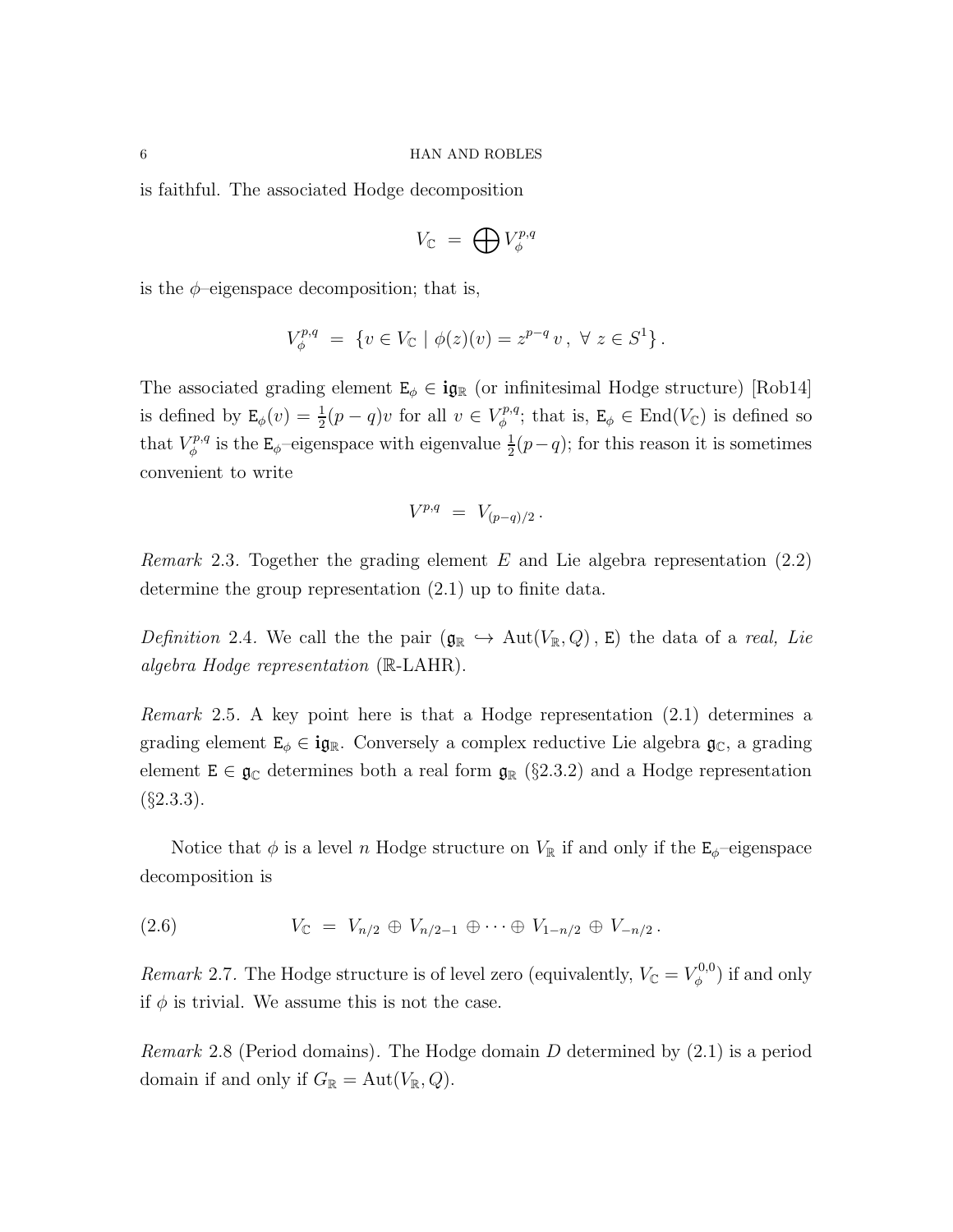2.2. **Induced Hodge representation.** There is an induced Hodge representation on the Lie algebra  $\mathfrak{g}_{\mathbb{R}}$ . Define

$$
\mathfrak{g}_{\phi}^{\ell,-\ell} \ := \ \{\xi \in \mathfrak{g}_{\mathbb{C}} \mid \xi(V_{\phi}^{p,q}) \subset V_{\phi}^{p+\ell,q-\ell}, \ \forall \ p,q \} \, .
$$

Then

$$
\mathfrak{g}_{\mathbb{C}} = \bigoplus_{\ell \in \mathbb{Z}} \mathfrak{g}_{\phi}^{\ell,-\ell}
$$

is a weight zero Hodge structure on  $\mathfrak{g}_{\mathbb{R}}$  that is polarized by  $-\kappa$ , with  $\kappa$  the Killing form.

The Jacobi identity implies

$$
[{\mathfrak g}_\phi^{k,-k}\,,\,{\mathfrak g}_\phi^{\ell,-\ell}]\;\subset\;{\mathfrak g}_\phi^{k+\ell,-k-l}\,.
$$

The subalgebra

$$
\mathfrak{g}^{\mathrm{even}}_{\phi,\mathbb{C}}\ :=\ \bigoplus_{\ell\in\mathbb{Z}}\mathfrak{g}^{2\ell,-2\ell}_{\phi}
$$

is the complexification  $\mathfrak{k}_{\phi} \otimes_{\mathbb{R}} \mathbb{C}$  of the (unique) maximal compact subalgebra  $\mathfrak{k}_{\phi} \subset \mathfrak{g}_{\mathbb{R}}$ containing the Lie algebra  $\mathfrak{g}^0_{\mathbb{R}} = \mathfrak{g}_{\mathbb{R}} \cap \mathfrak{g}_{\phi}^{0,0}$  $\phi_{\phi}^{0,0}$  of the stabilizer/centralizer  $G_{\mathbb{R}}^{0}$  of  $\phi$ .

2.3. Grading elements. Hodge structures are closely related to grading elements. This relationship is briefly reviewed here; see [Rob14, §§2–3] and [Rob16, §§2–3] for details.

Remark 2.10. Here grading elements are essentially linearizations of the circle  $\phi$ :  $S^1 \hookrightarrow G_{\mathbb{R}}$  in the Hodge representation (2.1). The essential observation of this section is that the data  $(\mathfrak{g}_{\mathbb{C}}, E)$  determines the real form  $\mathfrak{g}_{\mathbb{R}}$ , and the Hodge domain and compact dual  $D \subset \check{D}$  (as intrinsic homogeneous spaces. They are not represented as subdomains of a period domain D until we select the second half  $G_{\mathbb{R}} \hookrightarrow \text{Aut}(V_{\mathbb{R}}, Q)$ of the Hodge representation (2.1)).

2.3.1. Definition. Fix a complex reductive Lie algebra  $\mathfrak{g}_{\mathbb{C}}$ . A grading element is any element  $E \in \mathfrak{g}_{\mathbb{C}}$  with the property that  $ad(E) \in End(\mathfrak{g}_{\mathbb{C}})$  acts diagonalizably on  $\mathfrak{g}_{\mathbb{C}}$ with integer eigenvalues; that is,

(2.11) 
$$
\mathfrak{g}_{\mathbb{C}} = \bigoplus_{\ell \in \mathbb{Z}} \mathfrak{g}^{\ell,-\ell}, \quad \text{with} \quad \mathfrak{g}^{\ell,-\ell} = \{ \xi \in \mathfrak{g}_{\mathbb{C}} \mid [E,\xi] = \ell \xi \}.
$$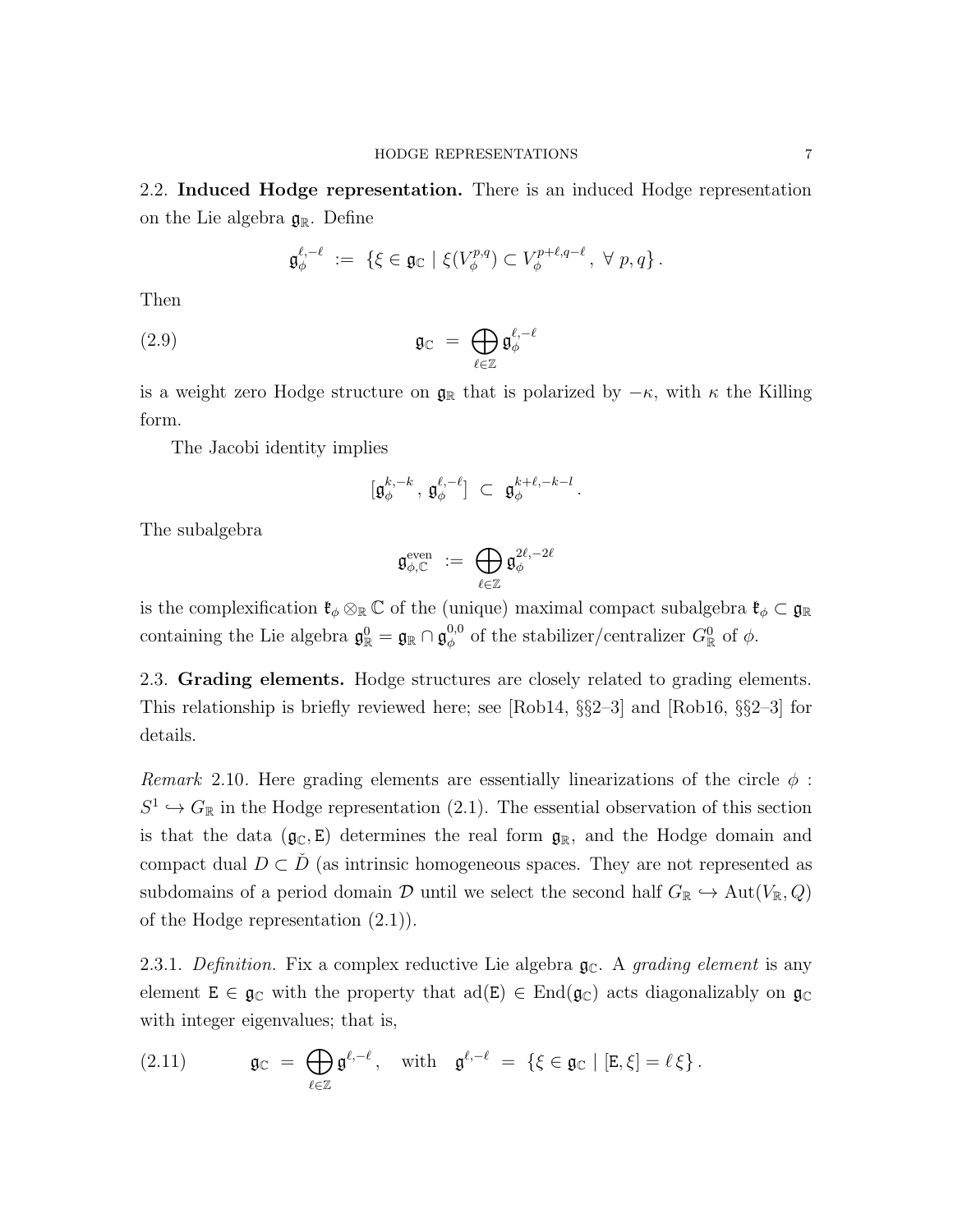Remark 2.12. The notation  $\mathfrak{g}^{\ell,-\ell}$  is meant to be suggestive. The grading element E determines a weight zero (real) Hodge decomposition that is polarized by  $-\kappa$ , with  $\kappa$ the Killing form  $(\S 2.3.3)$ .

Remark 2.13. The data ( $\mathfrak{g}_{\mathbb{C}}, \mathfrak{E}$ ) determines a parabolic subgroup  $P_{\mathbb{E}} \subset G_{\mathbb{C}}$  with Lie algebra  $\mathfrak{p}_E = \bigoplus_{\ell \geq 0} \mathfrak{g}^{\ell,-\ell}$ . The resulting generalized grassmannian  $\check{D} = G_{\mathbb{C}}/P_E$  (or rational homogeneous variety) is the compact dual of the Hodge domain (as an intrinsic homogeneous space).

2.3.2. Grading elements versus real forms. Fix a complex reductive Lie algebra  $\mathfrak{g}_{\mathbb{C}}$ . Given  $\mathfrak{g}_{\mathbb{C}}$  and E, there is a unique real form  $\mathfrak{g}_{\mathbb{R}}$  of  $\mathfrak{g}_{\mathbb{C}}$  such that  $(2.11)$  is a weight zero Hodge structure on  $\mathfrak{g}_{\mathbb{R}}$  that is polarized by  $-\kappa$  [Rob16, §3.1.2]. The real form  $\mathfrak{g}_{\mathbb{R}}$  is determined by the condition that  $\oplus_{\ell} \mathfrak{g}^{2\ell,-2\ell}$  is the complexification  $\mathfrak{k}_{\mathbb{C}}$  of a maximal compact subalgebra  $\mathfrak{k} \subset \mathfrak{g}_{\mathbb{R}}$ .

See §3.2 for a discussion of the examples that of the most interest here.

2.3.3. Grading elements versus Hodge representations. Given the data of §2.3.2, the grading element E acts on any representation  $G_{\mathbb{R}} \to \text{Aut}(V_{\mathbb{R}})$  by rational eigenvalues. The E–eigenspace decomposition  $V_{\mathbb{C}} = \bigoplus_{k \in \mathbb{Q}} V_k$  is a Hodge decomposition (polarized by some Q, with  $V^{p,q} = V_{(p-q)/2}$  as in §2.1, if and only if those eigenvalues lie in  $\frac{1}{2}\mathbb{Z}$ [GGK12]. The corresponding Hodge representation is given by the circle  $\phi : S^1 \to G_{\mathbb{R}}$ defined by

$$
\phi(z)v := z^{p-q}v, \quad z \in S^1, \ v \in V^{p,q} = V_{(p-q)/2}.
$$

Note that  $E = E_{\phi}$ .

2.3.4. Normalization of grading element. The Lie algebra  $\mathfrak g$  of  $G$  is reductive. Let

(2.14) g = z ⊕ g ss

denote the decomposition of  $\mathfrak g$  into its center  $\mathfrak z$  and semisimple factor  $\mathfrak g^{\rm ss} = [\mathfrak g, \mathfrak g]$ . Let  $E = E' + E^{ss}$  be the decomposition given by (2.14). The Hodge domain D is determined by  $\mathfrak{g}^{\text{ss}}$  and  $E^{\text{ss}}$ .

Fix a Cartan subalgebra  $\mathfrak{h} \subset \mathfrak{g}_{\mathbb{C}}$  that contains  $\mathsf{E}_{\phi}$ , is contained in  $\mathfrak{g}_{\phi}^{0,0}$  $\phi_{\phi}^{0,0}$  and that is defined over R. Then

$$
\mathfrak{h} \;=\; \mathfrak{z} \,\oplus\, \mathfrak{h}^{\rm ss}\,,
$$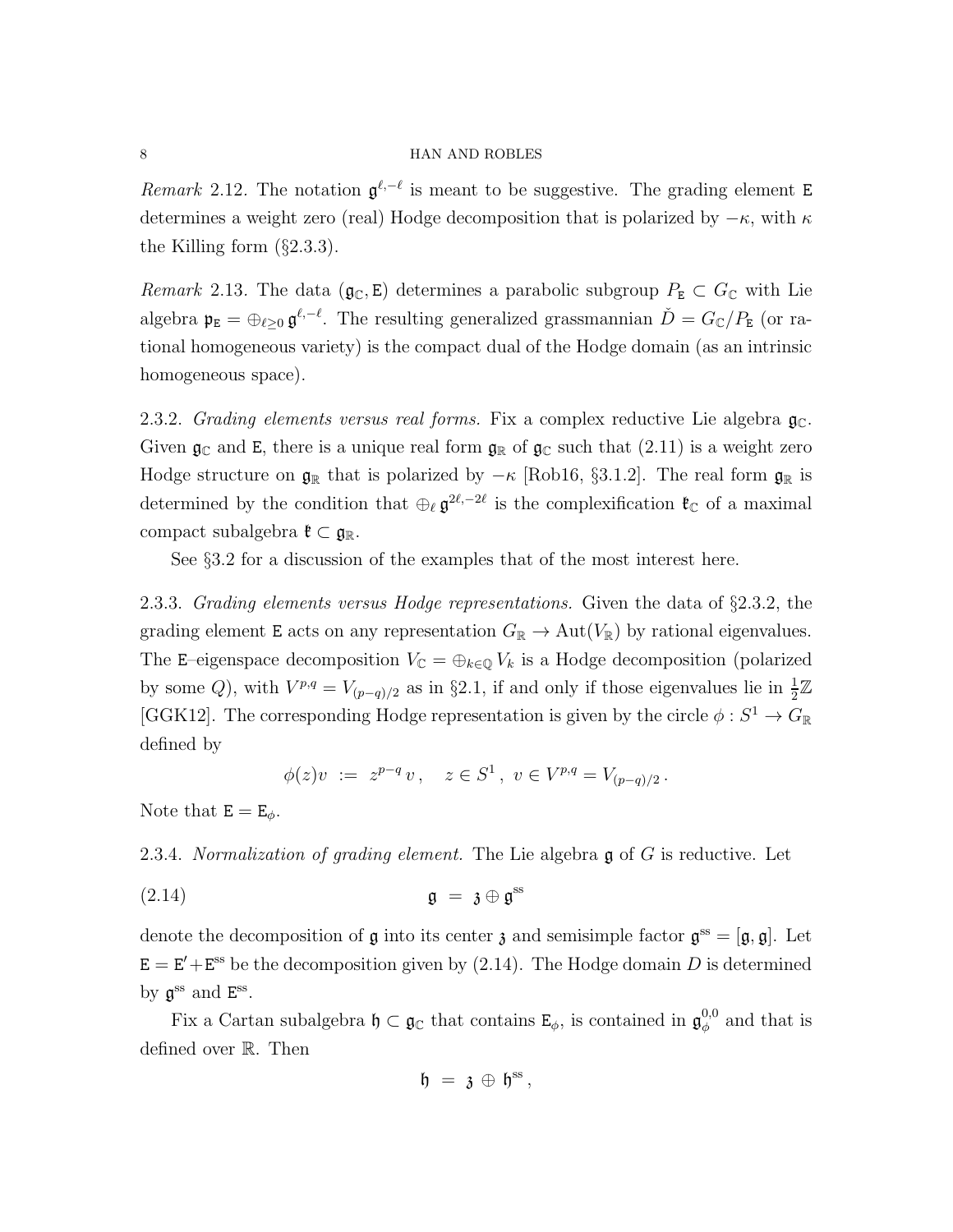where  $\mathfrak{h}^{\text{ss}} = \mathfrak{h} \cap \mathfrak{g}_{\mathbb{C}}^{\text{ss}}$  is a Cartan subalgebra of  $\mathfrak{g}_{\mathbb{C}}^{\text{ss}}$ . Choose simple roots  $\{\alpha_1, \ldots, \alpha_r\} \in$  $(\mathfrak{h}^{\text{ss}})^*$  of  $\mathfrak{g}_{\mathbb{C}}^{\text{ss}}$  so that  $\alpha_j(\mathbb{E}^{\text{ss}}) \geq 0$ , for all j. Without loss of generality, we may assume that  $\alpha_j(E) \in \{0, 1\}$ .[Rob14, §3.3]<sup>1</sup> This is equivalent to the condition that the infinitesimal period relation  $T^hD\subset TD$  is bracket–generating; equivalently,  $\mathfrak{g}^{1,-1}$ generates  $\mathfrak{g}^{+,-} = \bigoplus_{\ell > 0} \mathfrak{g}^{\ell, -\ell}$  as a Lie algebra.

2.4. Reduction to irreducible V. If  $V_{\mathbb{R}} = V_1 \oplus V_2$  is reducible as a real representation, then the associated domain D factors  $D = D_1 \times D_2$  into the product of the domains  $D_i$  for the  $V_i$ . So without loss of generality we may assume that  $V_{\mathbb{R}}$  is irreducible. The Schur lemma (and our hypothesis that (2.2) is faithful) implies

$$
(2.15) \t\dim \mathfrak{z} \in \{0,1\}.
$$

Remark 2.16. Note that  $\mathfrak{z} = \text{span}\{E'\},$  so that  $\mathfrak{g} = \mathfrak{g}^{\text{ss}}$  if and only if  $E' = 0$ .

Given an irreducible real representation  $V_{\mathbb{R}}$  there exists a (unique) irreducible representation U of  $G_{\mathbb{C}}$  such that one of the following holds:

(2.17) 
$$
V_{\mathbb{R}} \otimes \mathbb{C} = \begin{cases} U & \text{and} & U = U^* \quad (U \text{ is real w.r.t. } \mathfrak{g}_{\mathbb{R}}), \\ U \oplus U^* & \text{and} & U \neq U^* \quad (U \text{ is complex w.r.t. } \mathfrak{g}_{\mathbb{R}}), \\ U \oplus U^* & \text{and} & U = U^* \quad (U \text{ is quaternionic w.r.t. } \mathfrak{g}_{\mathbb{R}}). \end{cases}
$$

Let  $\mu, \mu^* \in \mathfrak{h}^*$  denote the highest weights of U and U<sup>\*</sup> respectively. When we wish to emphasize the highest weight of U, we will write  $U = U_{\mu}$ .

*Remark* 2.18 (Period domains). In this case of Remark 2.8, we have  $V_{\mathbb{C}} = U_{\omega_1}$ , with  $\mu = \omega_1$  the first fundamental weight.

Remark 2.19. It follows from Remark 2.16 that action of the center  $\mathfrak{z} \subset \mathfrak{g}_{\mathbb{R}}$  on  $V_{\mathbb{R}}$ is determined by the action of  $E'$ . The latter acts on U by scalar multiplication by  $c = \mu(E') \in \mathbb{Q}$ . In particular,  $\mathfrak{z} \neq 0$  if and only if  $c \neq 0$ . Moreover, E' necessarily acts on the dual by  $-c = \mu^*(\mathbf{E}')$ . So  $\mu \neq \mu^*$ , and U is complex with respect to  $\mathfrak{g}_{\mathbb{R}}$ whenever  $\mathfrak{g}_{\mathbb{R}}$  has a nontrivial center  $(\mathfrak{z} \neq 0)$ .

<sup>&</sup>lt;sup>1</sup>There is a typo in [Rob14, Proposition 3.4]: in general one may assert only that the group F is R–algebraic (not Q–algebraic).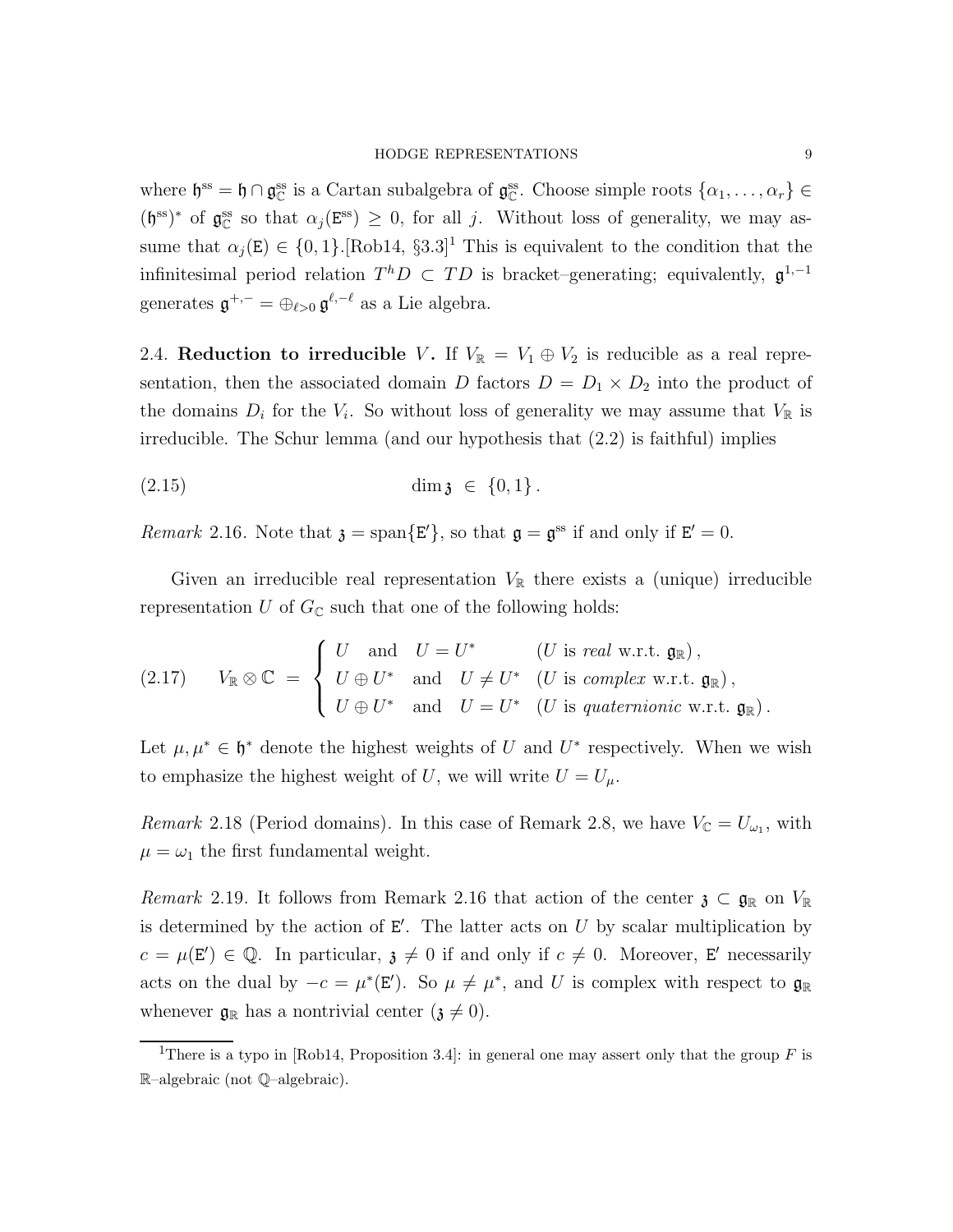2.5. Real, complex and quaternionic representations. Note that  $U$  is complex if and only if  $\mu \neq \mu^*$ . By Remark 2.19, this is always then case when  $\mathfrak{z} \neq 0$ ; equivalently,  $g \neq g^{ss}$ . When  $\mathfrak{z} = 0$  (equivalently,  $g = g^{ss}$  is semisimple) the real and quaternionic representations may be distinguished as follows. Recall the conventions of §2.3.4, and let  $\{A^1, \ldots, A^r\} \subset \mathfrak{h}^{ss}$  be the basis dual to the simple roots  $\{\alpha_1, \ldots, \alpha_r\}$ . Then

$$
\mathsf{E}_{\phi}^{\text{ss}} = \sum \alpha_i(\mathsf{E}_{\phi}) \mathsf{A}^i, \quad \text{with} \quad \alpha_i(\mathsf{E}_{\phi}) \in \{0, 1\}.
$$

Define

$$
\mathrm{T}_\phi\ :=\ 2\sum_{\alpha_i(\mathrm{E}_\phi^\mathrm{ss})=0}\mathrm{A}^i\,.
$$

If  $\mu = \mu^*$ , then U is real if and only if  $\mu(\mathcal{T}_{\phi})$  is even, and is quaternionic if and only if  $\mu(\mathsf{T}_{\phi})$  is odd [GGK12].

# 2.6. Eigenvalues and level of the Hodge structure. Set

$$
m := \mu(E_{\phi})
$$
 and  $m^* := \mu^*(E_{\phi})$ .

Then the nontrivial eigenvalues of  $E_{\phi}$  on U are

 ${m, m-1, m-2, \ldots, 2-m^*, 1-m^*, -m^*}.$ 

Equation (2.6) implies

 $2m$ ,  $2m^* \in \mathbb{Z}$ .

The Hodge structure  $\phi$  on  $V_{\mathbb{R}}$  is of level

$$
n = 2\max\{m, m^*\}.
$$

2.7. Reductive versus semisimple. Let  $(\mathfrak{g}_{\mathbb{C}}, E_{\phi}, \mu)$  be a triple underlying a Hodge representation;  $\mathfrak{g}_{\mathbb{C}}$  is a complex reductive Lie algebra,  $E_{\phi} \in \mathfrak{g}_{\mathbb{C}}$  is a grading element (determining a real form  $\mathfrak{g}_{\mathbb{R}}$ , §2.3.2), and  $\mu$  is the highest weight of an irreducible  $\mathfrak{g}_{\mathbb{C}}$ -module  $U = U_{\mu}$ . The purpose of this section is to observe that such triples are equivalent to tuples  $(g_{\mathbb{C}}^{ss}, E_{\phi}^{ss}, \mu^{ss}, c)$  with  $g_{\mathbb{C}}^{ss}$  a complex semisimple Lie algebra,  $E_{\phi}^{ss} \in g_{\mathbb{C}}^{ss}$ a grading element,  $\mu^{\text{ss}}$  the highest weight of an irreducible  $\mathfrak{g}_{\mathbb{C}}^{\text{ss}}$ -module, and  $c \in \mathbb{Q}$ .

Recall the notations of §2.3.4. As discussed in Remark 2.19, the central factor  $\mathbf{E}'_{\phi}$ acts on the irreducible U by a scalar

$$
c = \mu(\mathbf{E}'_{\phi}) \in \mathbb{Q},
$$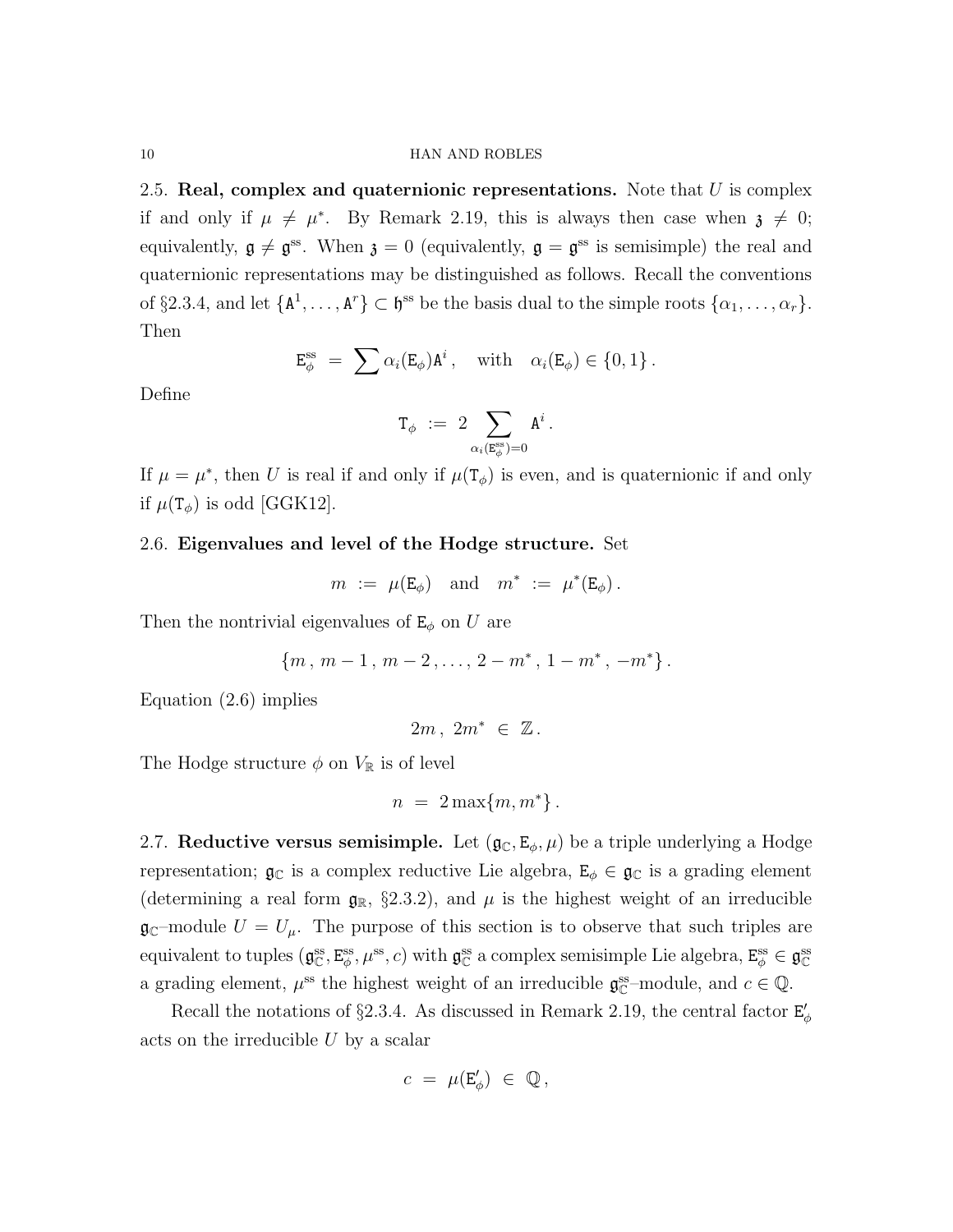and on  $U^*$  by  $-c$ . It follows that  $(\mathfrak{g}_{\mathbb{C}}, \mathsf{E}_{\phi}, \mu)$  and  $(\mathfrak{g}_{\mathbb{C}}^{ss}, \mathsf{E}_{\phi}^{ss}, \mu^{ss}, c)$  carry the same data. (Here  $\mu^{\text{ss}} = \mu|_{\mathfrak{h}^{\text{ss}}}$  is the highest weight of U as a  $\mathfrak{g}_{\mathbb{C}}^{\text{ss}}$ -module.)

As noted in Remark 2.19,  $\mathfrak{g}_{\mathbb{C}} = \mathfrak{g}_{\mathbb{C}}^{ss}$  is semisimple if and only if  $c = 0$ .

The remainder of this section is devoted to discussing the relationship between the  $\mathbf{E}_{\phi}^{\text{ss}}$ -eigenspace decomposition of U and the Hodge decomposition (§2.1) of  $V_{\mathbb{R}}$ .

Let

(2.20) 
$$
U = U_{\mu(\mathbf{E}_{\phi}^{\text{ss}})} \oplus \cdots \oplus U_{-\mu^{*}(\mathbf{E}_{\phi}^{\text{ss}})}
$$

be the  $\mathrm{E}^{\mathrm{ss}}_{\phi}$ -eigenspace decomposition of U. We have

$$
m\,\,=\,\,\mu({\rm E}_\phi)\,\,=\,\,\mu({\rm E}_\phi^{\rm ss})\,+\,c\,.
$$

Likewise, the  $\mathbf{E}_{\phi}^{\text{ss}}$ -eigenspace decomposition of  $U^*$  is

$$
U^* = U^*_{\mu^*(\mathbf{E}^{\text{ss}}_\phi)} \oplus \cdots \oplus U^*_{-\mu(\mathbf{E}^{\text{ss}}_\phi)}.
$$

It is a general fact from representation theory that  $\mu(\mathbf{E}_{\phi}^{\text{ss}})$  and  $-\mu^*(\mathbf{E}_{\phi}^{\text{ss}})$  are both elements of  $\mathbb{Q}$ , and any two nontrivial  $\mathbf{E}_{\phi}^{\text{ss}}$ -eigenvalues of U differ by an integer.

(a) If  $U_{\mu}$  is real, then  $\mu = \mu^*$  and  $V_{\mathbb{C}} = U_{\mu}$  imply that  $c = 0$  and

$$
V^{p,q} \; = \; U_{(p-q)/2} \, .
$$

(In this case, we have  $\mathfrak{z} = 0.$ )

(b) If  $U$  is complex or quaternionic, then

$$
V^{p,q} = U_{(p-q)/2-c} \oplus U_{(p-q)/2+c}^*.
$$

Remark 2.21. From (2.20), we see that the number of nontrivial E–eigenvalues for  $U_{\mu}$ is precisely  $e(\mu, E) = (\mu + \mu^*)(E) + 1$ . By (2.6) and (2.17), we have  $e(\mu, E) \le n + 1$ . And by Remark 2.7,  $e(\mu, E) \geq 2$ . Thus

$$
2 \le e(\mu, E) = (\mu + \mu^*)(E) + 1 \le n + 1.
$$

### 3. Identification of Hodge domains: general strategy

3.1. Main result. Given a complex semisimple Lie algebra  $\mathfrak{g}_{\mathbb{C}}$  with Cartan subalgebra  $\mathfrak{h} \subset \mathfrak{g}_{\mathbb{C}}$ , and irreducible  $\mathfrak{g}_{\mathbb{C}}$ -representation U and a rational number  $c \in \mathbb{Q}$ , let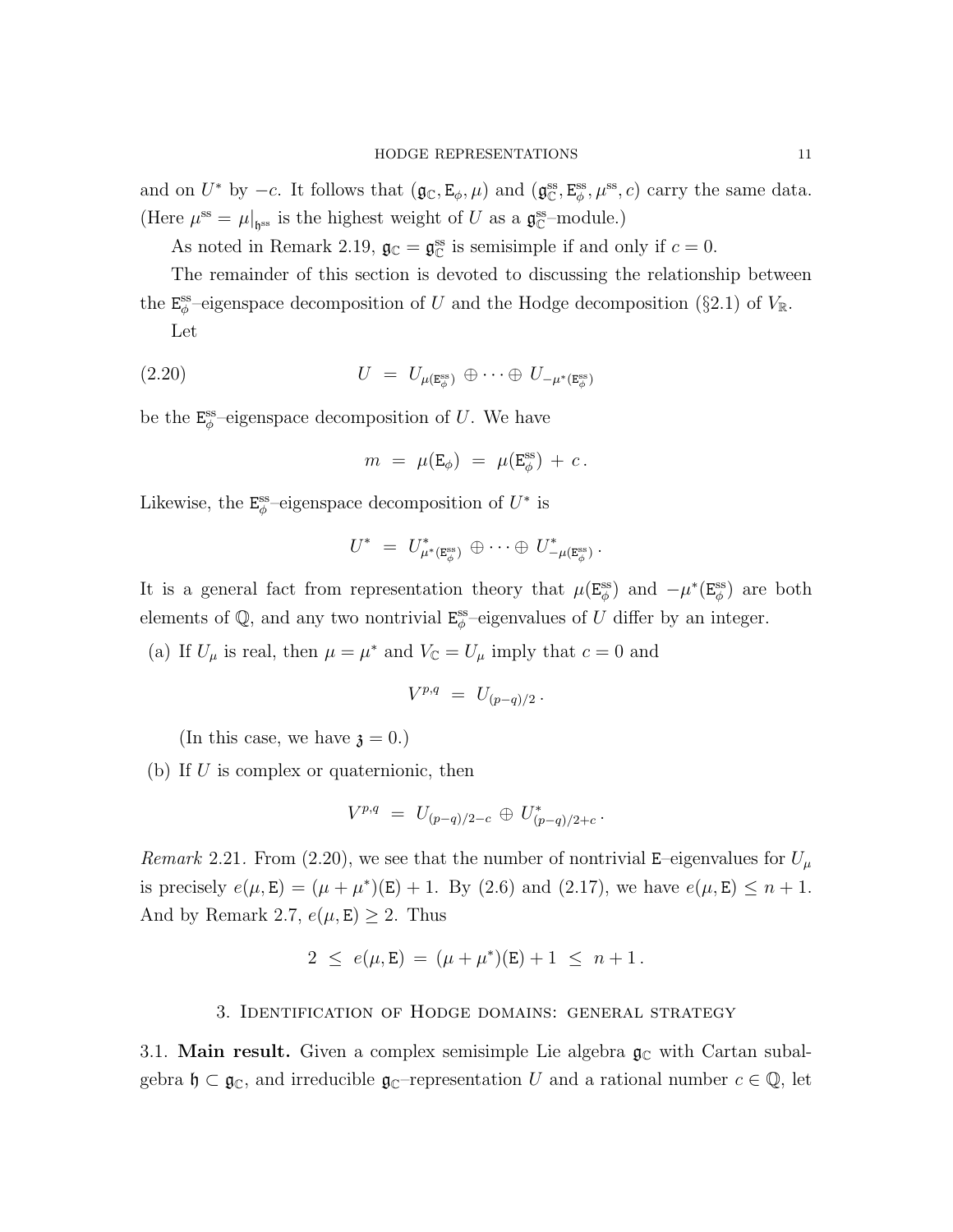$\mathbf{E}' = c \operatorname{Id} \in \text{End}(U)$  be the operator acting on U by scalar multiplication. We specify that  $\mathbf{E}' = -c \operatorname{Id} \in \text{End}(U^*)$  act by  $-c$  on the dual representation. Then

 $\tilde{\mathfrak{g}}_{\mathbb{C}} = \mathfrak{g}_{\mathbb{C}} \oplus \text{span}_{\mathbb{C}} \{E'\}$ 

is a reductive Lie algebra (semisimple if  $c = 0$ ), with semisimple factor  $\mathfrak{g}_{\mathbb{C}}$  and center z spanned by E ′ . (We are essentially making a change of notation here, replacing the reductive/semisimple pair  $\mathfrak{g}_\mathbb{C}$ ,  $\mathfrak{g}_\mathbb{C}^{\text{ss}}$  of the previous sections with (possibly) reductive/semisimple pair  $\tilde{\mathfrak{g}}_{\mathbb{C}}, \mathfrak{g}_{\mathbb{C}}$ . This is done for notational simplicity: it is cleaner to drop the <sup>ss</sup> superscript.)

The upshot of the discussions in §§2.3–2.7 is

**Theorem 3.1** (Green–Griffiths–Kerr [GGK12]). In order to identify the Hodge representations (2.1) with specified Hodge numbers  $\mathbf{h} = (h^{n,0}, \ldots, h^{0,n})$ , it suffices to identify tuples  $(\mathfrak{g}_{\mathbb{C}}, \mathbb{E}, \mu, c)$  consisting of a complex semisimple Lie algebra  $\mathfrak{g}_{\mathbb{C}}$ , a grading element  $E \in \mathfrak{h} \subset \mathfrak{g}_{\mathbb{C}}$  (as in §2.3.2 and §2.3.4), the highest weight  $\mu \in \mathfrak{h}^*$  of an a irreducible  $\mathfrak{g}_{\mathbb{C}}$ -module U, and  $c \in \mathbb{Q}$  that satisfy the following conditions:  $m := \mu(\mathsf{E}) + c \in \frac{1}{2}$  $\frac{1}{2}\mathbb{Z}$ , and the irreducible representation  $V_{\mathbb{R}}$  (§2.4) of the real form  $\mathfrak{g}_{\mathbb{R}}$  determined by E (§2.3.2) has  $(E + E')$ -eigenspace decomposition of the form (2.6) with dim  $V_{(p-q)/2} = h^{p,q}$ .

*Example* 3.2 (Period domains). The domain  $D_{\phi}$  is a period domain if and only if the tuple  $(g_C, E, \mu, c)$  is of one of the following two forms:

- (i)  $\mathfrak{g}_{\mathbb{C}} = \mathfrak{sp}_{2r} \mathbb{C}$ ;  $\mu = \omega_1$ , so that  $U = \mathbb{C}^{2r}$  is the standard representation;  $\alpha_r(\mathbf{E}) = 1$ and  $c = 0$ .
- (ii)  $\mathfrak{g}_{\mathbb{C}} = \mathfrak{so}_m \mathbb{C}$ ;  $\mu = \omega_1$ , so that  $U = \mathbb{C}^m$  is the standard representation; and  $c = 0$ . If  $m = 2r$  is even, then we also have  $(\alpha_{r-1} + \alpha_r)(\mathbf{E}) \in \{0, 2\}.$

*Example* 3.3 (Weight  $n = 1$ ). The weight  $n = 1$  Hodge representations well understood [Del79, Mil05]. The corresponding tuples  $(\mathfrak{g}_{\mathbb{C}}, \mathsf{E}, \mu, c)$  are

- (i)  $(\mathfrak{sp}_{2r}\mathbb{C}, \mathbb{A}^r, \omega_1, 0)$ , with  $\tilde{\mathfrak{g}}_{\mathbb{R}} = \mathfrak{g}_{\mathbb{R}} = \mathfrak{sp}_{2r}\mathbb{R}$ . The corresponding Hodge domain D is the period domain  $\mathcal D$  parameterizing polarized Hodge structures with  $\mathbf h = (r, r)$ .
- (ii)  $(\mathfrak{sl}_{r+1}\mathbb{C}, \mathbb{A}^1, \omega_i, \frac{i}{r+1} \frac{1}{2})$  $\frac{1}{2}$ , with  $\tilde{\mathfrak{g}}_{\mathbb{R}} = \mathfrak{g}_{\mathbb{R}} = \mathfrak{su}(1,r)$  if  $2i = r + 1$ , and  $\tilde{\mathfrak{g}}_{\mathbb{R}} = \mathfrak{u}(1,r)$ otherwise.
- (iii)  $(\mathfrak{sl}_{a+b}\mathbb{C}, \mathbb{A}^a, \omega_1, \frac{1}{2} \frac{b}{a+b})$  $\frac{b}{a+b}$ , with  $\tilde{\mathfrak{g}}_{\mathbb{R}} = \mathfrak{g}_{\mathbb{R}} = \mathfrak{su}(a,a)$  if  $a = b$ , and  $\tilde{\mathfrak{g}}_{\mathbb{R}} = \mathfrak{u}(a,b)$ otherwise.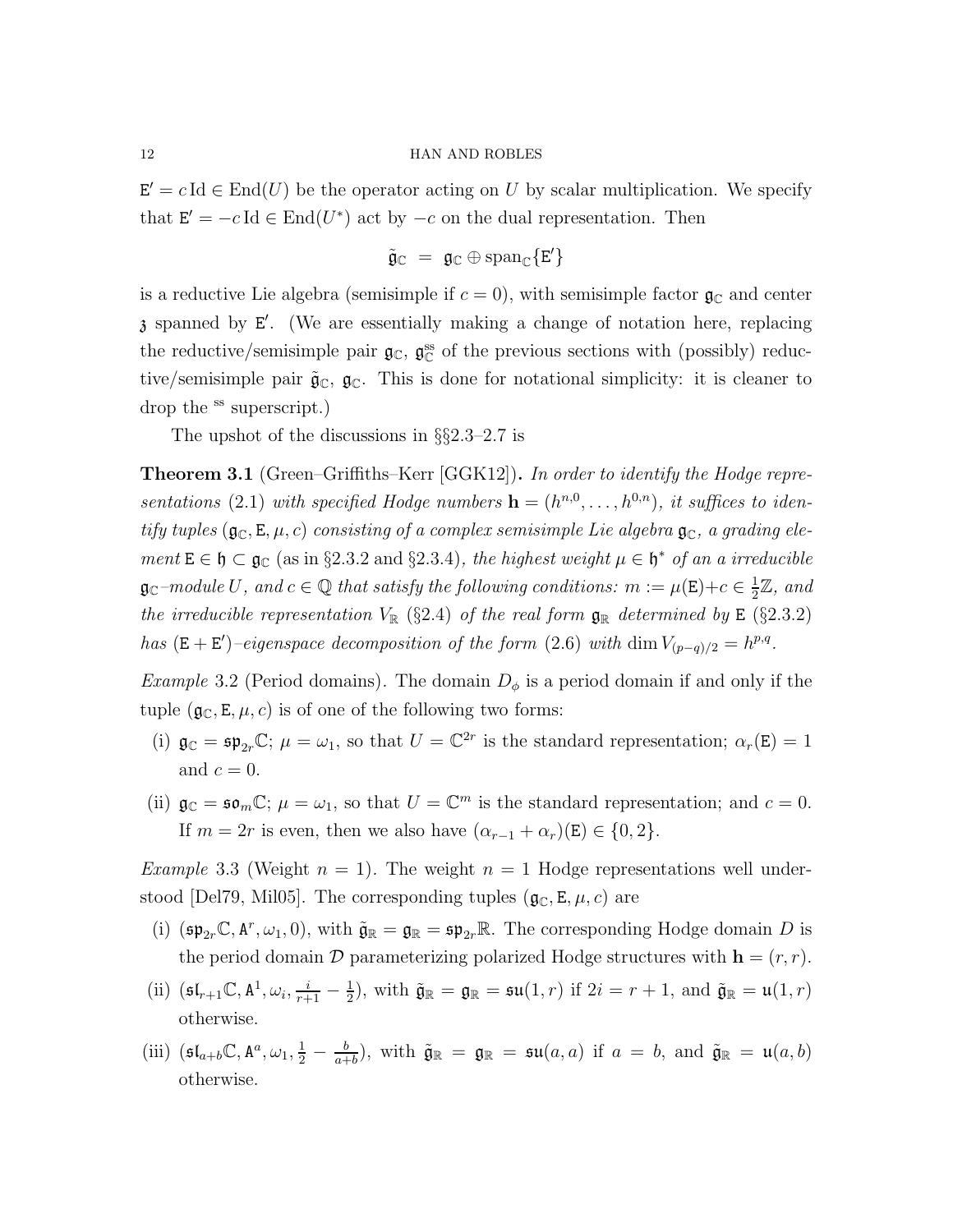(iv) 
$$
(\mathfrak{so}_{m+2}\mathbb{C}, \mathbf{A}^1, \omega_r, 0)
$$
, with  $m+2 \in \{2r, 2r+1\}$  and  $\tilde{\mathfrak{g}}_{\mathbb{R}} = \mathfrak{g}_{\mathbb{R}} = \mathfrak{so}(2, m)$ .

(v)  $(\mathfrak{so}_{2r}\mathbb{C}, \mathbf{A}^r, \omega_1, 0), \text{ with } \tilde{\mathfrak{g}}_{\mathbb{R}} = \mathfrak{g}_{\mathbb{R}} = \mathfrak{so}^*(2r).$ 

Remark 3.4. Note that the two tuples  $(\mathfrak{g}_{\mathbb{C}}, \mathsf{E}, \mu, c)$  and  $(\mathfrak{g}_{\mathbb{C}}, \mathsf{E}, \mu^*, -c)$  determine the same Hodge representation ( $\S$ §2.4 & 2.7).

Remark 3.5. One consequence of Remark 1.3 is that in any particular example – that is, the case of a fixed period domain D with specified Hodge numbers  $h$  – it suffices to identify the *irreducible* Hodge domains D with Hodge numbers  $h' \leq h$ . For example, in §4, where we consider the case that  $h = (2, h^{1,1}, 2)$ , it will suffice to consider the two cases that  $h' = (1, h, 1)$  and  $h' = (2, h, 2)$  with  $h \leq h^{1,1}$ .

3.2. Horizontal Hodge domains. Theorem 3.1 identifies all the Hodge subdomains D of the period domain  $\mathcal{D}_h$ . We are especially interested in the horizontal subdomains, which are necessarily Hermitian. These are the domains that satisfy the infinitesimal period relation (IPR, a.k.a. Griffiths' transversality). These distinguished subdomains may be identified as follows.

It is a consequence of the normalization in §2.3.4 that the Hodge subdomain  $D \subset \mathcal{D}$  is horizontal if and only if the induced Hodge decomposition (2.9) is of the form

(3.6) 
$$
\mathfrak{g}_{\mathbb{C}} = \mathfrak{g}_{\phi}^{1,-1} \oplus \mathfrak{g}_{\phi}^{0,0} \oplus \mathfrak{g}_{\phi}^{-1,1};
$$

that is,  $\mathfrak{g}_{\phi}^{\ell,-\ell} = 0$  for all  $|\ell| \geq 2$ , cf. [CS09], [Rob14, §§2-3]. This is a condition on the grading element:

$$
\tilde{\alpha}(\mathbf{E}_{\phi}) = 1,
$$

where  $\tilde{\alpha}$  is the highest root. All such domains are necessarily Hermitian symmetric.

For the simple, complex Lie groups  $g_{\mathbb{C}}$  the set of all such grading elements (see §2.5 for notation), the corresponding compact duals  $D$ , the real forms  $\mathfrak{g}_{\mathbb{R}}$ , and the maximal compact subalgebra  $\mathfrak{k} \subset \mathfrak{g}_{\mathbb{R}}$  are listed in Table 3.1. Here  $\text{Gr}(a, \mathbb{C}^{a+b})$  is the grassmannian of a–planes in  $\mathbb{C}^{a+b}$ ,  $\mathcal{Q}^d \subset \mathbb{P}^{d+1}$  is the quadric hypersurface, and  $\text{Gr}^Q(r, \mathbb{C}^{2r})$  is the Lagrangian grassmannian of Q-isotropic r-planes in  $\mathbb{C}^{2r}$ . The following proposition is immediate and well-known.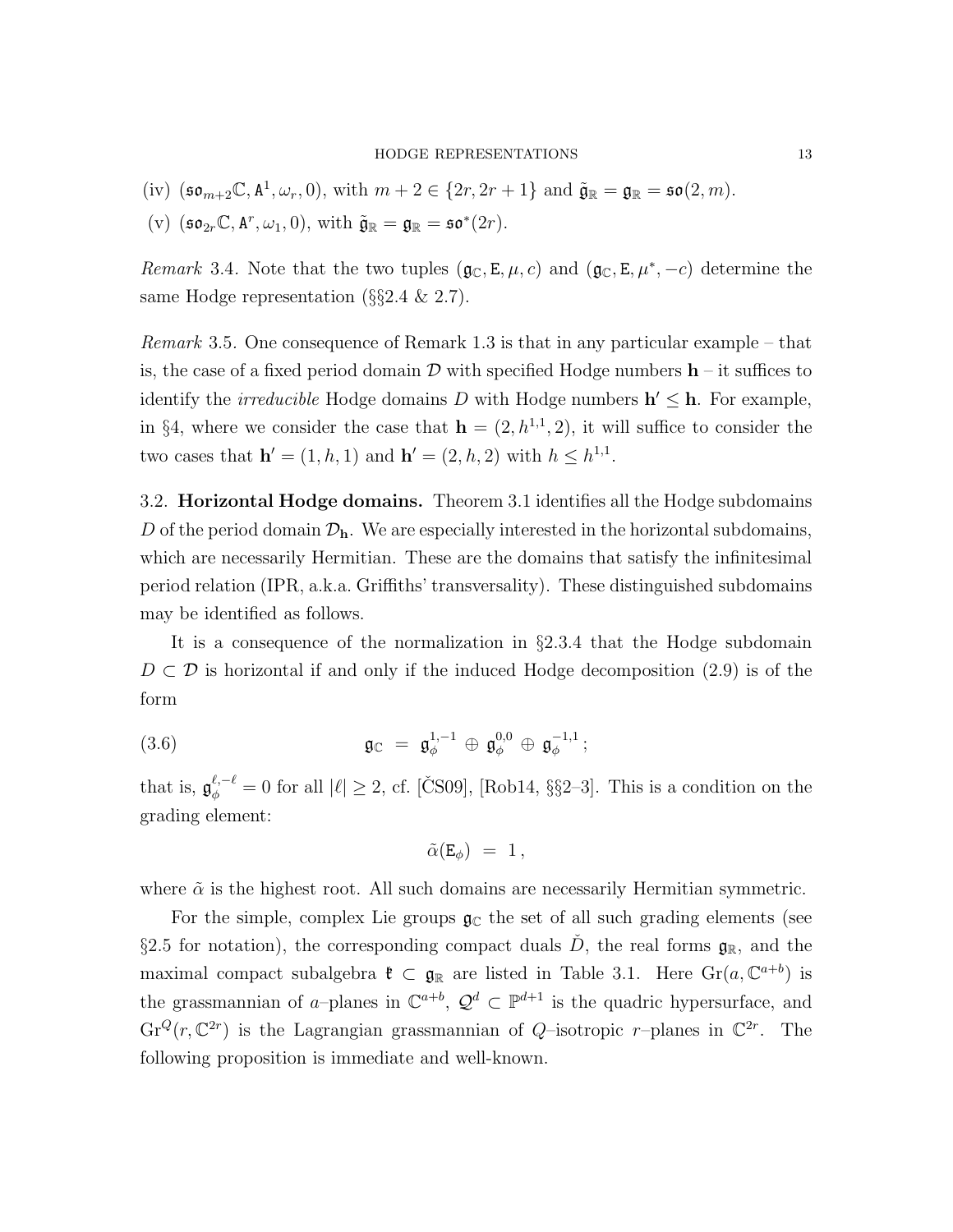**Proposition 3.7.** If  $(g_c, E, \mu, c)$  is a tuple indexing a Hodge representation (2.1) (cf. Theorem 3.1), then the resulting Hodge domain  $D_{\phi}$  is horizontal if and only if  $(g_{\mathbb{C}}, E)$  is a sum of those pairs listed in Table 3.1.

In general the Hodge domains  $D \subset \check{D}$  are cut out by nondegeneracy conditions defined by a Hermitian form  $H$ . For example, in the case of period domains, the compact dual essentially encodes the first Hodge–Riemann bilinear relation, and the second Hodge–Riemann bilinear relation is the nondegeneracy condition cutting out D. To illustrate this, we describe the Hodge domains for the first three rows of Table 3.1.

(1) In the case of  $\check{D} = \text{Gr}(a, \mathbb{C}^{a+b})$ , we note that  $\mathbb{C}^{a+b}$  has an underlying real structure, and we fix a nondegenerate Hermitian form  $\mathcal H$  on  $\mathbb C^{a+b}$  of signature  $(a, b)$ . Then

$$
D = \{ E \in \text{Gr}(a, \mathbb{C}^{a+b}) \mid \mathcal{H}|_E \text{ is pos def} \} .
$$

(2) In the case that  $\check{D} = \mathcal{Q}^d = \text{Gr}^Q(1, \mathbb{C}^{d+2})$  we define a Hermitian form  $\mathcal H$  on  $\mathbb{C}^{d+2}$ by  $\mathcal{H}(u, v) = -Q(u, \bar{v})$ . Then

$$
D = \{ E \in \text{Gr}^Q(1, \mathbb{C}^{d+2}) \mid \mathcal{H}|_E \text{ is pos def} \} .
$$

(3) In the case that  $\check{D} = \mathrm{Gr}^Q(r, \mathbb{C}^{2r})$  we define a Hermitian form  $\mathcal H$  on  $\mathbb{C}^{2r}$  by  $\mathcal{H}(u, v) = \mathbf{i} Q(u, \bar{v}).$  Then

$$
D = \{ E \in \text{Gr}^Q(r, \mathbb{C}^{2r}) \mid \mathcal{H}|_E \text{ is pos def} \} .
$$

Table 3.1. Data underlying irreducible Hermitian symmetric Hodge domains

| $\mathfrak{g}_\mathbb{C}$       | E            | $\dot{D}=G_{\mathbb{C}}/P_{\mathbb{E}}$ | $\mathfrak{g}_{\mathbb{R}}$    |                                                        |
|---------------------------------|--------------|-----------------------------------------|--------------------------------|--------------------------------------------------------|
| $\mathfrak{sl}(a+b,\mathbb{C})$ | $A^a$        | $\text{Gr}(a, \mathbb{C}^{a+b})$        | $\mathfrak{su}(a,b)$           | $\mathfrak{s}(\mathfrak{u}(a) \oplus \mathfrak{u}(b))$ |
| $\mathfrak{so}(d+2,\mathbb{C})$ | $A^1$        | $\mathcal{O}^d$                         | $\mathfrak{so}(2,d)$           | $\mathfrak{s}(\mathfrak{o}(2)\oplus \mathfrak{o}(d))$  |
| $\mathfrak{sp}(2r,\mathbb{C})$  | $A^r$        | $\text{Gr}^Q(r, \mathbb{C}^{2r})$       | $\mathfrak{sp}(2r,\mathbb{R})$ | $\mathfrak{u}(r)$                                      |
| $\mathfrak{so}(2r,\mathbb{C})$  | $A^r$        | Spinor variety                          | $\mathfrak{so}^*(2r)$          | $\mathfrak{u}(r)$                                      |
| $\mathfrak{e}_6$                | $A^6$        | Cayley plane                            | EHI                            | $\mathfrak{so}(10)\oplus\mathbb{R}$                    |
| $e_7$                           | $A^{\prime}$ | Freudenthal variety                     | EVH                            | $\mathfrak{e}_6\oplus\mathbb{R}$ .                     |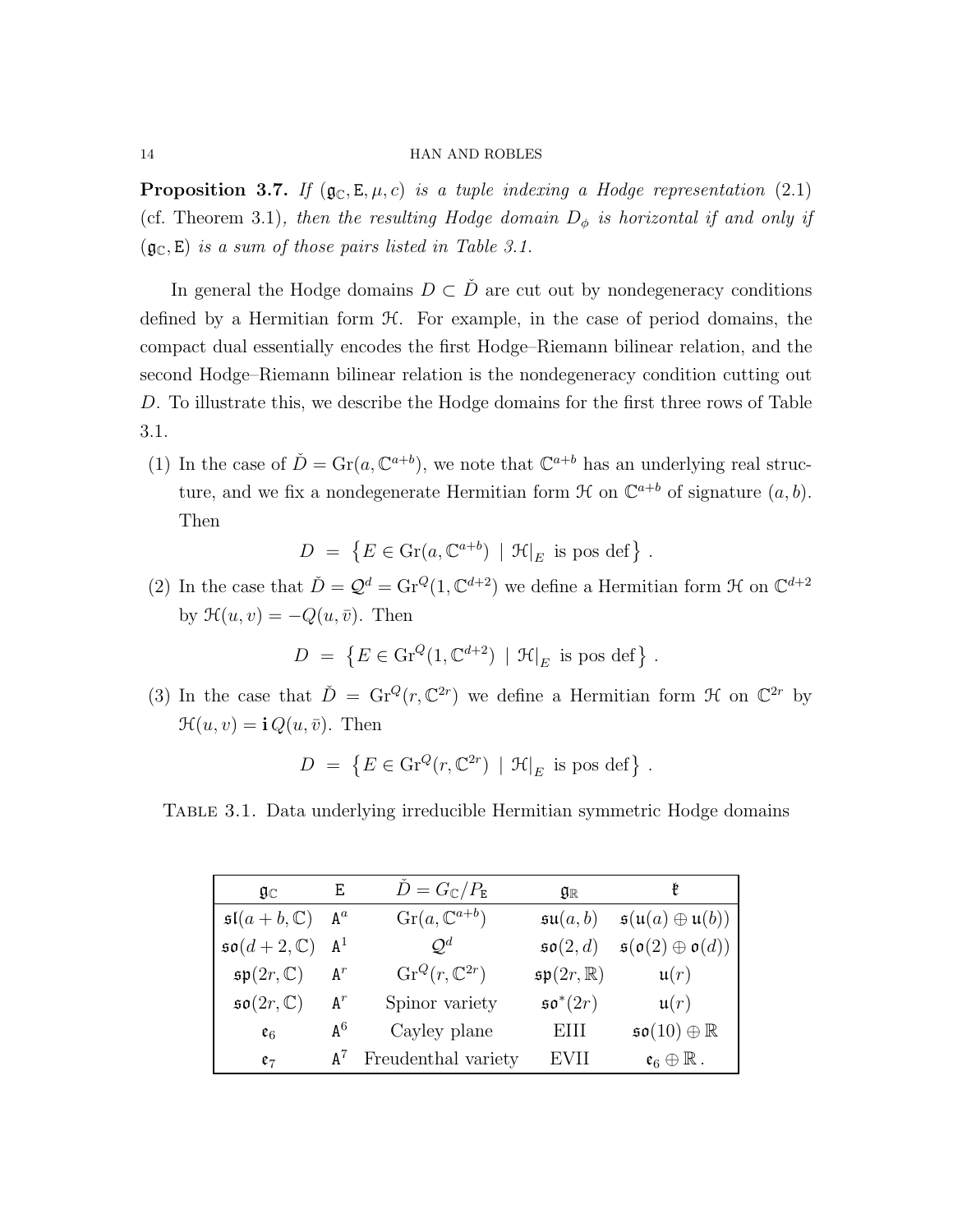## 4. Example: Hodge domains for level 2 Hodge structures

The purpose of this section is to illustrate the application of the strategy outlined in §3 in the case that  $\mathcal{D} = \mathcal{D}_{h}$  is the period domain parameterizing Q-polarized, (effective) weight two Hodge structures on  $V_{\mathbb{R}}$  with Hodge numbers

$$
\mathbf{h} = (h^{2,0}, h^{1,1}, h^{0,2}) = (2, h^{1,1}, 2).
$$

Equivalently,  $\varphi \in \mathcal{D}$  parameterizes Hodge decompositions

$$
V_{\mathbb{C}} = V^{2,0} \oplus V^{1,1} \oplus V^{0,2},
$$

with

$$
\dim_{\mathbb{C}} V^{2,0} \;=\; 2 \;=\; \dim_{\mathbb{C}} V^{0,2}\,.
$$

(We assume throughout that  $h^{1,1} = \dim_{\mathbb{C}} V^{1,1} \neq 0$ .) Geometrically such Hodge structures arise when studying smooth projective surfaces with  $p_g = 2$ .

We have

$$
\mathcal{G}_{\mathbb{R}} \,\, = \,\, \text{Aut}(V_{\mathbb{R}},Q) \,\, = \,\, \text{O}(h^{1,1},4) \, .
$$

As discussed in §1.3 it suffices to identify the irreducible Hodge representations (2.1) with either  $\mathbf{h}_{\phi} = (1, h, 1)$  or  $\mathbf{h}_{\phi} = (2, h, 2)$ , and  $h \leq h^{1,1}$ . (Each such Hodge representation corresponds to a Hodge subdomain  $D = G_{\mathbb{R}} \cdot \phi$  of the period domain  $\mathcal{D} = \mathcal{D}_{h_{\phi}}$ parameterizing Q–polarized Hodge structures on  $V_{\mathbb{R}}$  with Hodge numbers  $\mathbf{h}_{\phi}$ .) The analysis decomposes into three parts:

- (A) We begin with the simplifying assumptions that  $\mathfrak{g}_{\mathbb{C}}$  is simple and that D is horizontal. This has the strong computational advantage that we may take the grading element E to be as listed in Table 3.1. The resulting domains are enumerated in Theorems 4.1 and 4.3.
- (B) Continuing to assume that  $\mathfrak{g}_{\mathbb{C}}$  is simple, we turn to the case that horizontality fails; the domains are enumerated in Theorem 4.4.
- (C) Finally we consider in Theorem 4.6 the case that  $g_{\mathbb{C}}$  is semisimple (but not simple).

Together Theorems 4.1, 4.3, 4.4 and 4.6 give a complete list of the irreducible Hodge representations (2.1) with  $\mathbf{h}_{\phi} \leq \mathbf{h} = (2, h^{1,1}, 2)$ .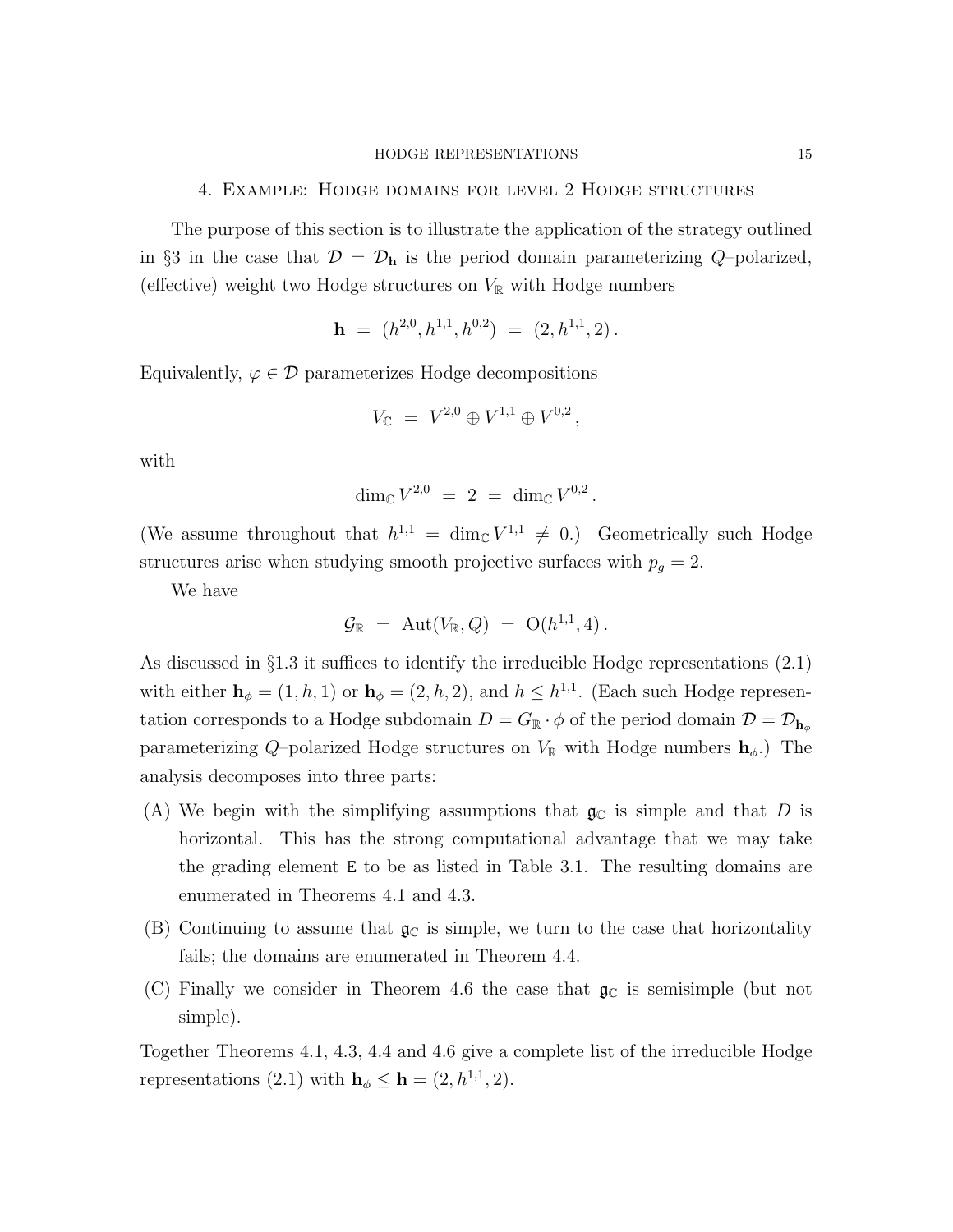**Theorem 4.1.** The irreducible Hodge representations (2.1) with  $\mathfrak{g}_{\mathbb{C}}$  simple,  $\mathbf{h}_{\phi}$  =  $(1, h, 1)$  and horizontal Hodge domain  $D \subset \mathcal{D}_{(1,h,1)}$  are given by the following tuples  $(\mathfrak{g}_{\mathbb{C}}, \mathsf{E}, \mu, c)$ :

- (i) Period domains:  $(\mathfrak{so}(h+2,\mathbb{C}), \mathbb{A}^1, \omega_1, 0)$ , with  $\mathbf{h}_{\phi} = (1, h, 1)$ .
- (ii) Grassmannian Hodge domains: both tuples

 $(\mathfrak{sl}(1+r,\mathbb{C}),\mathbf{A}^1,\omega_r,-1/(r+1))$  and  $(\mathfrak{sl}(1+r,\mathbb{C}),\mathbf{A}^r,\omega_1,-1/(r+1))$ 

yield Hodge representations with  $\mathbf{h}_{\phi} = (1, 2r, 1)$ .

Remark 4.2 (Geometric realizations). Pearlstein and Zhang [PZ19] have exhibited geometric realizations of  $G_{\varphi} = G_1 \times G_2$  with  $G_i$  one of  $SO(2, h_i)$  or  $U(1, r_i)$ , corresponding to the two cases/factors of Theorem 4.1.

**Theorem 4.3.** The irreducible Hodge representations (2.1) with  $\mathfrak{g}_{\mathbb{C}}$  simple,  $\mathbf{h}_{\phi}$  =  $(2, h, 2)$  and horizontal Hodge domain  $D \subset \mathcal{D}_{(2,h,2)}$  are all grassmannian Hodge domains (corresponding to the first row of Table 3.1), and are given by the following tuples  $(\mathfrak{sl}(a + b, \mathbb{C}), \mathbb{A}^a, \mu, c)$ :

(i) The tuples

$$
(\mathfrak{sl}(3,\mathbb{C}),\mathrm{A}^1,\omega_2,2/3) \quad \text{and} \quad (\mathfrak{sl}(3,\mathbb{C}),\mathrm{A}^1,\omega_1,-2/3)
$$

yield Hodge representations with  $\mathbf{h}_{\phi} = (2, 2, 2)$ .

(ii) The tuple  $(\mathfrak{sl}(r+1,\mathbb{C}),\mathbf{A}^2,\omega_1,2/(r+1))$  yields a Hodge representation with  $\mathbf{h}_{\phi} =$  $(2, 2r - 2, 2).$ 

**Theorem 4.4.** The irreducible Hodge representations (2.1) with  $\mathfrak{g}_{\mathbb{C}}$  simple and  $\mathbf{h}_{\phi} \leq$  $\mathbf{h} = (2, h^{1,1}, 2)$ , for which the Hodge domain  $D \subset \mathcal{D}_{\mathbf{h}}$  is not horizontal are given by the following tuples  $(\mathfrak{g}_{\mathbb{C}}, \mathsf{E}, \mu, c)$ :

- (i) Period domains:  $(\mathfrak{so}(h+4,\mathbb{C}), \mathbb{A}^2, \omega_1, 0)$ , with  $\mathbf{h}_{\phi} = (2, h, 2)$ .
- (ii) Special Linear contact domains:  $(\mathfrak{sl}(r+1,\mathbb{C}), \mathbf{A}^1 + \mathbf{A}^r, \omega_1, 0)$ , with  $\mathbf{h}_{\phi} = (2, 2r (2, 2)$ .
- (iii) Special Linear contact domains:  $(\mathfrak{sl}(4,\mathbb{C}), \mathbb{A}^1 + \mathbb{A}^3, \omega_2, 0)$ , with  $\mathbf{h}_{\phi} = (2,2,2)$ .
- (iv) Spinor contact domains:  $(\mathfrak{so}(5,\mathbb{C}), A^2, \omega_2, 0)$  and  $(\mathfrak{so}(7,\mathbb{C}), A^2, \omega_3, 0)$ , both with  $h_{\phi} = (2, 4, 2)$ . (The first is quaternionic, the second is real.)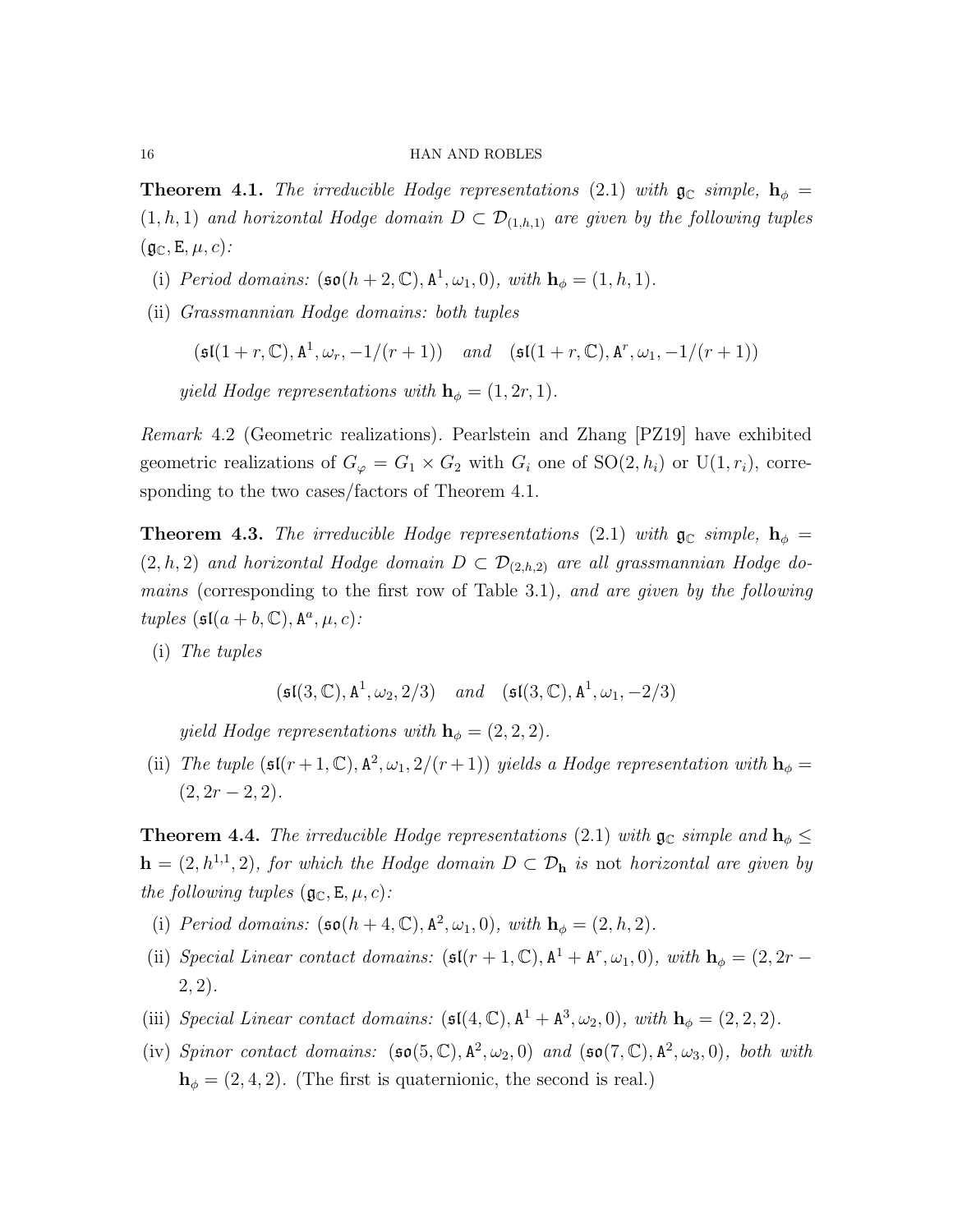- (v) Symplectic contact domains:  $(\mathfrak{sp}(2r, \mathbb{C}), \mathbb{A}^1, \omega_1, 0)$ , with  $\mathbf{h}_{\phi} = (2, 4(r 1), 2)$ .
- (vi) Exceptional contact domains:  $(\mathfrak{g}_2, \mathbb{A}^2, \omega_1, 0)$  with  $\mathbf{h}_{\phi} = (2, 3, 2)$ .

See  $\S 4.8$  for further discussion of the domains D appearing in Theorem 4.4 as homogeneous spaces.

Remark 4.5. The Spinor contact domain given by the tuple  $(\mathfrak{so}(5,\mathbb{C}), \mathbb{A}^2, \omega_2, 0)$  in Theorem 4.3(iv) is a special case of Theorem 4.3(v) under the isomorphism  $\mathfrak{so}(5,\mathbb{C}) \simeq$  $\mathfrak{sp}(4,\mathbb{C}).$ 

**Theorem 4.6.** The irreducible Hodge representations (2.1) with  $h_{\phi} \leq h = (2, h^{1,1}, 2)$ and  $\mathfrak{g}_{\mathbb{C}}$  semisimple (but not simple) are given by:

- (i)  $\mathfrak{g}_{\mathbb{C}} = \mathfrak{sl}_2 \mathbb{C} \oplus \mathfrak{sl}_2 \mathbb{C}$  acting on  $U = \mathbb{C}^2 \otimes \mathbb{C}^2$  with  $E = A^1 + A^2$ ; and
- (ii)  $\mathfrak{g}_{\mathbb{C}} = \mathfrak{sl}_2\mathbb{C} \oplus \mathfrak{sp}_4\mathbb{C}$  acting on  $U = \mathbb{C}^2 \otimes \mathbb{C}^4$  with  $E = A^1 + A^3$ .

Each of these Hodge representations is real (implying  $c = 0$ ). The Hodge numbers are  $h = (1, 2, 1)$  and  $h = (2, 4, 2)$ , respectively.

The remainder of this section is devoted to the proofs of these theorems. The general argument is outlined in  $\S 4.1$ . Theorems 4.1 and 4.3 are proved simultaneously in  $\S 4.2-4.7$ ; Theorem 4.4 is proved in  $\S 4.8$ ; and Theorem 4.6 is proved in  $\S 4.9$ .

4.1. Outline of the arguments. The proofs of Theorems 4.1 and 4.3 proceed by considering each of the cases listed in Table 3.1. Given the pair  $(\mathfrak{g}_{\mathbb{C}}, E)$  it suffices to determine when there exists an irreducible  $\mathfrak{g}_{\mathbb{C}}$ -representation  $U_{\mu}$  of highest weight  $\mu \in \mathfrak{h}^*$ , and  $c \in \mathbb{Q}$  satisfying the conditions of Theorem 3.1 for the specified  $\mathbf{h}_{\phi}$ . First note that  $U_{\mu}$  has either two or three nontrivial E–eigenvalues; equivalently (Remark 2.21),

(4.7) 
$$
(\mu + \mu^*)(E) \in \{1, 2\}.
$$

This gives us the following three possibilities (cf.  $\S$  $2.5$  and  $2.7$ ):

(a) If  $U_{\mu}$  is real, then  $c = 0$  (§2.7(a)) and it is necessary and sufficient that the E– eigenspace decomposition (equivalently, the Hodge decomposition) of  $V_\mathbb{C}$  =  $U_\mu$ be

 $V^{2,0}\oplus V^{1,1}\oplus V^{0,2} \;=\; U_1\oplus U_0\oplus U_{-1}\,,$ 

with dim  $U_{\pm 1} = h_{\phi}^{2,0} \in \{1, 2\}$ . In particular,  $\mu(E) = 1$ .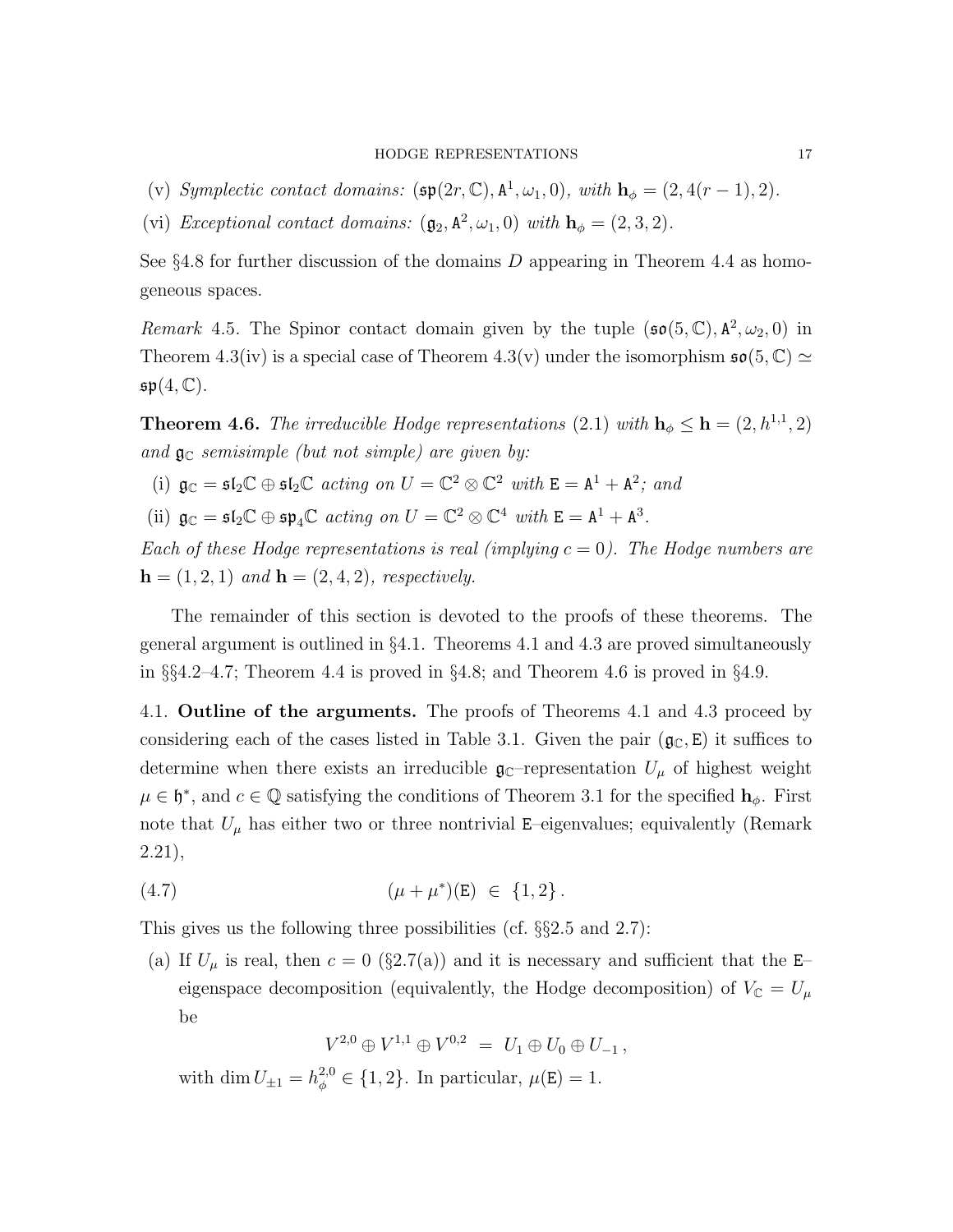(b) If  $U_{\mu}$  is complex or quaternionic, so that  $V_{\mathbb{C}} = U_{\mu} \oplus U_{\mu}^*$ , and there are three nontrivial E–eigenvalues, so that the E–eigenspace decompositions are

$$
U_{\mu} = U_{\mu(E)} \oplus U_{\mu(E)-1} \oplus U_{\mu(E)-2}
$$
  

$$
U_{\mu}^{*} = U_{2-\mu(E)} \oplus U_{1-\mu(E)} \oplus U_{-\mu(E)}.
$$

Then we are looking for  $c \in \mathbb{Q}$  so that

$$
\begin{array}{c|cc} V_{\mathbb C} & V^{2,0} & V^{1,1} & V^{0,2} \\ \hline U_\mu & U_{\mu(\mathbb{E})} & U_{\mu(\mathbb{E})-1} & U_{\mu(\mathbb{E})-2} \\ U_\mu^* & U_{2-\mu(\mathbb{E})} & U_{1-\mu(\mathbb{E})} & U_{-\mu(\mathbb{E})} \end{array}.
$$

Equivalently,  $\mu(\mathbf{E}) + c = 1$  and  $2 - \mu(\mathbf{E}) - c = 1$ . That is,

$$
c = 1 - \mu(\mathbf{E}).
$$

Note that each of the eigenspaces  $U_{\pm\mu(E)}$  and  $U_{\pm(\mu(E)-2)}$  must have dimension one, and we have  $h^{2,0} = 2$ . (In particular, this case will not appear in Theorem 4.1.)

(c) Suppose  $U_{\mu}$  is complex, so that  $V_{\mathbb{C}} = U_{\mu} \oplus U_{\mu}^*$ , and there are two nontrivial E–eigenvalues, so that the E–eigenspace decompositions are

$$
U_{\mu} = U_{\mu(E)} \oplus U_{\mu(E)-1}
$$
  

$$
U_{\mu}^{*} = U_{1-\mu(E)}^{*} \oplus U_{-\mu(E)}^{*}.
$$

We are looking for  $c \in \mathbb{Q}$  so that either

$$
\begin{array}{c|cc} V_{\mathbb C} & V^{2,0} & V^{1,1} & V^{0,2} \\ \hline U_{\mu} & U_{\mu(\mathbf{E})} & U_{\mu(\mathbf{E})-1} & \\ U_{\mu}^* & U_{1-\mu(\mathbf{E})}^* & U_{-\mu(\mathbf{E})}^* \end{array}.
$$

or

$$
\begin{array}{c|cc} V_{\mathbb C} & V^{2,0} & V^{1,1} & V^{0,2} \\ \hline U_\mu & & U_{\mu(\mathbf E)} & U_{\mu(\mathbf E)-1} \\ U_\mu^* & U_{1-\mu(\mathbf E)}^* & U_{-\mu(\mathbf E)}^* \end{array}.
$$

Equivalently, either

$$
1 = \mu(E) + c
$$
 and  $\dim_{\mathbb{C}} U_{\mu(E)} = h_{\phi}^{2,0} \in \{1, 2\},\$ 

or

$$
\mu(\mathbf{E}) = -c \text{ and } \dim_{\mathbb{C}} U_{1-\mu(\mathbf{E})}^* = h_{\phi}^{2,0} \in \{1,2\}.
$$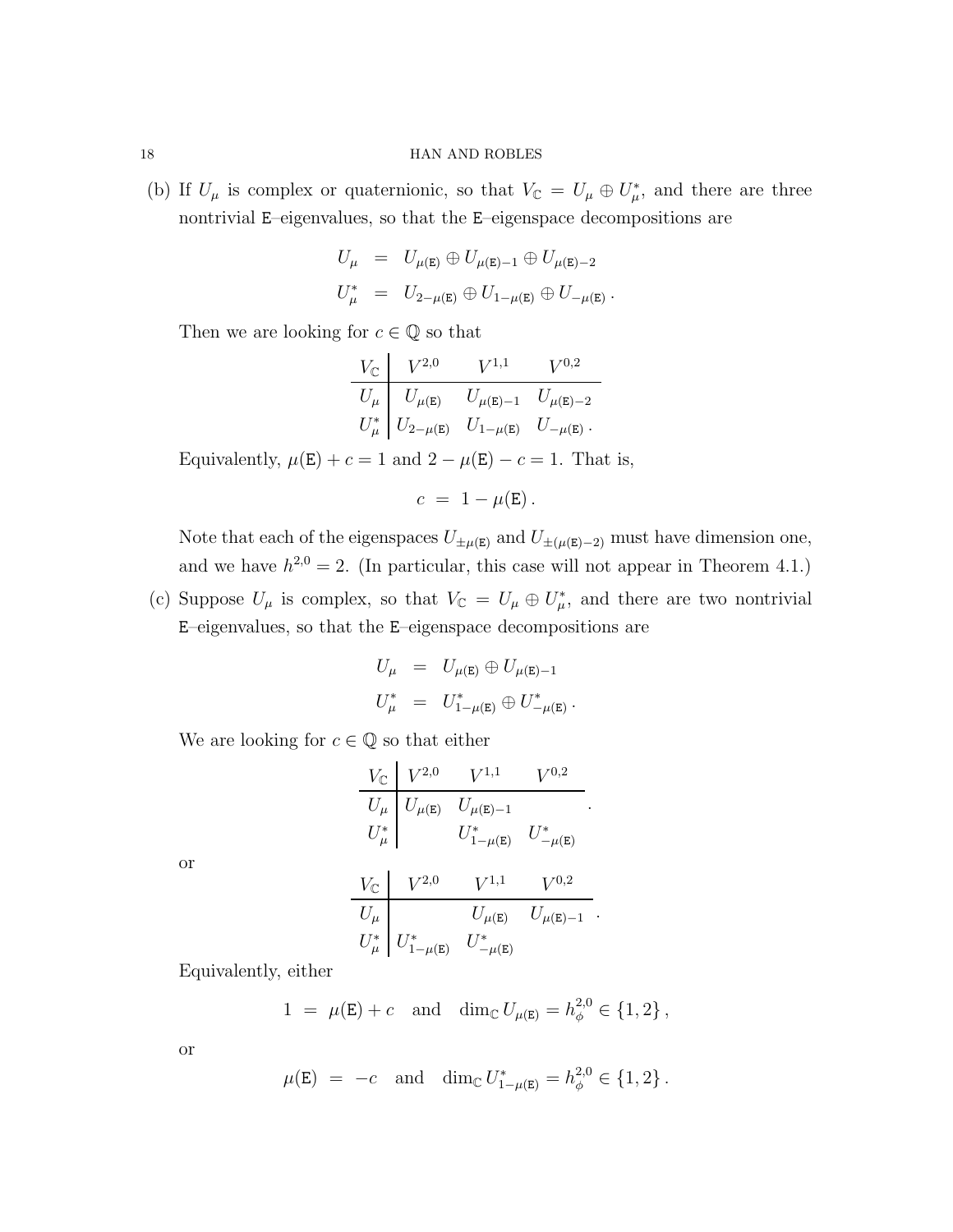The proofs of Theorems 4.1 and 4.3 now proceed by applying the observations of this section to each pair  $(g_{\mathbb{C}}, E)$  corresponding to a row of Table 3.1.

We now turn to the simultaneous proofs of Theorems 4.1 and 4.3 in  $\S$ §4.2–4.7, followed by the proofs of Theorems 4.4 and 4.6 in §4.8 and §4.9, respectively.

4.2. Grassmannian Hodge domains. We begin with the first row of Table 3.1 and the pair  $(\mathfrak{g}_{\mathbb{C}}, \mathbf{E}) = (\mathfrak{sl}(a+b, \mathbb{C}), \mathbf{A}^a).^2$ 

The standard representation  $U_{\omega_1} = \mathbb{C}^{a+b}$  of  $\mathfrak{g}_{\mathbb{C}} = \mathfrak{sl}_{a+b} \mathbb{C}$  admits a decomposition  $\mathbb{C}^{a+b} = A \oplus B$  with dim  $A = a$  and dim  $B = b$  and such that A is an eigenspace of E with eigenvalue  $b/(a + b)$ , and B is an eigenspace with eigenvalue  $-a/(a + b)$ . It will be helpful to note that the E-eigenspace decomposition of  $\bigwedge^i \mathbb{C}^{a+b}$  is

(4.8) 
$$
\bigwedge^i (A \oplus B) = \bigoplus_{\alpha + \beta = i} (\bigwedge^{\alpha} A) \otimes (\bigwedge^{\beta} B).
$$

Fix bases  $\{e_1, \ldots, e_a\}$  and  $\{e_{a+1}, \ldots, e_{a+b}\}$  of A and B, respectively.

We assume throughout §4.2 that  $a + b = i + j = k + \ell = r + 1$ . Consulting §4.1 and §A.2.1, we see that the pair  $(\mu, \mathbf{E} = \mathbf{A}^a)$  must be one of the following:

- (i)  $a = 1$  and  $\mu = \omega_i$ , any  $1 \leq i \leq r$ ;
- (ii)  $a = 1$  and  $\mu = \omega_i + \omega_k$ , any  $1 \leq i, k \leq r$ ;
- (iii)  $a = 2$  and  $\mu = \omega_i$ , any  $2 \leq i \leq r 1$ ;
- (iv)  $\mu \in {\{\omega_1, 2\omega_1\}}$ , any  $2 \le a \le r 1$ ;
- (v)  $\mu = \omega_2$  and any  $2 \le a \le r 1$ .

(This list suppresses some cases that are essentially symmetric with those already listed. For example  $\mathbf{E} = \mathbf{A}^r$  and  $\mu = \omega_i$  is symmetric with (i).) We proceed to consider each of these five cases.

(i) Consulting (4.8) we see that

$$
U_{\omega_i} = \Lambda^i(A \oplus B) = (A \otimes \Lambda^{i-1}B) \oplus (\Lambda^i B) .
$$

<sup>&</sup>lt;sup>2</sup>Despite what the reader might anticipate, this case/row is the most tedious and painstaking to work through. This is essentially due to the numerically more complicated relationship between the roots (dual to the basis  $A^a$  for the grading elements) and the weights (i.e. the complexity in the Cartan matrix) for  $\mathfrak{g}_{\mathbb{C}} = \mathfrak{sl}(a + b, \mathbb{C})$ . The other cases §§4.3-4.7 are easier to analyze.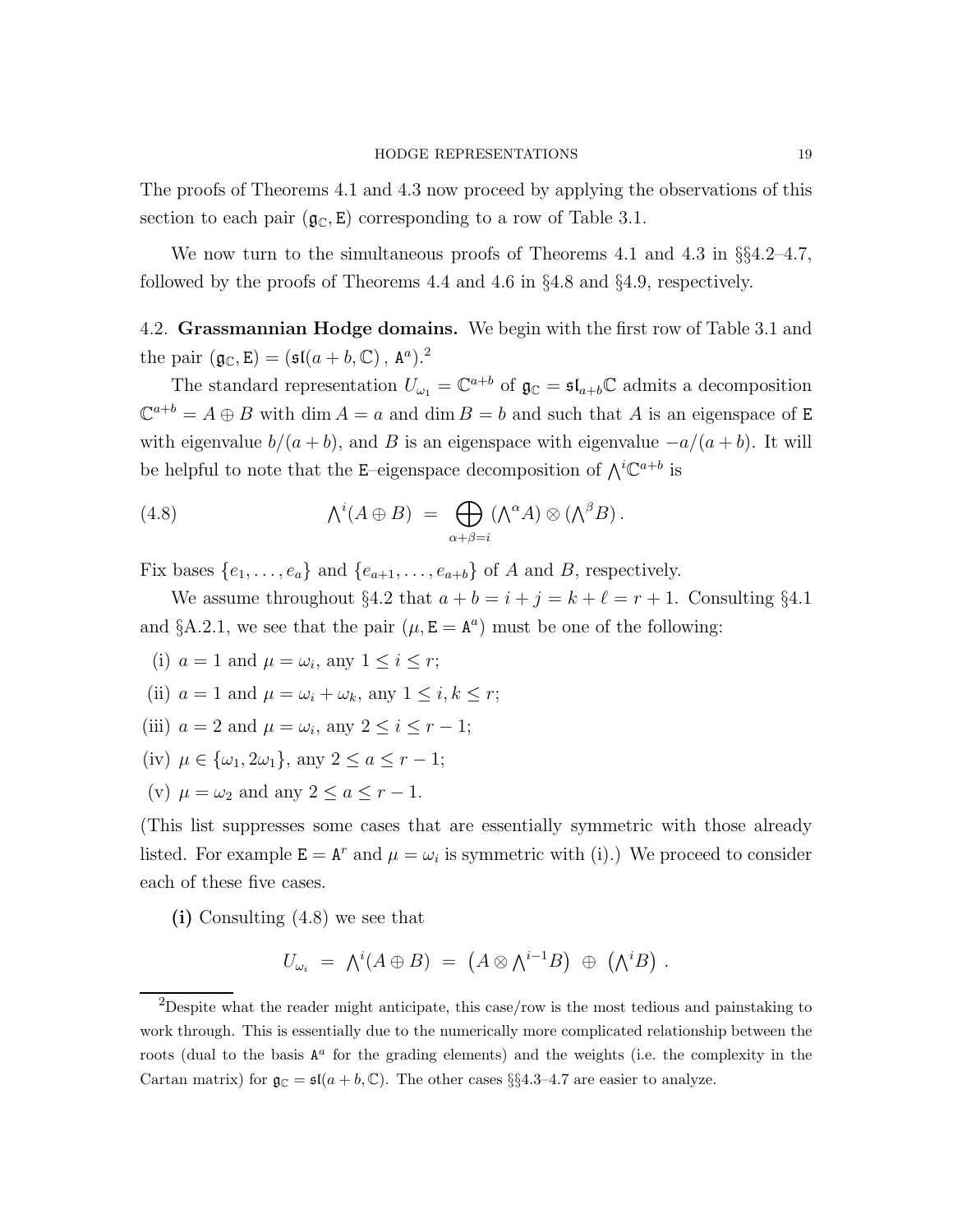These eigenspaces have dimensions  $\left(\binom{r}{i-1},\binom{r}{i}\right)$  $\binom{r}{i}$ ). In order to realize a Hodge representation with  $h_{\phi}^{2,0} \in \{1,2\}$ , one of these dimensions must be 1 or 2.

The first dimension will be one if and only if  $r = 1$  (which forces  $i = 1$ ). But in this case the representation  $U_{\mu}$  is real, and so the resulting Hodge representation will be weight  $n = 1$ , not the desired weight  $n = 2$ .

The second dimension will be one if and only if  $i = r$ . Then the dimensions of the E-eigenspaces of  $U_{\omega_r}$  and  $U_{\omega_r}^* = U_{\omega_1}$  are  $(r, 1)$  and  $(1, r)$ , respectively. The eigenvalue for  $\bigwedge^r B \subset U_{\omega_r}$  is  $-r/(r+1)$ . So setting  $c = -1/(r+1)$  gives us a Hodge representation with eigenvalues  $h_{\phi} = (1, 2r, 1)$ , yielding Theorem 4.1(ii).

The first dimension will be two if and only if  $i = r = 2$ . In this case the dimensions are (2, 1), and  $U_{\mu} = U_{\omega_2}$  is complex with  $U_{\mu}^* = U_{\omega_1} = \mathbb{C}^3$ . The E-eigenspaces of  $U_{\mu}^*$ have dimensions (1, 2). We have  $\mu(E) = 1/3$ . Setting  $c = -1/3$  yields a special case of Theorem 4.1(ii), and setting  $c = 2/3$  yields a special case of Theorem 4.3(ii) (Remark 3.4).

The second dimension will be two if and only if  $r = 2$  and  $i = 1$ . In this case the dimensions are (1,2), and  $U_{\mu} = U_{\omega_1} = \mathbb{C}^3$  is complex with  $U_{\mu}^* = U_{\omega_2} = \Lambda^2 \mathbb{C}^3$ . The E–eigenspaces of  $U^*_{\mu}$  have dimensions (2, 1). We have  $\mu(E) = 2/3$ . Setting  $c = 1/3$ yields a special case of Theorem 4.1(ii) (Remark 3.4). Setting  $c = -2/3$  yields a special case of Theorem 4.3(ii).

(ii) We have  $U_{\omega_i+\omega_k} \subset (\bigwedge^i \mathbb{C}^{r+1}) \otimes (\bigwedge^k \mathbb{C}^{r+1}),$  with the latter having three distinct E–eigenspaces

$$
(\Lambda^i \mathbb{C}^{r+1}) \otimes (\Lambda^k \mathbb{C}^{r+1}) = (A \otimes A \otimes (\Lambda^{i-1} B) \otimes (\Lambda^{k-1} B))
$$

$$
\oplus \begin{cases} (A \otimes (\Lambda^{i-1} B) \otimes (\Lambda^k B)) \\ (A \otimes (\Lambda^i B) \otimes (\Lambda^{k-1} B)) \\ ((\Lambda^i B) \otimes (\Lambda^k B)) \end{cases}
$$

The product  $(e_1 \wedge \cdots \wedge e_i) \otimes (e_1 \wedge \cdots \wedge e_k) \in A \otimes A \otimes (\bigwedge^{i-1} B) \otimes (\bigwedge^{k-1} B)$  is a highest weight vector of  $U_{\omega_i+\omega_k}$ . Without loss of generality  $i \leq k$ . The products

$$
(e_1 \wedge \cdots \wedge e_i) \otimes (e_1 \wedge \cdots \wedge e_h), \quad k \leq h \leq r+1,
$$

are all elements of the first eigenspace  $U_{\mu(E)} \subset A \otimes A \otimes (\bigwedge^{i-1} B) \otimes (\bigwedge^{k-1} B)$ . Because this eigenspace may have dimension at most  $h_{\phi}^{2,0} \leq 2$ , we see that  $k = r$  (and the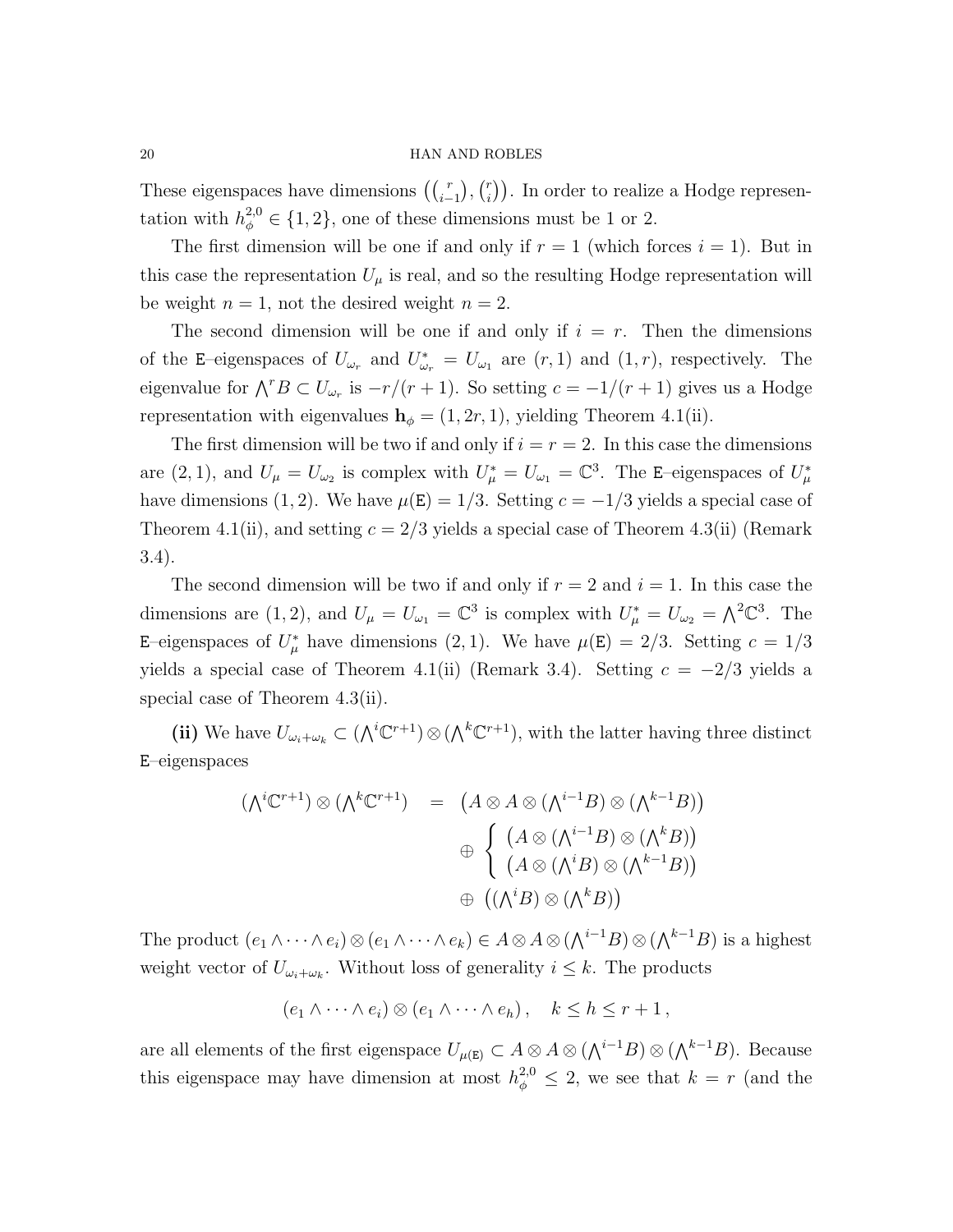eigenspace has dimension at least 2). Likewise

$$
(e_1 \wedge \cdots \wedge e_h) \otimes (e_1 \wedge \cdots \wedge e_r), \quad i \leq h \leq r,
$$

are also elements of this eigenspace; and dimension/Hodge number considerations again force  $i = k = r$ . The representation  $U_{2\omega_r}$  is complex, unless  $r = 1$ ; if complex, then the associated Hodge representation has  $h_{\phi}^{2,0} > 2$ , which is too large. So we must have  $r = 1$ , in which case  $V_{\mathbb{C}} = U_{2\omega_1} = \text{Sym}^2 \mathbb{C}^2$  is real and we have  $\mathbf{h}_{\phi} = (1, 1, 1)$ . However, under the isomorphism  $\mathfrak{sl}_2\mathbb{C} \simeq \mathfrak{so}(3,\mathbb{C})$ , this is a special case of Theorem  $4.1(i)$ .

(iii) In this case we have E–eigenspace decomposition

$$
U_{\omega_i} = \Lambda^i(\mathbb{C}^{2+b}) = ((\Lambda^2 A) \otimes (\Lambda^{i-2} B)) \oplus (A \otimes (\Lambda^{i-1} B)) \oplus (\Lambda^i B).
$$

The condition that the first and third eigenspaces  $(\bigwedge^2 A) \otimes (\bigwedge^{i-2} B)$  and  $\bigwedge^i B$  have dimensions 1 or 2 forces  $i = b = 2$ . Then  $U_{\mu} = U_{\omega_1}$  is self-dual and real. This is a special case of Theorem 4.1(i) under the isomorphism  $\mathfrak{sl}(4,\mathbb{C}) \simeq \mathfrak{so}(6,\mathbb{C})$ .

(iv) If  $\mu = \omega_1$ , then  $U_{\mu} = \mathbb{C}^{a+b} = A \oplus B$  is the standard representation. Recalling the discussion at the beginning of this section we see that we must have either  $a = 2$ or  $b = r + 1 - a = 2$ . Taking  $c = 2/(r + 1)$  if  $a = 2$ , and  $c = -2/(r + 1)$  if  $b = 2$ , yields  $h_{\phi} = (2, 2r - 2, 2)$  and Theorem 4.3(ii) (Remark 3.4).

If  $\mu = 2\omega_1$ , then  $U_{\mu} = \text{Sym}^2 \mathbb{C}^{a+b} = (\text{Sym}^2 A) \oplus (A \otimes B) \oplus (\text{Sym}^2 B)$ . In this case  $\dim_{\mathbb{C}} \text{Sym}^2 A \geq 3 > h_{\phi}^{2,0}$  is too large.

(v) If  $\mu = \omega_2$ , then  $U_{\mu} = \Lambda^2 \mathbb{C}^{a+b} = (\Lambda^2 A) \oplus (A \otimes B) \oplus (\Lambda^2 B)$ . The first and third eigenspaces  $\bigwedge^2 A$  and  $\bigwedge^2 B$  are constrained to have dimension at most  $h_{\phi}^{2,0} \leq 2$ . This forces  $a = b = 2$ . In this case  $U_{\mu}$  is real and we have Hodge numbers  $(1, 4, 1)$ . This is the special case of Theorem 4.1(i) that we encountered above in part (iii) of the proof.

4.3. Quadric hypersurface Hodge domains. We next consider the second row of Table 3.1 and the pair  $(\mathfrak{g}_{\mathbb{C}}, \mathbb{E}) = (\mathfrak{so}(d+2, \mathbb{C}), \mathbb{A}^1)$ . Here we may assume that either  $d = 3$  or  $d \geq 5$  (else we are in the case considered in §4.2).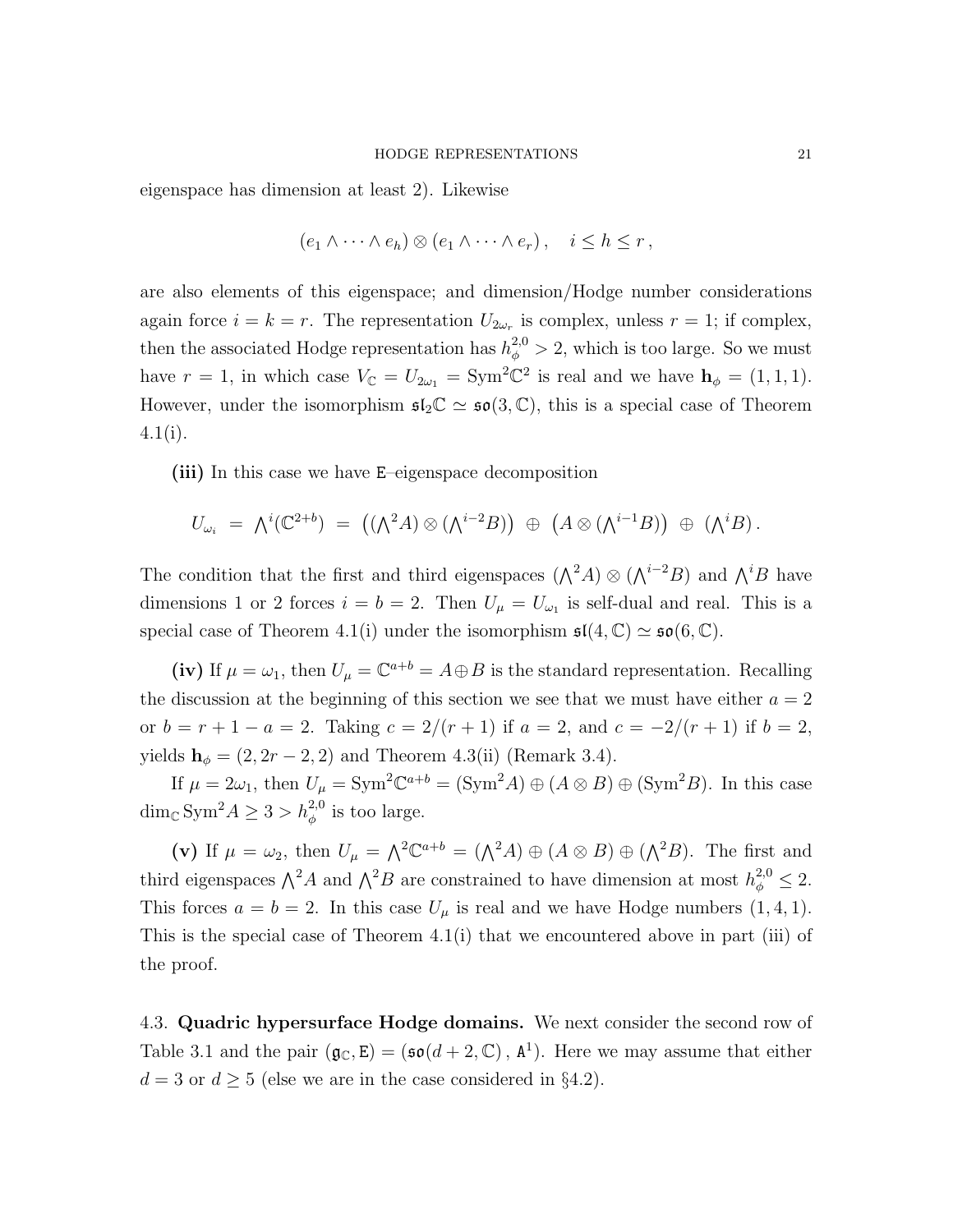4.3.1. Period domains. If  $\mu = \omega_1$ , so that  $U_{\mu} = \mathbb{C}^{d+2}$  is the standard representation, and real with respect to  $(g_{\mathbb{C}}, E)$ , then  $V_{\mathbb{C}} = U_{\omega_1}$  has eigenspace decomposition  $\mathbb{C} \oplus$  $\mathbb{C}^d \oplus \mathbb{C}$  with eigenvalues  $(1, d, 1)$ . Of course, in this case the Hodge domain is the period domain  $\mathcal D$  parameterizing Q-polarized Hodge structures with Hodge numbers  $h = (1, d, 1).$ 

4.3.2. *Exterior powers*. For the analysis that follows, it will be helpful to make the following observations about exterior powers of the standard representation. Given  $2\leq i\leq r-1\leq \frac{1}{2}$  $\frac{1}{2}d$ , the representation  $\bigwedge^i \mathbb{C}^{d+2}$  is real, defines a Hodge representation, and has E–eigenspace decomposition

$$
\begin{array}{rcl}\n\bigwedge^i(\mathbb{C}\oplus\mathbb{C}^d\oplus\mathbb{C}) & = & \left(\mathbb{C}\otimes(\bigwedge^{i-1}\mathbb{C}^d)\right) \\
& \oplus & \left((\mathbb{C}\otimes(\bigwedge^{i-2}\mathbb{C}^d)\otimes\mathbb{C}\right)\ \oplus & \left(\bigwedge^i\mathbb{C}^d\right)\right) \\
& \oplus & \left((\bigwedge^{i-1}\mathbb{C}^d)\otimes\mathbb{C}\right)\ .\n\end{array}
$$

The dimension  $h_{\phi}^{2,0}$  $\phi_{\phi}^{2,0}$  of the first eigenspace  $\mathbb{C}\otimes (\bigwedge^{i-1}\mathbb{C}^{d})$  is  $\binom{d}{i-1}$  $\binom{d}{i-1}$ . We have  $h_{\phi}^{2,0} \in \{1,2\}$ if and only if  $i = 2$  and  $d = 2$ . But we are assuming  $d \geq 3$ .

We assume  $\mu \neq \omega_1$  for the remainder of §4.3. (The case  $\mu = \omega_1$  is treated in §4.3.1.) The representation theory of  $\mathfrak{g}_{\mathbb{C}} = \mathfrak{so}(d+2,\mathbb{C})$  depends on the parity of d; we begin with d odd.

4.3.3. The case of d odd. Assume  $d \equiv 1 \mod 2$ . Consulting (4.7) and §A.2.2, we see that either  $\mu = \omega_i$  with  $2 \leq i \leq r-1$ , or  $\mu \in {\{\omega_r, 2\omega_r\}}$ . In the first case we have  $U_{\omega_i} = \bigwedge^i \mathbb{C}^{d+2}$ , which is treated in §4.3.2.

• The representation  $U_{2\omega_r} = \bigwedge^r U_{\omega_1} = \bigwedge^r \mathbb{C}^{d+2}$  has E-eigenspace decomposition

$$
U_{2\omega_r} = (\mathbb{C} \otimes (\Lambda^{r-1} \mathbb{C}^d)) \oplus \Lambda^r \mathbb{C}^d \oplus ((\Lambda^{r-1} \mathbb{C}^d) \otimes \mathbb{C}) .
$$

The resulting Hodge representation has  $h_{\phi}^{2,0} \ge \dim_{\mathbb{C}} \Lambda^{r-1} \mathbb{C}^d \ge 3$ , which is too large.

• Likewise, the dimensions  $(2^{r-1}, 2^{r-1})$  of the E–eigenspaces in the spinor representation  $U_{\omega_r}$  are to large, unless  $r = 2$ . But in this case that representation is real, and the Hodge representation is of weight  $1 \left( \S 4.1(a) \right)$ .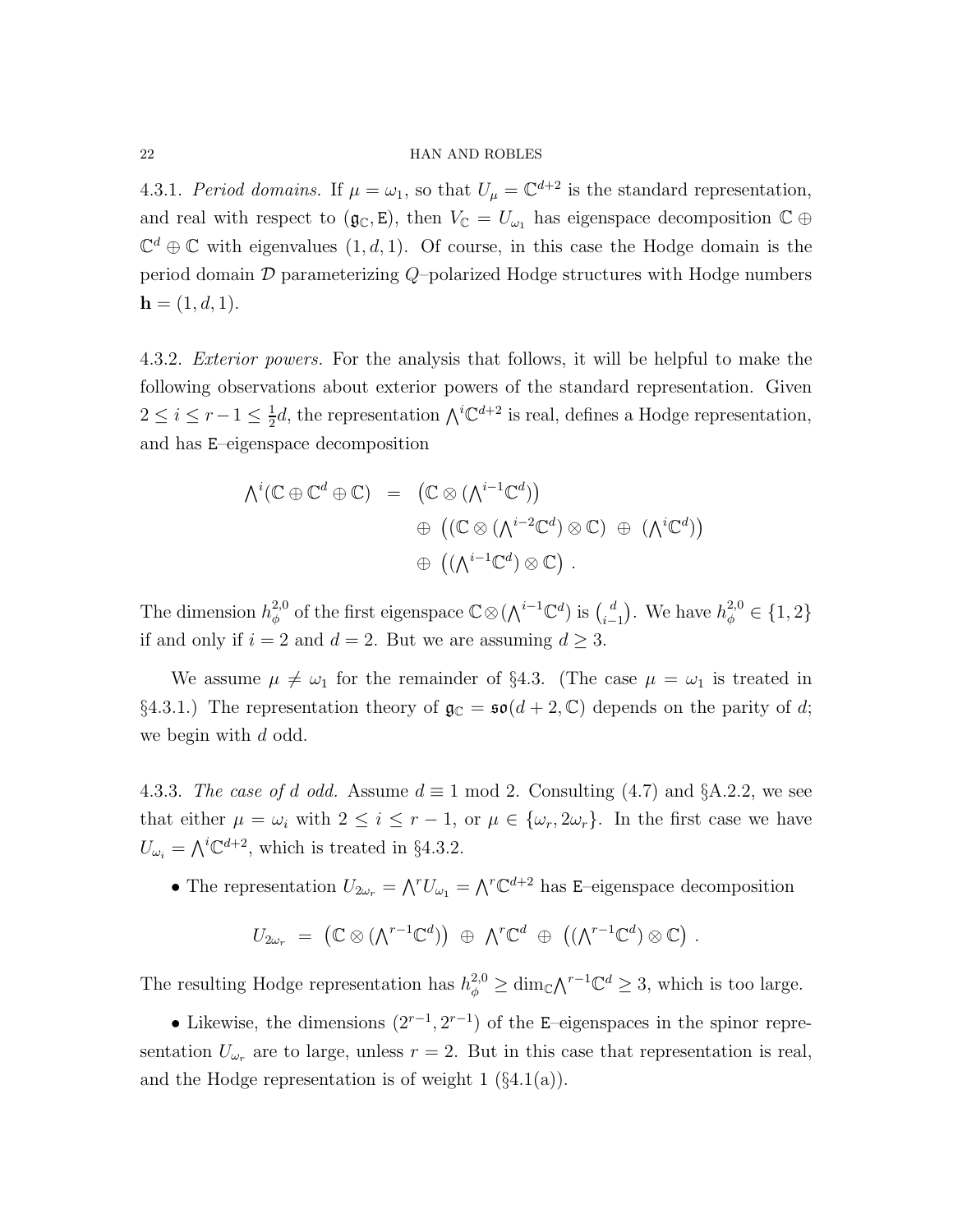4.3.4. The case of d even. Assume  $d \equiv 0 \mod 2$ . Consulting (4.7) and §A.2.2, we see that either  $\mu = \omega_i$  with  $2 \leq i \leq r-2$ , or  $\mu \in {\{\omega_{r-1}, \omega_r\}} \cup {\{2\omega_{r-1}, \omega_{r-1} + \omega_r, 2\omega_r\}}$ . In the first case we have  $U_{\omega_i} = \bigwedge^i {\mathbb{C}}^{d+2}$ , which is treated in §4.3.2. Likewise,  $U_{\omega_{r-1}+\omega_r}$  $\bigwedge^{r-1} \mathbb{C}^{d+2}$  is treated in §4.3.2.

• The cases  $\mu = \omega_{r-1}$  and  $\mu = \omega_r$  are symmetric, so we treat  $\mu = \omega_r$  here. The half-spin representation  $U_{\omega_r}$  decomposes into two E–eigenspaces of dimensions  $(2^{r-2}, 2^{r-2})$ . Since  $r \geq 4$ , these dimensions are too large to realize a Hodge representation (as in §4.1) with  $h_{\phi}^{2,0} \in \{1,2\}.$ 

• Similarly the cases  $\mu = 2\omega_{r-1}$  and  $\mu = 2\omega_r$  are symmetric, and we treat  $\mu = 2\omega_r$ here. We have  $\bigwedge^r \mathbb{C}^{d+2} = \bigwedge^r \mathbb{C}^{2r} = U_{2\omega_{r-1}} \oplus U_{2\omega_r}$ . The representation  $U_{2\omega_r}$  decomposes into three E–eigenspaces, the first and last of which have dimension  $\frac{1}{2} \binom{2r-2}{r-1}$  $\binom{2r-2}{r-1}$ . Again, since  $r \geq 4$ , these dimensions are too large to realize a Hodge representation (as in §4.1) with  $h_{\phi}^{2,0} \in \{1,2\}.$ 

4.4. Lagrangian grassmannian Hodge domains. Consider the third row of Table 3.1 and the pair  $(\mathfrak{g}_{\mathbb{C}}, \mathbb{E}) = (\mathfrak{sp}(2r, \mathbb{C}), \mathbb{A}^r)$ . Here we may assume  $r \geq 3$  (else we are in the case considered in §4.3.) Consulting (4.7), §4.1(a) and §A.2.3, we see that  $\mu$ must be one of  $2\omega_1, \omega_2$ ; in each case  $U_{\mathbb{C}}$  is real. The E-eigenspace decomposition of the standard representation  $U_{\omega_1} = \mathbb{C}^{2r}$  is  $\mathbb{C}^r \oplus \mathbb{C}^r$ ; in particular, the dimensions of the eigenspaces are  $(r, r)$ .

• In the case that  $\mu = 2\omega_1$ , the representation  $U_{2\omega_1} = \text{Sym}^2 \mathbb{C}^r$  has E-eigenspace decomposition  $(\text{Sym}^2 \mathbb{C}^r) \oplus (\mathbb{C}^r \to \mathbb{C}^r) \oplus (\text{Sym}^2 \mathbb{C}^r)$ . The dimensions of the eigenspaces are  $(\frac{1}{2}r(r+1), r^2, \frac{1}{2})$  $\frac{1}{2}r(r+1)$ ). The requirement  $\frac{1}{2}r(r+1) = h_{\phi}^{2,0} \in \{1,2\}$  forces  $r = 1$ , a contradiction.

• In the case that  $\mu = \omega_2$ , we have  $U_{\omega_2} \oplus \text{span}_{\mathbb{C}}\{Q\} = \bigwedge^2 \mathbb{C}^{2r}$ , and the dimensions of the E–eigen<br>spaces are  $(\frac{1}{2}r(r-1) \, , \, r^2-1 \, , \, \frac{1}{2}$  $\frac{1}{2}r(r-1)$ ). The requirement  $\frac{1}{2}r(r-1)$  =  $h_{\phi}^{2,0} \in \{1,2\}$  forces  $r=2$ , yielding  $\mathbf{h}_{\phi}=(1,3,1)$ . This case is covered by Theorem 4.1(i).

4.5. Spinor Hodge domains. Let  $(\mathfrak{g}_{\mathbb{C}}, \mathbb{E}) = (\mathfrak{so}(2r, \mathbb{C}), \mathbb{A}^r)$ . We may assume without loss of generality that  $r \geq 4$ . Consulting §4.1 and §A.2.4, we see that  $\mu$  is restricted to be one: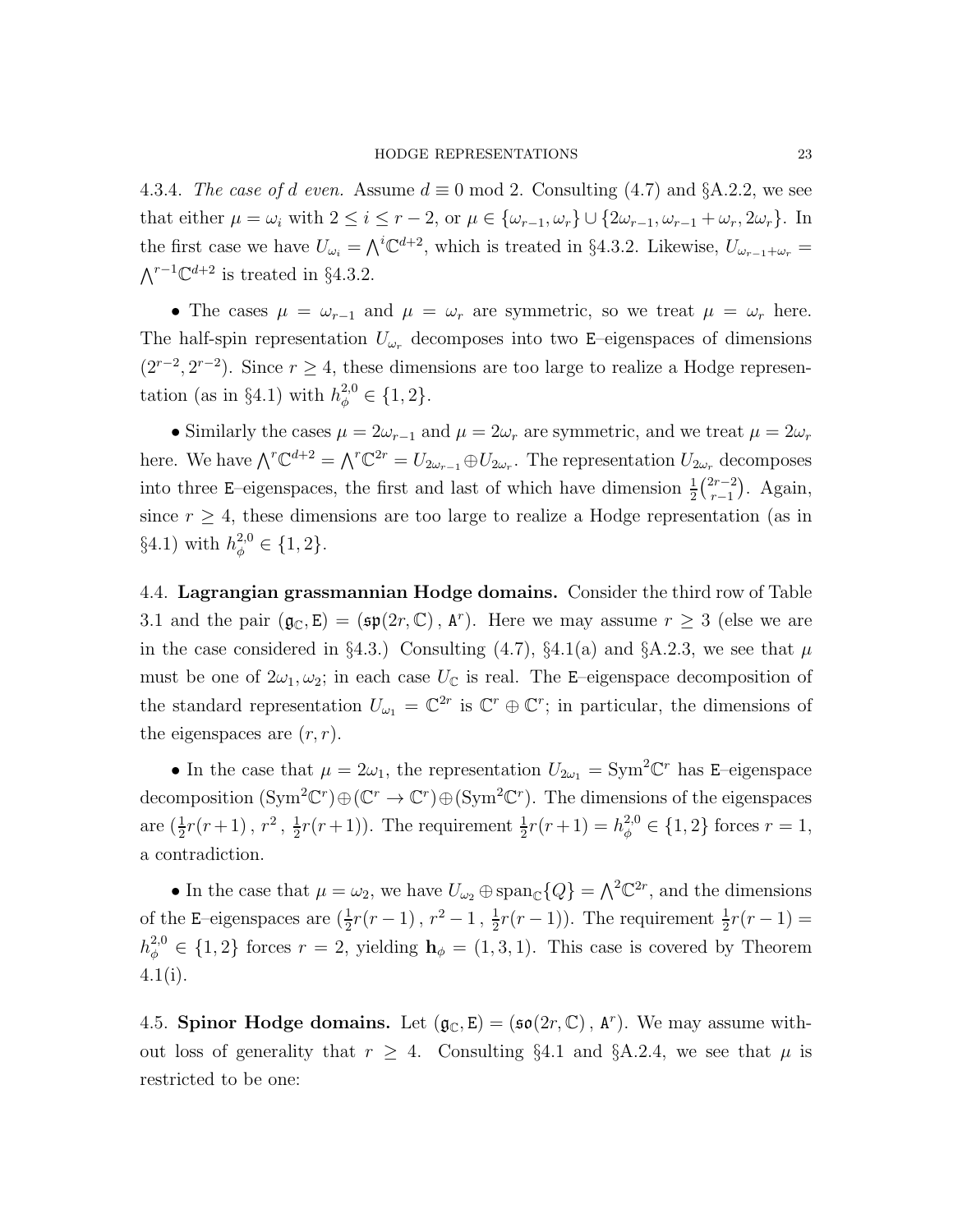(i) 
$$
\mu \in \{\omega_1, 2\omega_1, \omega_2\}
$$
, any  $r \ge 4$ ;  
\n(ii)  $r = 4$  and  $\omega \in \{\omega_3, \omega_1 + \omega_3, 2\omega_3, \omega_4\}$ ;  
\n(iii)  $r = 5$ ,  $\mu \in \{\omega_4, \omega_5\}$ ;  
\n(iv)  $r = 6$ ,  $\mu = \omega_5$ .

We consider each of these cases below.

(i) If  $\mu = \omega_1$ , then  $U_\mu$  is the standard representation  $\mathbb{C}^{2r}$ , with E-eigenspace decomposition  $\mathbb{C}^r \oplus \mathbb{C}^r$ . The dimensions  $(r, r)$  of the E-eigenspaces are too large  $(r \geq 4 > 2 \geq h_0^{1,1})$ <sup>1,1</sup>). If  $\mu = 2\omega_1$ , then  $U_{2\omega_1} \oplus \text{span}_{\mathbb{C}}\{Q\} = \text{Sym}^2 \mathbb{C}^{2r}$ , and the dimensions  $(\frac{1}{2}r(r+1), r^2 - 1, \frac{1}{2})$  $\frac{1}{2}r(r+1)$  of the E-eigenspaces are again too large. If  $\mu = \omega_2$ , then  $U_{\omega_2} = \Lambda^2 \mathbb{C}^{2r} = (\Lambda^2 \mathbb{C}^r) \oplus (\mathbb{C}^r \otimes \mathbb{C}^r) \oplus (\Lambda^2 \mathbb{C}^r)$  and the dimensions  $\left(\frac{1}{2}\right)$  $\frac{1}{2}r(r-1), r^2, \frac{1}{2}$  $\frac{1}{2}r(r-1)$  are again too large.

(ii) Now suppose that  $r = 4$ . Then the dimensions of the E–eigenspaces for the representations in (ii) are  $(8, 8)$ ,  $(15, 26, 15)$ ,  $(10, 15, 10)$  and  $(1, 6, 1)$ , respectively. The requirement that  $h_{\phi}^{1,1} \in \{1,2\}$ , restricts us to  $\mu = \omega_4$ . In this case  $U_{\mu}$  is real, and we have Hodge numbers  $h_{\phi} = (1, 6, 1)$ . This is a special case of Theorem 4.1(i) under an outer automorphism (triality) of  $\mathfrak{so}(8,\mathbb{C})$  that permutes the weight  $\{\omega_1,\omega_3,\omega_4\}.$ of

(iii) Next take  $r = 5$ . The E–eigenspaces of  $U_{\mu_4}$  and  $U_{\omega_5}$  have dimensions (5, 10, 1) and  $(1, 10, 5)$ , respectively. These are too large for our desired Hodge numbers  $h_{\phi}$ .

(iv) Finally, we consider  $r = 6$  and  $\mu = \omega_5$ . In this case  $U_{\omega_5}$  is quaternionic, and the the E–eigenspaces have dimensions  $(6, 20, 6)$  so that the Hodge numbers of the associated Hodge representation  $V_{\mathbb{R}} = U_{\omega_5} \oplus U_{\omega_5}$  are  $\mathbf{h} = (12, 40, 12)$ ; again these are too large.

4.6. Cayley Hodge domains. Let  $(\mathfrak{g}_{\mathbb{C}}, \mathsf{E}) = (\mathfrak{e}_6, \mathsf{A}^6)$ . Consulting §4.1 and §A.2.5, we see that  $\mu$  is restricted to be one of  $\{\omega_1, \omega_2, \omega_6\}$ . In each case  $(\mu + \mu^*)(E) = 2$ , so that  $U_{\mu}$  has three nontrivial eigenvalues. The dimensions of the E–eigenspaces are  $(10, 16, 1), (16, 46, 16)$  and  $(1, 16, 10)$ , respectively. In each case the first/last is too large (>  $2 \geq h_\phi^{2,0}$  $\phi_{\phi}^{2,0}$  to yield a Hodge representation satisfying the desired constraints.

4.7. Freudenthal Hodge domains. Let  $(\mathfrak{g}_{\mathbb{C}}, \mathsf{E}) = (\mathfrak{e}_{7}, \mathsf{A}^{7})$ . Consulting §4.1 and §A.2.6, we see that  $\mu$  is restricted to be the first fundamental weight  $\mu = \omega_1$ . In this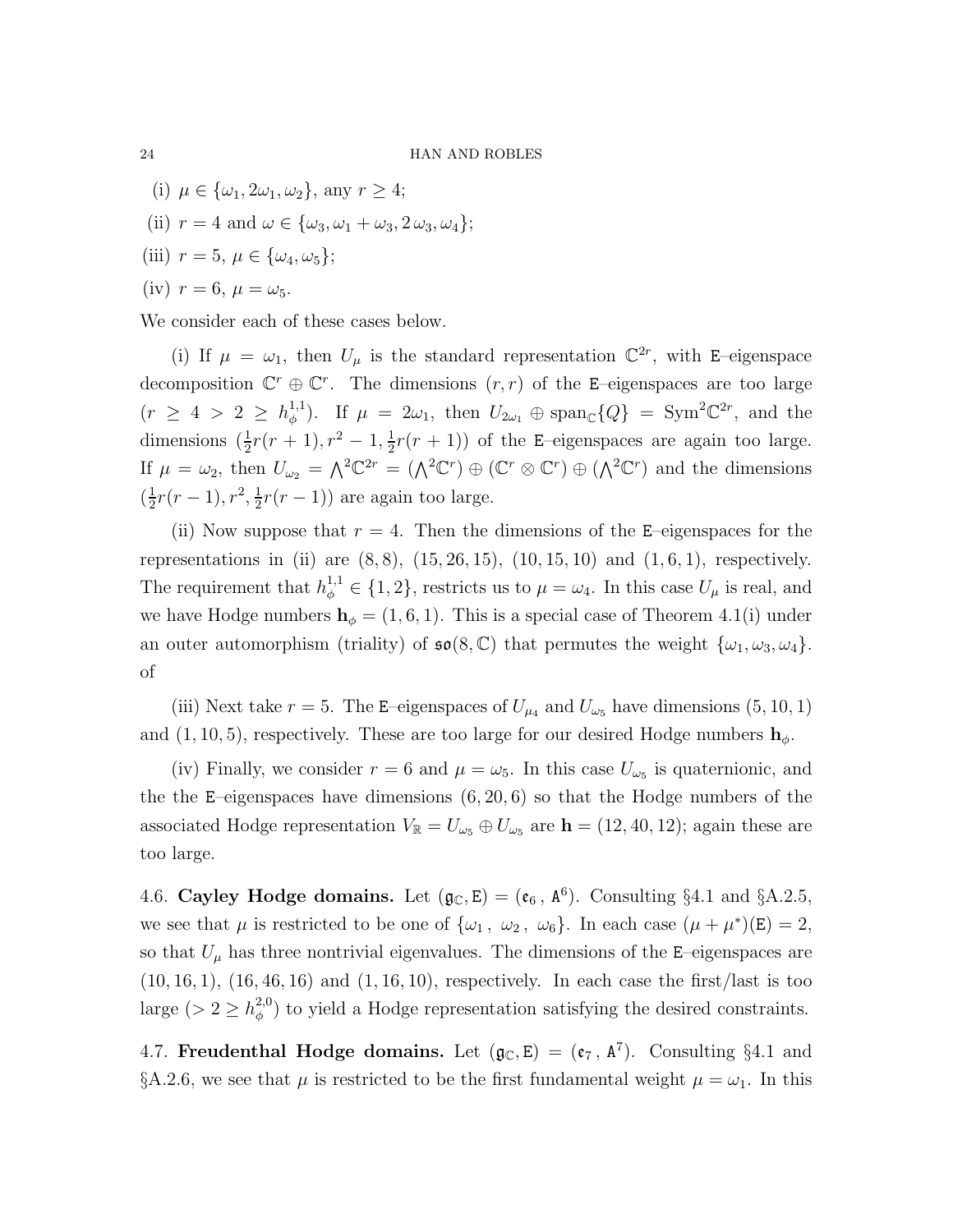case the representation  $U_{\omega_1}$  is real (with respect to  $\mathfrak{g}_{\mathbb{R}}$ ) and we have Hodge numbers  $(27, 79, 27)$ ; the first is too large  $(> 2 \geq h_\phi^{2,0})$  $\binom{2,0}{\phi}$ .

This completes the proofs of Theorems 4.1 and 4.3.

4.8. When horizontality fails. In this section we prove Theorem 4.4. Computationally the identification of Hodge subdomains for which horizontality fails entails dropping the assumption that the grading element E is of the form listed in Table 3.1. Fortunately, the period domain  $\mathcal{D}_{h}$  parameterizing weight two, polarized Hodge structures with  $p_g = 2$  is "close enough" to the classical Hermitian period domains (for principally polarized abelian varieties and K3s) that we still have strong restrictions on the possible grading elements. For this period domain the horizontal subbundle  $F^{-1}(T\mathcal{D}_h) \subset T\mathcal{D}_h$  (also known as the *infinitesimal period relation* (IPR)) is a contact subbundle.<sup>3</sup>

Any Hodge structure  $\varphi \in \mathcal{D}_h$  induces a Hodge structure on the Lie algebra

$$
\tilde{\mathfrak{g}}_{\mathbb{C}} \ := \ \mathrm{End}(V_{\mathbb{C}},Q) \ = \ \bigoplus_{p} \tilde{\mathfrak{g}}_{\varphi}^{p,-p}
$$

of  $\mathcal{G}_{\mathbb{R}}$  as in §2.2. Assuming the normalization of §2.3.4, the period domain  $\mathcal{D}_{\mathbf{h}}$  is Hermitian if and only if  $\tilde{\mathfrak{g}}_{\varphi}^{p,-p} = 0$  for all  $|p| \geq 2$  (§3.2). And the IPR is contact (as in the present example) if and only if  $\tilde{\mathfrak{g}}_{\varphi}^{p,-p} = 0$  for all  $|p| \geq 3$ , and dim  $\tilde{\mathfrak{g}}_{\varphi}^{2,-2} = 1$ . Given a Hodge representation (2.1), since the induced Hodge structure (2.11) on  $\mathfrak{g}_{\mathbb{R}}$  is given by  $\mathfrak{g}_{\phi}^{p,-p} = \mathfrak{g}_{\mathbb{C}} \cap \tilde{\mathfrak{g}}_{\phi}^{p,-p}$  $\phi_{\phi}^{p,-p}$ , it follows (from the discussion of §3.2) that horizontality will fail for the Hodge subdomain  $D \subset \mathcal{D}_h$  if and only if the induced Hodge decomposition (2.9) is of the form

(4.9) 
$$
\mathfrak{g}_{\mathbb{C}} = \mathfrak{g}_{\phi}^{2,-2} \oplus \mathfrak{g}_{\phi}^{1,-1} \oplus \mathfrak{g}_{\phi}^{0,0} \oplus \mathfrak{g}_{\phi}^{-1,1} \oplus \mathfrak{g}_{\phi}^{-2,2},
$$

with dim<sub>C</sub>  $\mathfrak{g}_{\phi}^{2,-2} = 1$ . In this case the grading element is necessarily of the form listed in Table 4.1, cf. [CS09, Proposition  $3.2.4$ ].<sup>4</sup> (See [Kna02] for remaining notation.)

<sup>&</sup>lt;sup>3</sup>In particular, it has corank one. In the classical case that the period domain is Hermitian the subbundle  $F^{-1}(T\mathcal{D}_h) = T\mathcal{D}_h$  has corank zero. This is the sense in which the period domain  $\mathcal{D}_h$  with  $h = (2, h^{1,1}, 2)$  is as "close as one can get to the classical/Hermitian case." (We use the notation  $F^{-1}(T\mathcal{D}_h)$  for the horizontal subbundle because it is the first subspace in a natural filtration of the holomorphic tangent bundle  $T\check{\mathcal{D}}_{\mathbf{h}} \supset T\mathcal{D}_{\mathbf{h}}$ .)

<sup>&</sup>lt;sup>4</sup>Be aware there are typos in the table of that proposition.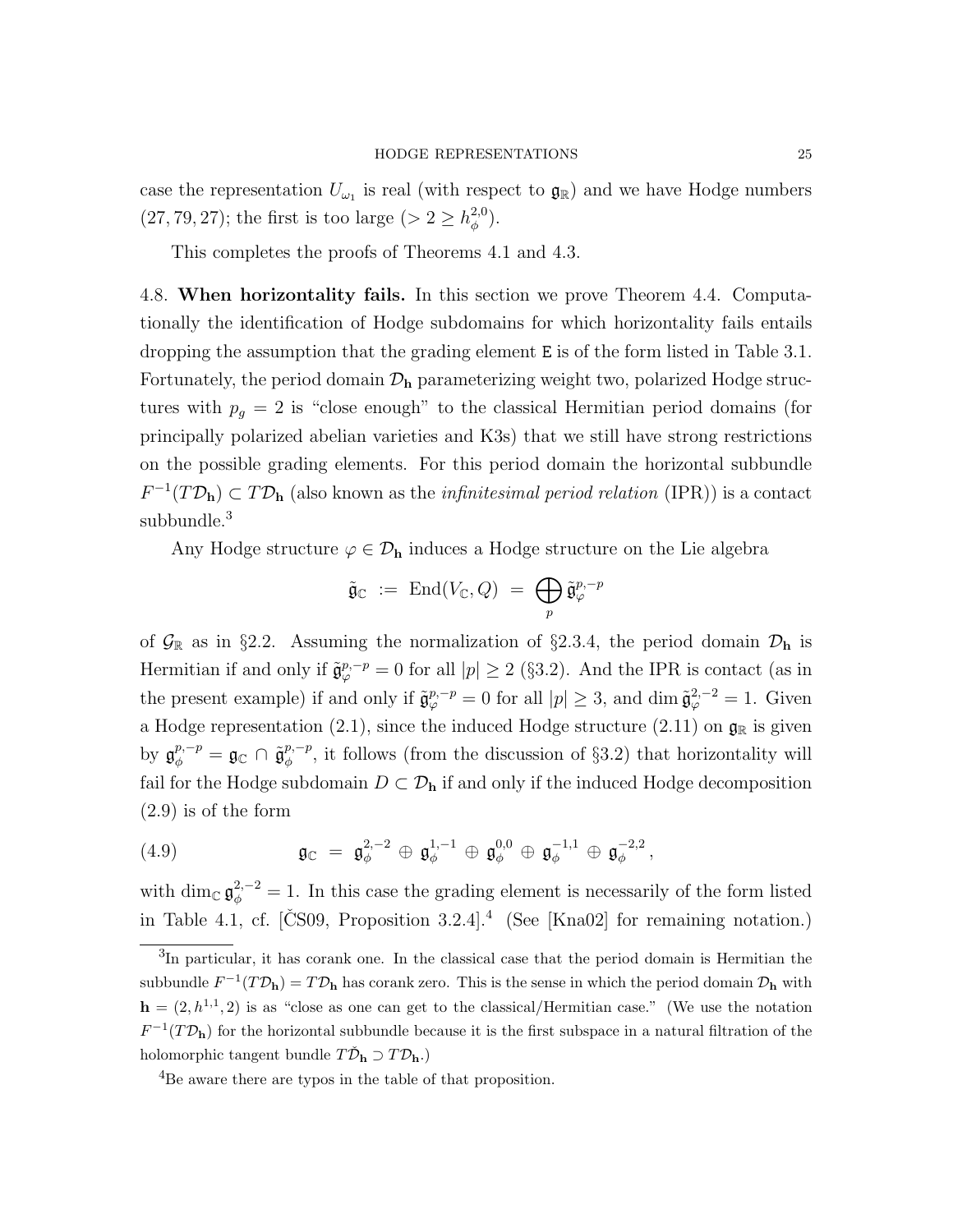For each of the five exceptional cases, the compact dual  $\check{D} = \mathcal{G}/\mathcal{P}_{i} \hookrightarrow \mathbb{P}V_{\omega_{i}}$  is a rational homogeneous variety with isotropy group  $P_i$  the maximal parabolic subgroup associated with the grading element  $E = A^i$ .

The proof of Theorem 4.4 now proceeds as outlined in  $\S 4.1$ , the single exception being that we work with Table 4.1 (not Table 3.1). As it is a straightforward variation on the proof of Theorems 4.1 and 4.3, the proof is left to the reader; for easy reference, the relevant eigenvalues are listed in §A.3.

4.9. When simplicity fails. Here we prove Theorem 4.6. To begin, suppose that  $\mathfrak{g}_{\mathbb{C}} = \mathfrak{g}_1 \oplus \mathfrak{g}_2$  factors into the direct sum of two nontrivial ideals. Then  $U = U_\mu$  is necessarily of the form  $T_1 \otimes T_2$  with  $T_i$  an irreducible representation of  $\mathfrak{g}_i$  of highest weight  $\mu_i$  and  $\mu = \mu_1 + \mu_2$ . Likewise,  $\mathbf{E} = \mathbf{E}_1 + \mathbf{E}_2$ , with  $\mathbf{E}_i$  a grading element of  $\mathfrak{g}_i$ . We write

$$
(\mathfrak{g}_\mathbb{C},\mathtt{E},\mu) = (\mathfrak{g}_1,\mathtt{E}_1,\mu_1) \oplus (\mathfrak{g}_2,\mathtt{E}_2,\mu_2).
$$

The Hodge representation will have weight/level  $n = 2$  if and only if

$$
1 = c + \mu(E) = c + \mu_1(E_1) + \mu_2(E_2).
$$

Recall Remark 2.21, and note that  $e(\mu, E) = e(\mu_1, E_1) + e(\mu_2, E_2) \geq 2$ . The hypothesis  $e(\mu, \mathbf{E}) = 2$  forces  $e(\mu_i, \mathbf{E}_i) = 1$  and  $\mathfrak{g}_i$  to be simple.

TABLE 4.1. Data underlying irreducible contact Hodge domains

| $\mathfrak{g}_{\mathbb{C}}$     | E              | $\check{D}=G_{\mathbb{C}}/P_{\mathbb{E}}$ | $\mathfrak{g}_{\mathbb{R}}$ | ł                                                                  |
|---------------------------------|----------------|-------------------------------------------|-----------------------------|--------------------------------------------------------------------|
| $\mathfrak{sl}(r+1,\mathbb{C})$ | $A^1 + A^r$    | $Flag(1, r; \mathbb{C}^{r+1})$            | $\mathfrak{su}(2,r-1)$      | $\mathfrak{s}(\mathfrak{u}(2)\oplus\mathfrak{u}(r-1))$             |
| $\mathfrak{so}(d+4,\mathbb{C})$ | $A^2$          | $\text{Gr}^Q(2,\mathbb{C}^{d+4})$         | $\mathfrak{so}(4,d)$        | $\mathfrak{s}(\mathfrak{o}(4) \oplus \mathfrak{o}(d))$             |
| $\mathfrak{sp}(2r,\mathbb{C})$  | $A^1$          | $\mathbb{P}^{2r-1}$                       |                             | $\mathfrak{sp}(1,r-1)$ $\mathfrak{sp}(1)\oplus \mathfrak{sp}(r-1)$ |
| $\mathfrak{e}_6$                | $A^2$          |                                           | EII                         | $\mathfrak{su}(6) \oplus \mathfrak{su}(2)$                         |
| $e_7$                           | $\mathtt{A}^1$ |                                           | <b>EVI</b>                  | $\mathfrak{so}(12)\oplus \mathfrak{su}(2)$                         |
| $\mathfrak{e}_8$                | ${\tt A}^8$    |                                           | EIX                         | $\mathfrak{e}_7\oplus\mathfrak{su}(2)$                             |
| $\mathfrak{f}_4$                | $\mathtt{A}^1$ |                                           | FI                          | $\mathfrak{sp}(3)\oplus \mathfrak{su}(2)$                          |
| $\mathfrak{g}_2$                | $\mathsf{A}^2$ |                                           | G                           | $\mathfrak{su}(2)\oplus \mathfrak{su}(2)$ .                        |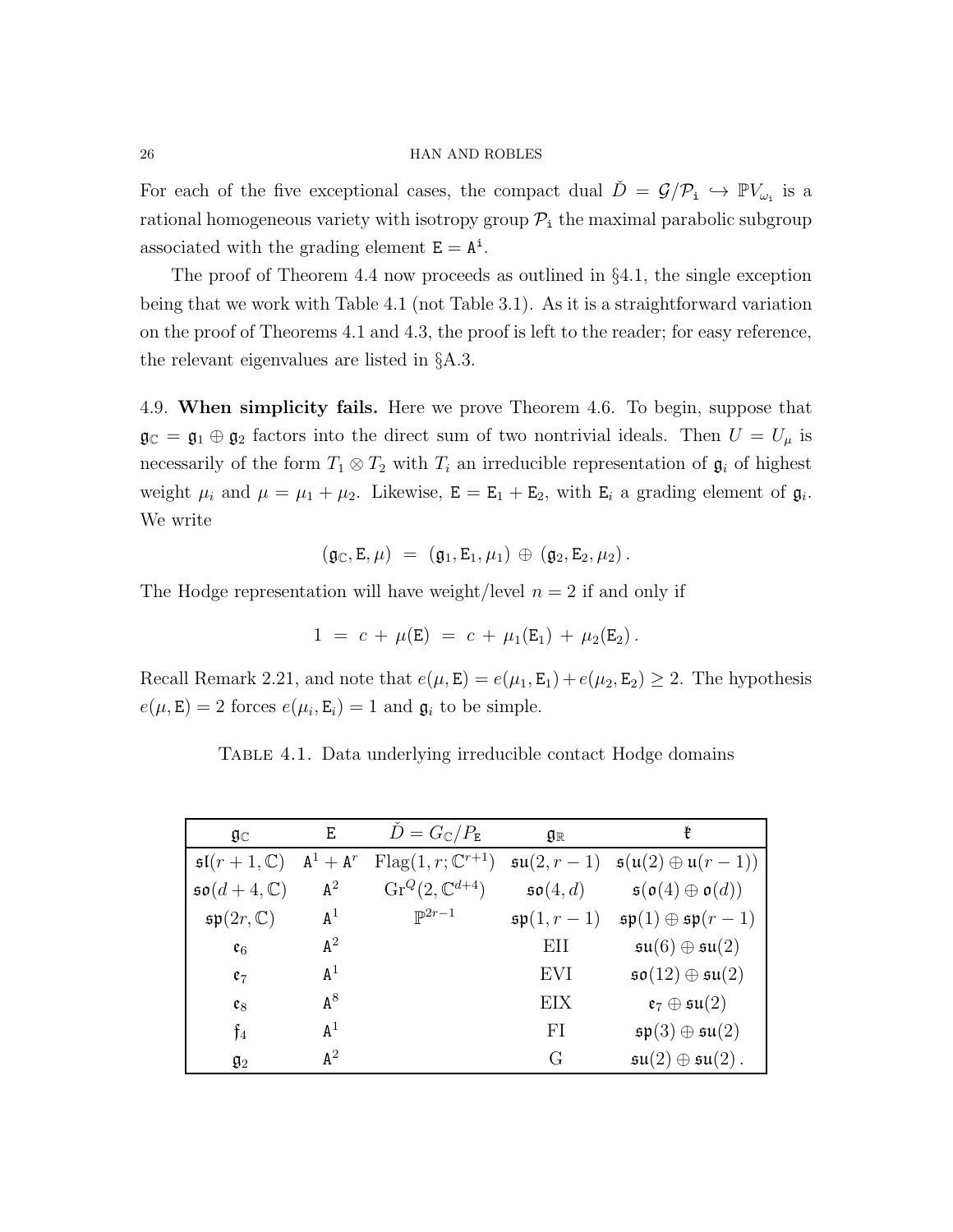**Proposition 4.10.** Any semisimple algebra  $\mathfrak{g}_{\mathbb{R}}$  admitting a Hodge representation of level  $n = 2$  is either simple, or decomposes as the sum  $\mathfrak{g}_{\mathbb{R}} = \mathfrak{g}_{1,\mathbb{R}} \oplus \mathfrak{g}_{2,\mathbb{R}}$ . In the latter case, the triples  $(\mathfrak{g}_i, \mathbb{E}_i, \mu_i)$  are necessarily one of:

- (i)  $(\mathfrak{sl}_{r+1}\mathbb{C}, \mathbb{A}^a, \omega_1)$ . The (standard) representation  $U_{\omega_1} = \mathbb{C}^{r+1}$  is real if  $r = 1$ , and complex otherwise. The  $A^a$ -eigenspace decomposition is  $\mathbb{C}^{r+1} = \mathbb{C}^a \oplus \mathbb{C}^{r+1-a}$ .
- (ii)  $(\mathfrak{sl}_{r+1}\mathbb{C}, \mathbb{A}^1, \omega_a)$ . The representation  $U_{\omega_a} = \bigwedge^a \mathbb{C}^{r+1}$  is complex unless  $r+1 = 2a$ , in which case the representation is real if and only if a is odd. The  $A^1$ -eigenspace decomposition  $\bigwedge^a \mathbb{C}^{r+1} = (\mathbb{C}^1 \otimes \bigwedge^{a-1} \mathbb{C}^r) \oplus (\bigwedge^a \mathbb{C}^r)$  is induced by that of  $\mathbb{C}^{r+1} =$  $\mathbb{C}\oplus\mathbb{C}^r$ .
- (iii)  $(\mathfrak{sp}(2r,\mathbb{C}),\mathbf{A}^r,\omega_1)$ . The (standard) representation  $U_{\omega_1} = \mathbb{C}^{2r}$  is real, and has  $A^r$ -eigenspace decomposition  $\mathbb{C}^{2r} = \mathbb{C}^r \oplus \mathbb{C}^r$ .
- (iv)  $(\mathfrak{so}(2r,\mathbb{C}),\mathbf{A}_r,\omega_1)$ . The (standard) representation  $U_{\omega_1}=\mathbb{C}^{2r}$  is quaternionic, and has  $A^r$ -eigenspace decomposition  $\mathbb{C}^{2r} = \mathbb{C}^r \oplus \mathbb{C}^r$ .
- (v)  $(\mathfrak{so}(2r+1,\mathbb{C}),\mathbb{A}^1,\omega_r)$ . The (spin) representation  $U_{\omega_r}$  is real if  $\frac{1}{2}r(r-1)$  is even, and quaternionic otherwise. The  $A^1$ -eigenspace decomposition is  $U_{\omega_r} = \mathbb{C}^{2^{r-1}} \oplus$  $\mathbb{C}^{2^{r-1}}$ .
- (vi)  $(\mathfrak{so}(2r,\mathbb{C}),\mathbb{A}^1,\omega_r)$ . The (half-spin) representation  $U_{\omega_r}$  is complex if r is odd. If r is even, then the representation is real if  $\frac{1}{2}(r+1)(r-2)$  is even, and quaternionic otherwise. The  $A^1$ -eigenspace decomposition is  $U_{\omega_r} = \mathbb{C}^{2^{r-2}} \oplus \mathbb{C}^{2^{r-2}}$ .

*Proof.* The proof proceeds as outlined in  $\S 4.1$  and demonstrated in  $\S 4.2-4.7$ ; details are left to the reader.  $\Box$ 

Let

$$
T_i = T_{i,\mu_i(E_i)} \oplus T_{i,\mu_i(E_i)-1} = T'_i \oplus T''_i
$$

be the  $E_i$ -eigenspace decompositions. Then the E-eigenspace decomposition

$$
U~=~U_{\mu(\mathtt{E})}~\oplus~U_{\mu(\mathtt{E})-1}~\oplus~U_{\mu(\mathtt{E})-2}
$$

is given by

$$
U_{\mu(E)} = T'_1 \otimes T'_2
$$
  
\n
$$
U_{\mu(E)-1} = (T'_1 \otimes T''_2) \oplus (T''_1 \oplus T'_2)
$$
  
\n
$$
U_{\mu(E)-2} = T''_1 \otimes T''_2.
$$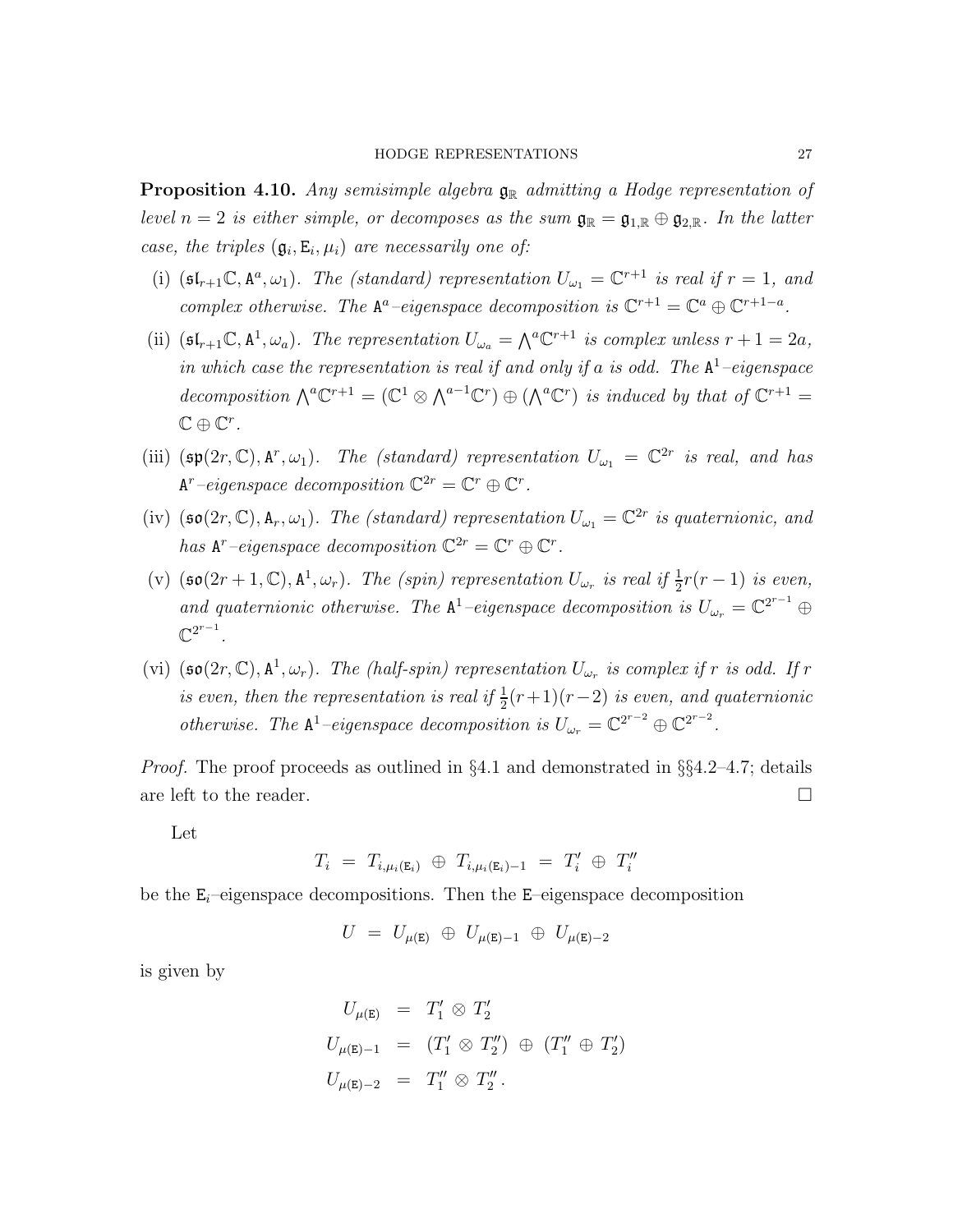So in order to obtain a Hodge representation (2.1) with  $p_g = h^{2,0} = 2$  we must have

$$
1 \leq \dim T'_1 \otimes T'_2, \quad \dim T''_1 \otimes T''_2 \leq 2;
$$

in particular,

 $\dim T_i \leq 4$ .

Modulo isomorphisms of (low-rank) Lie algebras, this leaves us with (i) and (iii) of Proposition 4.10. Theorem 4.6 now follows from the discussion of §4.1; details are left to the reader.

# 5. Hodge representations of Calabi–Yau type

We say that a Hodge representation  $(2.1)$  is of *Calabi–Yau type* (or *CY-type*) if the first Hodge number  $h_{\phi}^{n,0} = 1$ . The irreducible CY-Hodge representations with  $\mathfrak{g}_{\mathbb{R}}$ semisimple are classified in [Rob14, Proposition 6.1]. They are precisely the tuples  $(\mathfrak{g}_{\mathbb{C}}, \mathbb{E}, \mu, c)$  of Theorem 3.1 with  $c = 0$  (§2.7), and such that:

- (a)  $\mu^{i} = 0$  whenever  $\alpha_{i}(\mathbf{E}) = 0$ , where  $\alpha_{i}$  are the simple roots of (the semisimple)  $\mathfrak{g}_{\mathbb{C}}$ and the  $0 \leq \mu^i \in \mathbb{Z}$  are the coefficients of  $\mu = \mu^i \omega_i$  as a linear combination of the fundamental weights  $\omega_i$ ;
- (b) either the representation is real (equivalently,  $U = U^*$  and  $\mu(\mathbf{T}_{\phi})$  is an even integer), or
- (c)  $\mu(\mathbf{E}_{\phi}) \neq \mu^*(\mathbf{E}_{\phi})$ , and U is necessarily complex.

Remark 5.1. The condition (a) above is equivalent to the statement that dim  $U_{\mu(E)} =$ 1; equivalently,  $U_{\mu(E)}$  is a highest weight line.

**Theorem 5.2.** An irreducible Hodge representation  $(2.1)$  is of CY-type if and only if the corresponding tuple  $(\mathfrak{g}_{\mathbb{C}}, \mathbb{E}, \mu, c)$  of Theorem 3.1 has the properties:

- (i) The condition (a) above holds.
- (ii) If  $U_{\mu}$  is not real (with respect to the semisimple  $\mathfrak{g}_{\mathbb{R}}$ ), then  $\mu(\mathsf{E}) + c > \mu^*(\mathsf{E}) c$ .

*Proof.* It is straightforward to deduce the theorem from the proof of [Rob14, Proposition 6.1] and the discussion of §2.7. Details are left to the reader.  $\Box$ 

Example 5.3. The (rational) Hodge groups of K3 type (CY 2-fold type) were determined by Zarhin [Zar83]. The corresponding (real) Hodge representations (2.1) are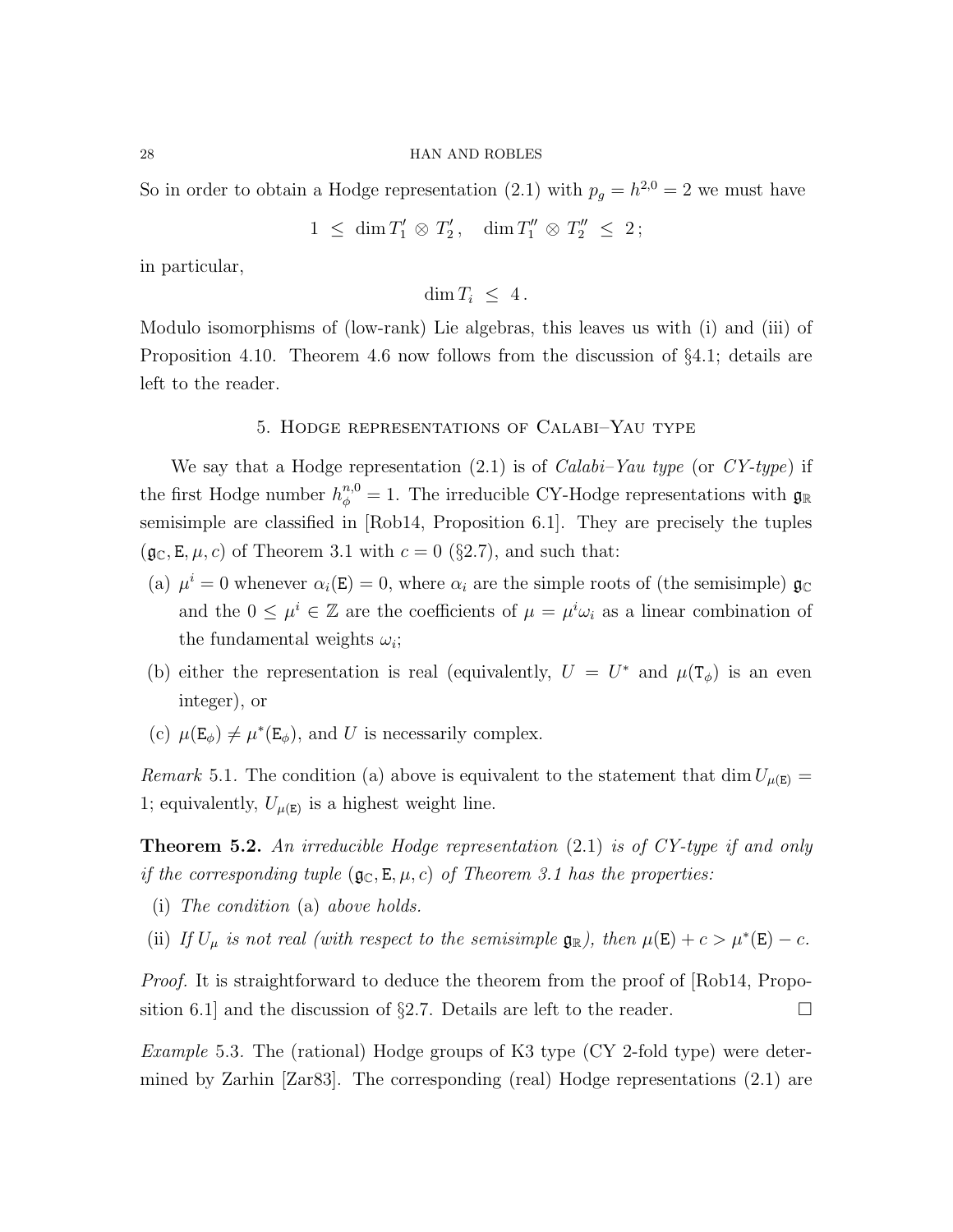those with Hodge numbers  $h_{\phi} = (1, h, 1)$ . The list of all associated tuples (Theorem 3.1) is

- (i)  $(\mathfrak{so}_{h+2}\mathbb{C}, \mathbb{A}^1, \omega_1, 0)$ , with  $\mathbf{h}_{\phi} = (1, h, 1)$  and  $h \geq 3.5$
- (ii)  $(\mathfrak{sl}_2 \mathbb{C} \oplus \mathfrak{sl}_2 \mathbb{C}, \mathbb{A}^1 + \mathbb{A}^2, \omega_1 + \omega_2, 0), \text{ with } \mathbf{h}_{\phi} = (1, 2, 1).^6$
- (iii)  $(\mathfrak{sl}_{r+1}\mathbb{C}, \mathbb{A}^1, \omega_1, \frac{1}{r+1})$  with  $\mathbf{h}_{\phi} = (1, 2r, 1)$  and  $r \geq 2$ .
- (iv)  $(\mathfrak{sl}_2\mathbb{C}, \mathbb{A}^1, 2\omega_1, 0)$  with  $\mathbf{h}_{\phi} = (1, 1, 1)$ .
- (v)  $(\mathfrak{sl}_4\mathbb{C}, \mathbb{A}^2, \omega_2, 0), \text{ with } \mathbf{h}_{\phi} = (1, 4, 1).$

*Example* 5.4. The set of all Hodge representations  $(2.1)$  of CY 3-fold type (Hodge numbers  $\mathbf{h}_{\phi} = (1, h, h, 1)$  is enumerated in [Han21]. In the case that  $D_{\phi}$  is horizontal (and therefore Hermitian) these are of particular interest [FL14, Gro94]. The corresponding (horizontal) tuples  $(\mathfrak{g}_{\mathbb{C}}, \mathsf{E}, \mu, c)$  of Theorem 3.1 are

- (i)  $(\mathfrak{sl}_2\mathbb{C}, \mathbb{A}^1, 3\omega_1, 0)$  with  $\mathbf{h}_{\phi} = (1, 1, 1, 1).$
- (ii)  $(\mathfrak{sl}_2\mathbb{C}, \mathbb{A}^1, \omega_1, 0)^{\oplus 3}$  with  $\mathbf{h}_{\phi} = (1, 3, 3, 1)$ .
- (iii)  $({\mathfrak {sl}}_6{\mathbb C}, {\mathbb A}^3, \omega_3, 0)$  with  ${\mathbf h}_\phi = (1, 9, 9, 1)$ .
- (iv)  $(\mathfrak{sl}_{r+1}\mathbb{C}, \mathbb{A}^1, \omega_1, \frac{3}{2}-\frac{r}{r+1})$  with  $\mathbf{h}_{\phi} = (1, r, r, 1)$ .
- (v)  $(\mathfrak{sl}_{r+1}\mathbb{C}, \mathbb{A}^1, 2\omega_1, \frac{3}{2} \frac{2r}{r+1})$  with  $\mathbf{h}_{\phi} = (1, h, h, 1)$  and  $h + 1 = \frac{1}{2}(r+1)(r+2)$ .
- (vi)  $(\mathfrak{sl}_{r+1}\mathbb{C}, \mathbb{A}^2, \omega_2, \frac{3}{2} \frac{2(r-1)}{r+1})$  with  $\mathbf{h}_{\phi} = (1, h, h, 1)$  and  $h + 1 = \frac{1}{2}r(r+1)$ .
- (vii)  $(\mathfrak{sl}_{r+1}\mathbb{C}, \mathbb{A}^1, \omega_1) \oplus (\mathfrak{sl}_{r'+1}\mathbb{C}, \mathbb{A}^1, \omega_1)$  and  $c = \frac{3}{2} \frac{r}{r+1} \frac{r'}{r'+1}$  $\frac{r'}{r'+1}$ , with  $\mathbf{h}_{\phi} = (1, h, h, 1)$ and  $h = r + r' + rr'.$
- (viii)  $(\mathfrak{sl}_2\mathbb{C}, \mathbb{A}^1, \omega_1, 0) \oplus (\mathfrak{g}'_{\mathbb{C}}, \mathbf{E}', \mu', c')$  with  $\mathbf{h}_{\phi} = (1, h' + 1, h' + 1, 1)$ , where  $(\mathfrak{g}'_{\mathbb{C}}, \mathbf{E}', \mu', c')$ is any tuple of Example 5.3 with Hodge numbers  $h' = (1, h', 1)$ .
- (ix)  $(\mathfrak{sp}_6\mathbb{C}, \mathbb{A}^3, \omega_3, 0)$  with  $\mathbf{h}_{\phi} = (1, 6, 6, 1)$ .
- (x)  $(\mathfrak{so}_m \mathbb{C}, \mathbb{A}^1, \omega_1, 1/2)$  with  $\mathbf{h}_{\phi} = (1, m 1, m 1, 1)$ .
- (xi)  $(\mathfrak{so}_{10}\mathbb{C}, \mathbf{A}^5, \omega_5, 1/4)$  with  $\mathbf{h}_{\phi} = (1, 15, 15, 1)$ .
- (xii)  $(\mathfrak{so}_{12} \mathbb{C}, \mathbf{A}^6, \omega_6, 0)$  with  $\mathbf{h}_{\phi} = (1, 15, 15, 1)$ .
- (xiii)  $(\mathfrak{e}_6, \mathfrak{A}^6, \omega_6, 1/6)$  with  $\mathbf{h}_{\phi} = (1, 26, 26, 1)$ .

<sup>&</sup>lt;sup>5</sup>The associated domain  $D_{\phi}$  is the period  $\mathcal D$  parameterizing polarized Hodge structures of K3-type with  $\mathbf{h}_{\phi} = (1, h, 1)$ , cf. Example 3.2.

<sup>&</sup>lt;sup>6</sup>Recall that  $\mathfrak{so}_4\mathbb{C} = \mathfrak{sl}_2\mathbb{C} \oplus \mathfrak{sl}_2\mathbb{C}$  is semisimple. Here  $D_\phi$  is again the period domain.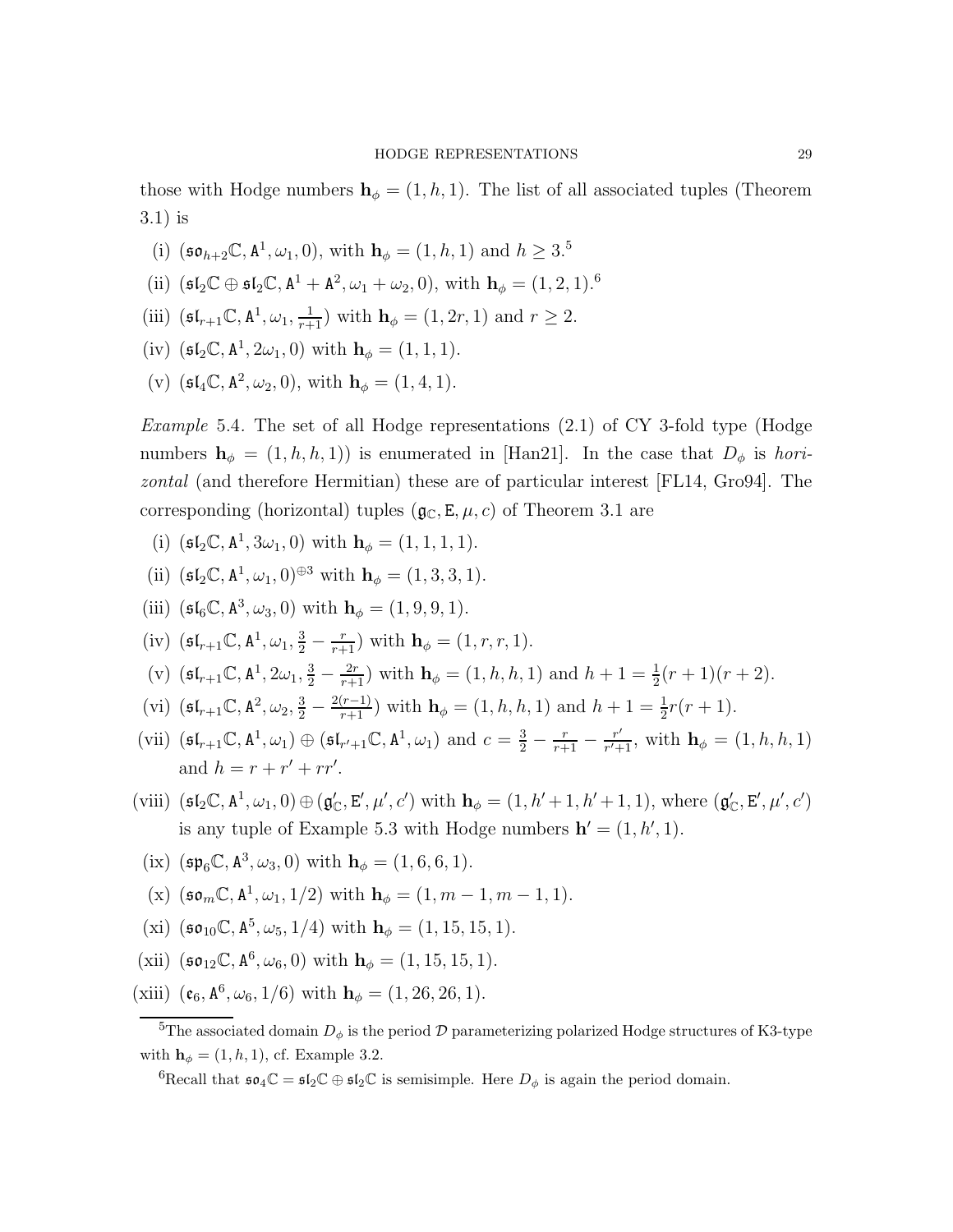(xiv)  $(e_7, A^7, \omega_7, 0)$  with  $h_{\phi} = (1, 27, 27, 1)$ .

# Appendix A. Duality and eigenvalues for Hodge representations

For the computations of §§4–4.8 it is useful to make some general observations about the irreducible  $\mathfrak{g}_{\mathbb{C}}$ -representations  $U_{\mu}$  that yield Hodge representations  $V_{\mathbb{R}}$  for each such pair. (Those that follow are all elementary consequences of the representation theory of complex, simple Lie algebras and may be found in any standard text.) Throughout we let  $\{\omega_1,\ldots,\omega_r\}\subset \mathfrak{h}^*$  denote the fundamental weights of  $\mathfrak{g}_\mathbb{C}$ , and write the dominant integral weight  $\mu = \mu^i \omega_i$  with  $0 \le \mu^i \in \mathbb{Z}$ .

Motivated by the considerations of §2.5, we define

$$
\mathrm{T}_i \ := \ 2 \sum_{j \neq i} \mathrm{A}^j \, .
$$

A.1. Duality. Every representation  $U_{\mu}$  of  $\mathfrak{g}_{\mathbb{C}} = \mathfrak{so}(2r+1,\mathbb{C}), \mathfrak{sp}(2r,\mathbb{C}), \mathfrak{e}_7, \mathfrak{e}_8, \mathfrak{f}_4$  and  $\mathfrak{g}_2$  is self-dual.

- (1) A  $\mathfrak{g}_{\mathbb{C}} = \mathfrak{sl}(r+1,\mathbb{C})$  representation  $U_{\mu}$  is self-dual if and only if  $\mu^{i} = \mu^{j}$  for all  $i + j = r + 1.$
- (2) A  $g_{\mathbb{C}} = \mathfrak{so}(2r, \mathbb{C})$  representation  $U_{\mu}$  fails to be self-dual if and only if r is odd and  $\mu^{r-1} \neq \mu^r$ .
- (3) For  $\mathfrak{g}_{\mathbb{C}} = \mathfrak{e}_6$ , we have  $\omega_1^* = \omega_6$ ,  $\omega_2^* = \omega_2$ ,  $\omega_3^* = \omega_5$ ,  $\omega_4^* = \omega_4$ .

A.2. **Hermitian symmetric domains.** Let  $(g<sub>C</sub>, E)$  be the data underlying the irreducible Hermitian symmetric domains (Table 3.1).

A.2.1. Grassmannian Hodge domains. With the notation in the first row of Table 3.1, we have  $r + 1 = a + b$ . Given Remark 2.21 it will be useful to note that, given  $i + j = r + 1$ , we have

$$
(\omega_i + \omega_j)(A^a) = \begin{cases} a, & a \leq i \leq j, \\ i, & i \leq a \leq j, \\ b, & i \leq j \leq a; \end{cases}
$$

$$
(\omega_i + \omega_j)(\mathbf{T}_a) = 2ij - (\omega_i + \omega_j)(2A^a).
$$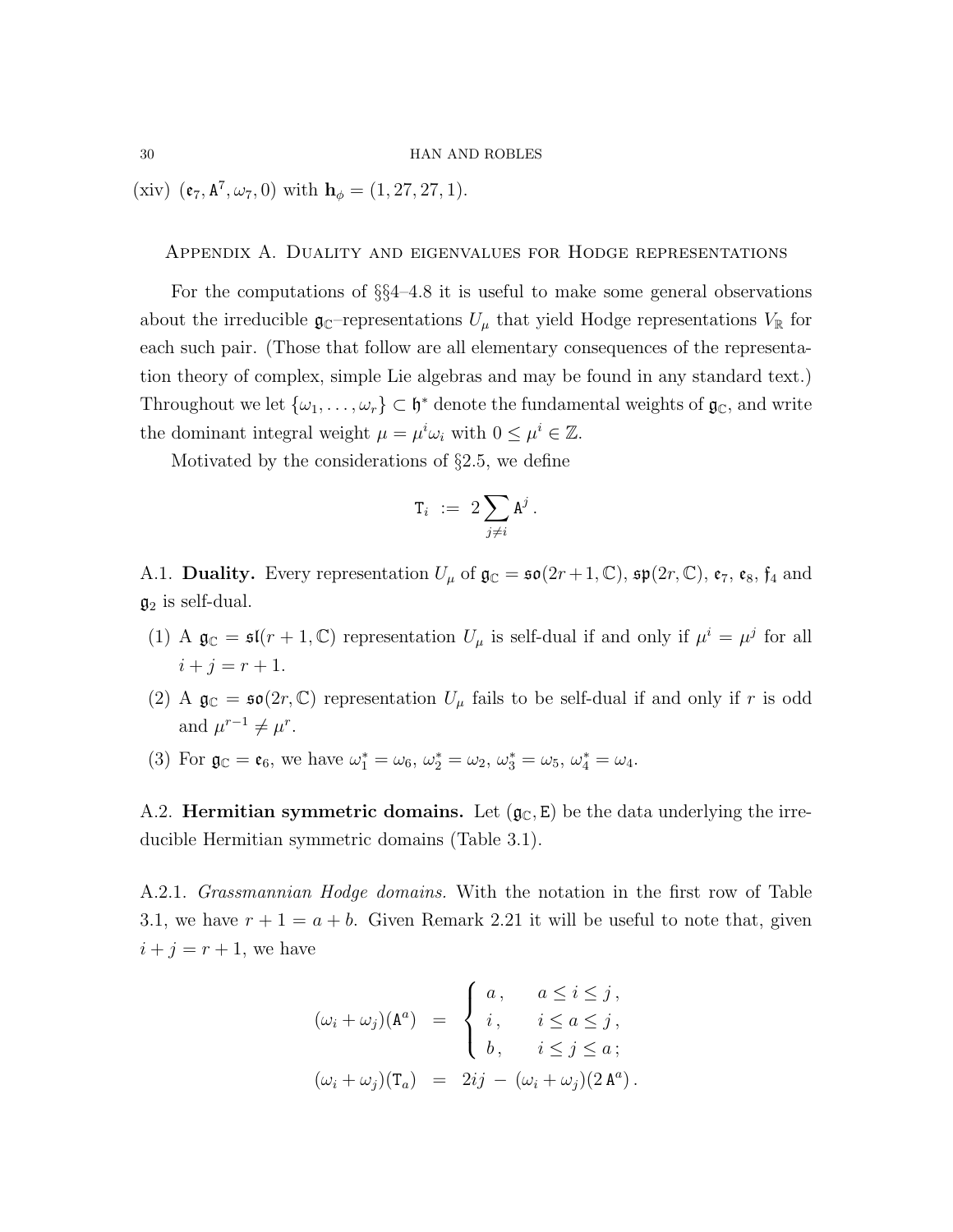A.2.2. Quadric Hodge domains. Here (the second row of Table 3.1) the rank r of  $\mathfrak{g}_{\mathbb{C}}$ is given by  $d + 2 \in \{2r, 2r + 1\}.$ 

In the case that  $d\equiv 1$  mod 2, we have

$$
\omega_i(\mathbf{A}^1) = \begin{cases} 1, & i \leq r - 1, \\ \frac{1}{2}, & i = r. \end{cases}
$$
  
\n
$$
\omega_i(\mathbf{T}_1) \equiv 0 \mod 2, \quad i \leq r - 1, \\ \omega_r(\mathbf{T}_1) = \frac{1}{2}(r - 1)(r + 2).
$$

In the case that  $d \equiv 0 \mod 2$ , we have

$$
\omega_i(\mathbf{A}^1) = \begin{cases} 1, & i \leq r - 2, \\ \frac{1}{2}, & i = r - 1, r. \end{cases}
$$

$$
\omega_i(\mathbf{T}_1) \equiv 0 \mod 2, \quad i \leq r - 2,
$$

$$
\omega_{r-1}(\mathbf{T}_1) = \omega_r(\mathbf{T}_1) = \frac{1}{2}(r - 2)(r + 1).
$$

A.2.3. Lagrangian Grassmannian Hodge domains. We have

$$
\omega_i(\mathbf{A}^r) = \frac{1}{2}i, \n\omega_i(\mathbf{T}_r) \equiv 0 \mod 2.
$$

In particular, every representation  $U_{\mu}$  is real (§2.5), with respect to the data ( $\mathfrak{g}_{\mathbb{C}}, \mathfrak{E}$ ) =  $(\mathfrak{sp}(2r,\mathbb{C}),\,\mathrm{A}^r).$ 

A.2.4. Spinor Hodge domains. We have

$$
\omega_i(\mathbf{A}^r) = \frac{1}{2}i, \qquad \omega_i(\mathbf{T}_r) \equiv i \mod 2, \quad i \leq r-2; \n\omega_{r-1}(\mathbf{A}^r) = \frac{1}{4}(r-2), \qquad \omega_{r-1}(\mathbf{T}_r) = \frac{1}{2}(r^2 - 2r + 2); \n\omega_r(\mathbf{A}^r) = \frac{1}{4}r, \qquad \omega_r(\mathbf{T}_r) = \frac{1}{2}r(r-2).
$$

A.2.5. Cayley Hodge domains. We have

$$
(\omega_1 + \omega_6)(A^6) = 2, \quad (\omega_1 + \omega_6)(T_6) \equiv 0 \mod 2,\n\omega_2(A^6) = 1, \quad \omega_2(T_6) \equiv 0 \mod 2,\n(\omega_3 + \omega_5)(A^6) = 3, \quad (\omega_3 + \omega_5)(T_6) \equiv 0 \mod 2,\n\omega_4(A^6) = 2, \quad \omega_4(T_6) \equiv 0 \mod 2.
$$

In particular, every representation is either real or complex with respect to the data  $(\mathfrak{g}_{\mathbb{C}},\mathtt{E})=(\mathfrak{e}_6,\mathtt{A}^6).$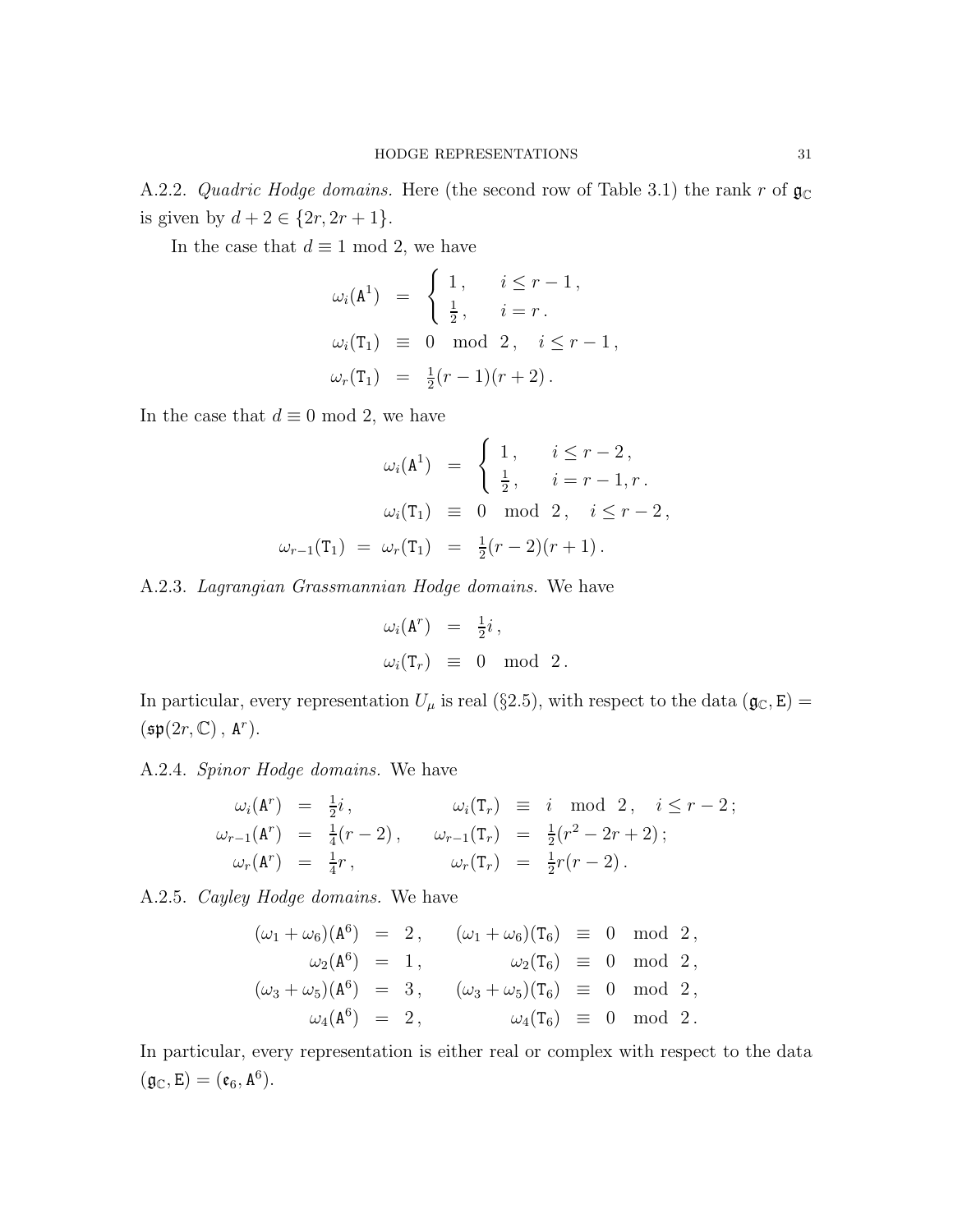A.2.6. Freudenthal Hodge domains. Every representation is self-dual. We have

$$
\begin{array}{rclcrcl} \omega_1(\mathtt{A}^7) & = & 1\,, & \omega_2(\mathtt{A}^7) & = & 3/2\,, & \omega_3(\mathtt{A}^7) & = & 2\,, & \omega_4(\mathtt{A}^7) & = & 3\,, \\ \omega_5(\mathtt{A}^7) & = & 5/2\,, & \omega_6(\mathtt{A}^7) & = & 2\,, & \omega_7(\mathtt{A}^7) & = & 3/2\,, \end{array}
$$

and  $\omega_i(T_7) \equiv 0 \mod 2$ , for all  $1 \leq i \leq 7$ . So every representation is real (§2.5) with respect to the data  $(\mathfrak{g}_{\mathbb{C}}, \mathsf{E}) = (\mathfrak{e}_7, \mathsf{A}^7)$ .

A.3. Contact domains. Let  $(g_{\mathbb{C}}, E)$  be the data underlying the irreducible contact Hodge domains (Table 4.1). (Duality of representations is as in §A.2 and so will not be repeated here.)

A.3.1. Special Linear. We begin with the first row of Table 4.1. We have  $\omega_i(\mathbf{A}^1 + \mathbf{A}^r) =$ 1 for all  $1 \leq i \leq r$ . We have  $\mathsf{T}_{\phi} = 2(\mathsf{A}^2 + \cdots + \mathsf{A}^{r-1})$ . If  $r = 3$ , then  $\omega_1(\mathsf{T}_{\phi}) = 1 = \omega_3(\mathsf{T}_{\phi})$ and  $\omega_2(\mathbf{T}_{\phi}) = 2$ . If  $r \geq 4$ , then  $\omega_i(\mathbf{T}_{\phi}) \equiv 0 \mod 2$ .

A.3.2. Orthogonal. Here (the second row of Table 4.1) the rank r of  $\mathfrak{g}_{\mathbb{C}}$  is given by  $d+4 \in \{2r, 2r+1\}.$ 

In the case that  $d \equiv 1 \mod 2$ , we have

$$
\omega_i(\mathbf{A}^2) = \begin{cases} 1, & i = 1, r, \\ 2, & 2 \le i \le r - 1. \end{cases}
$$
  
\n
$$
\omega_i(\mathbf{T}_2) \equiv 0 \mod 2, \quad i \le r - 1,
$$
  
\n
$$
\omega_r(\mathbf{T}_2) \equiv \frac{1}{2}r(r+1) \mod 2.
$$

In the case that  $d \equiv 0 \mod 2$ , we have

$$
\omega_i(\mathbf{A}^2) = \begin{cases} 1, & i = 1, r - 1, r, \\ 2, & 2 \le i \le r - 2. \end{cases}
$$

$$
\omega_i(\mathbf{T}_2) \equiv 0 \mod 2, \quad i \le r - 2,
$$

$$
\omega_{r-1}(\mathbf{T}_2) = \omega_r(\mathbf{T}_2) \equiv \frac{1}{2}r(r+1) \mod 2.
$$

A.3.3. Symplectic. We have

$$
\begin{array}{rcl}\n\omega_i(\mathtt{A}^1) & = & 1\,, \\
\omega_i(\mathtt{T}_1) & \equiv & i \mod 2\,.\n\end{array}
$$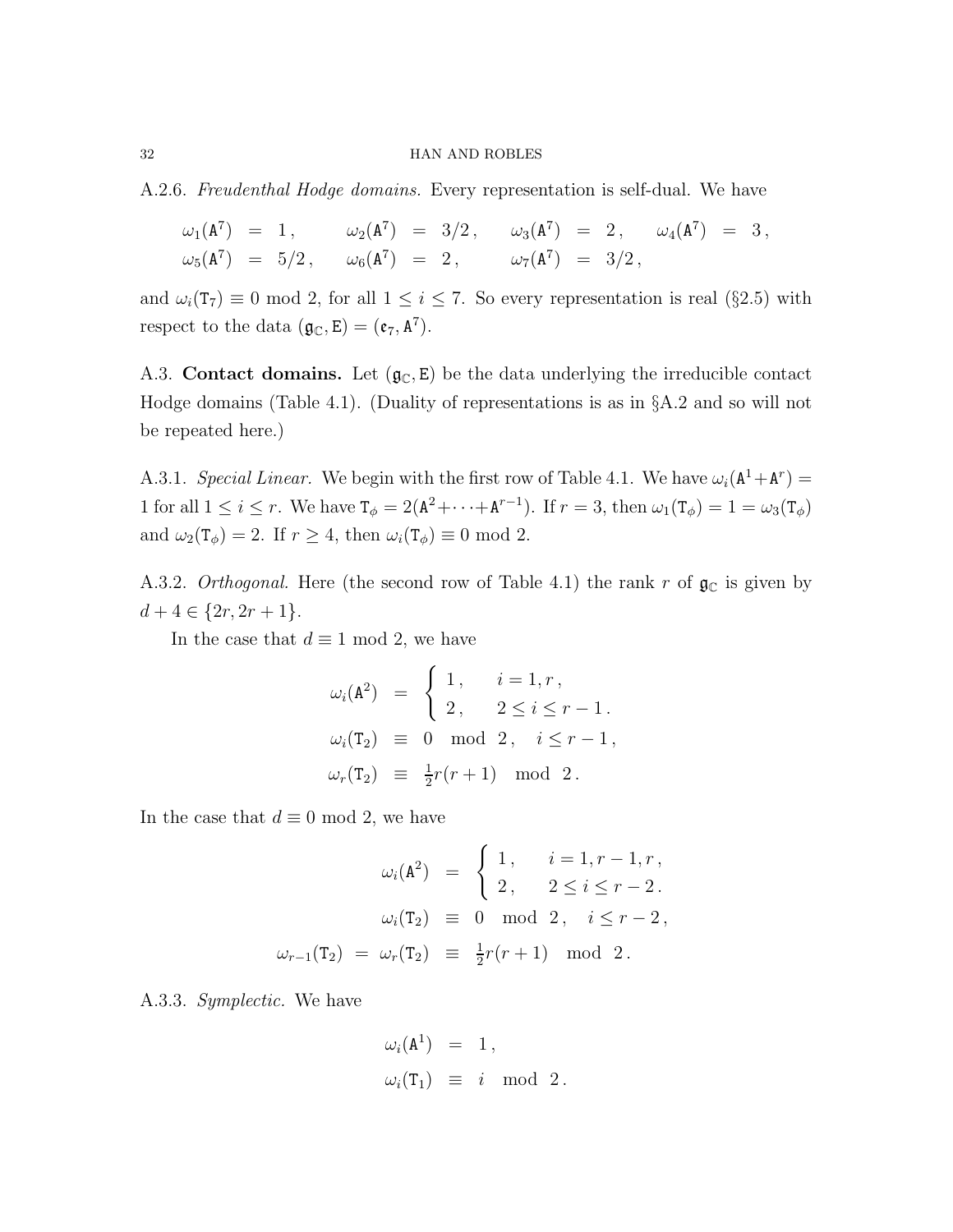A.3.4. Exceptional, rank 6. We have  $(\mathfrak{g}_{\mathbb{C}}, \mathfrak{E}) = (\mathfrak{e}_6, \mathfrak{A}^2)$  and

$$
(\omega_1 + \omega_6)(A^2) = 2, \qquad (\omega_1 + \omega_6)(T_2) \equiv 0 \mod 2, \n\omega_2(A^2) = 2, \qquad \omega_2(T_2) \equiv 0 \mod 2, \n(\omega_3 + \omega_5)(A^2) = 4, \qquad (\omega_3 + \omega_5)(T_2) \equiv 0 \mod 2, \n\omega_4(A^2) = 3, \qquad \omega_4(T_2) \equiv 0 \mod 2.
$$

A.3.5. Exceptional, rank 7. We have  $(\mathfrak{g}_{\mathbb{C}}, \mathbf{E}) = (\mathfrak{e}_{7}, \mathbf{A}^{1}),$  with  $\omega_{7}(\mathbf{A}^{1}) = 1$  and  $\omega_{i}(\mathbf{A}^{1}) \geq 2$ for all  $1 \leq i \leq 6$ . Also  $\omega_1(\mathsf{T}_1) \equiv 0 \mod 2$ .

A.3.6. Exceptional, rank 8. For  $(\mathfrak{g}_{\mathbb{C}}, \mathbf{E}) = (\mathfrak{e}_8, \mathbf{A}^8)$  we have  $\omega_i(\mathbf{A}^8) \ge 2$  for all  $1 \le i \le 8$ .

A.3.7. Exceptional, rank 4. We have  $(\mathfrak{g}_{\mathbb{C}}, \mathbf{E}) = (\mathfrak{f}_4, \mathbf{A}^1)$  and  $\omega_i(\mathbf{A}^1) \geq 2$  for all  $1 \leq i \leq 4$ .

A.3.8. Exceptional, rank 2. We have  $(\mathfrak{g}_{\mathbb{C}}, \mathbf{E}) = (\mathfrak{g}_2, \mathbf{A}^2), \omega_1(\mathbf{A}^2) = 1$  and  $\omega_2(\mathbf{A}^2) = 2$ , and  $\omega_i(T_1) \equiv 0 \mod 2$  for all  $1 \leq i \leq 2$ .

### **REFERENCES**

- [ACT02] Daniel Allcock, James A. Carlson, and Domingo Toledo. The complex hyperbolic geometry of the moduli space of cubic surfaces. *J. Algebraic Geom.*, 11(4):659–724, 2002.
- [ACT11] Daniel Allcock, James A. Carlson, and Domingo Toledo. The moduli space of cubic threefolds as a ball quotient. *Mem. Amer. Math. Soc.*, 209(985):xii+70, 2011.
- [Bor97] Ciprian Borcea. K3 surfaces with involution and mirror pairs of Calabi-Yau manifolds. In *Mirror symmetry, II*, volume 1 of *AMS/IP Stud. Adv. Math.*, pages 717–743. Amer. Math. Soc., Providence, RI, 1997.
- [CS09] Andreas Cap and Jan Slovák. *Parabolic geometries. I*, volume 154 of *Mathematical Surveys and Monographs*. American Mathematical Society, Providence, RI, 2009. Background and general theory.
- [Del79] Pierre Deligne. Variétés de Shimura: interprétation modulaire, et techniques de construction de modèles canoniques. In *Automorphic forms, representations and L-functions (Proc.*) *Sympos. Pure Math., Oregon State Univ., Corvallis, Ore., 1977), Part 2*, Proc. Sympos. Pure Math., XXXIII, pages 247–289. Amer. Math. Soc., Providence, R.I., 1979.
- [FL13] Robert Friedman and Radu Laza. Semialgebraic horizontal subvarieties of Calabi-Yau type. *Duke Math. J.*, 162(12):2077–2148, 2013.
- [FL14] Robert Friedman and Radu Laza. On some Hermitian variations of Hodge structure of Calabi-Yau type with real multiplication. *Michigan Math. J.*, 63(1):83–99, 2014.
- [FPR15] Marco Franciosi, Rita Pardini, and Sönke Rollenske. Log-canonical pairs and Gorenstein stable surfaces with  $K_X^2 = 1$ . *Compos. Math.*, 151(8):1529-1542, 2015.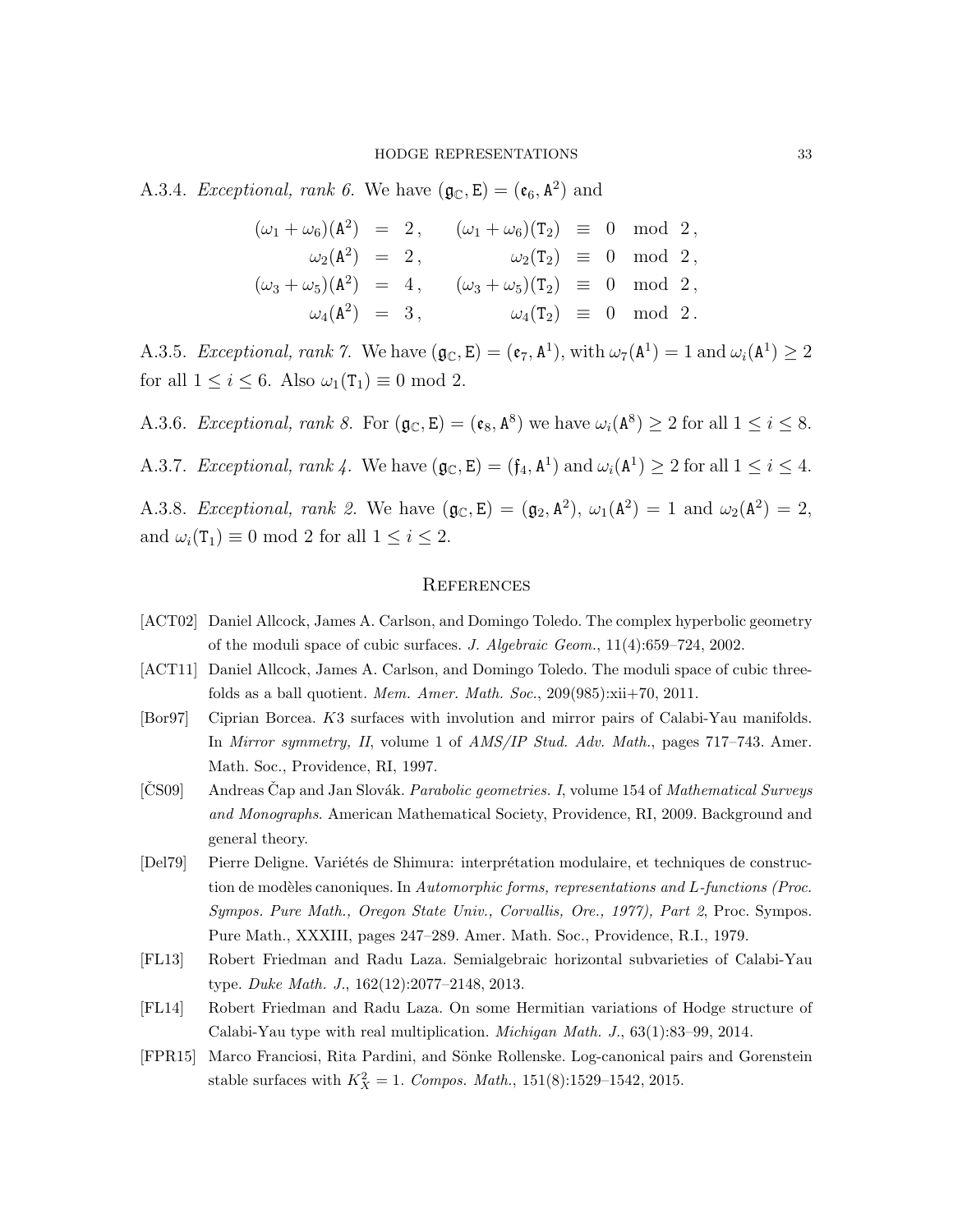- [FPR17] Marco Franciosi, Rita Pardini, and Sönke Rollenske. Gorenstein stable surfaces with  $K_X^2 =$ 1 and  $p_q > 0$ . *Math. Nachr.*, 290(5-6):794-814, 2017. arXiv:1511.03238.
- [GGK12] Mark Green, Phillip Griffiths, and Matt Kerr. *Mumford-Tate groups and domains: their geometry and arithmetic*, volume 183 of *Annals of Mathematics Studies*. Princeton University Press, Princeton, NJ, 2012.
- [Gro94] Benedict H. Gross. A remark on tube domains. *Math. Res. Lett.*, 1(1):1–9, 1994.
- [GvG10] A. Garbagnati and B. van Geemen. Examples of Calabi-Yau threefolds parametrised by Shimura varieties. *Rend. Semin. Mat. Univ. Politec. Torino*, 68(3):271–287, 2010.
- [Han21] Hancya Han. Hodge representations of CY 3-fold type. Bachelor's Thesis, Duke U, 2021.
- [Hor78] Eiji Horikawa. Algebraic surfaces of general type with small  $c_1^2$ . III. *Invent. Math.*, 47(3):209–248, 1978.
- [Hor79] Eiji Horikawa. Algebraic surfaces of general type with small  $c_1^2$ . IV. *Invent. Math.*, 50(2):103–128, 1978/79.
- [Kna02] Anthony W. Knapp. *Lie groups beyond an introduction*, volume 140 of *Progress in Mathematics*. Birkhäuser Boston Inc., Boston, MA, second edition, 2002.
- [Kon00] Shigeyuki Kondo. A complex hyperbolic structure for the moduli space of curves of genus three. *J. Reine Angew. Math.*, 525:219–232, 2000.
- [KP16] Matt Kerr and Gregory Pearlstein. Boundary components of Mumford-Tate domains. *Duke Math. J.*, 165(4):661–721, 2016.
- [Laz16] Radu Laza. Perspectives on the construction and compactification of moduli spaces. In *Compactifying moduli spaces*, Adv. Courses Math. CRM Barcelona, pages 1–39. Birkhäuser/Springer, Basel, 2016.
- [LPZ18] Radu Laza, Gregory Pearlstein, and Zheng Zhang. On the moduli space of pairs consisting of a cubic threefold and a hyperplane. *Adv. Math.*, 340:684–722, 2018.
- [Mil05] J. S. Milne. Introduction to Shimura varieties. In *Harmonic analysis, the trace formula, and Shimura varieties*, volume 4 of *Clay Math. Proc.*, pages 265–378. Amer. Math. Soc., Providence, RI, 2005.
- [Pat16] Stefan Patrikis. Mumford-Tate groups of polarizable Hodge structures. *Proc. Amer. Math. Soc.*, 144(9):3717–3729, 2016.
- [PZ19] Gregory Pearlstein and Zheng Zhang. A generic global Torelli theorem for certain Horikawa surfaces. *Algebr. Geom.*, 6(2):132–147, 2019.
- [Rib83] Kenneth A. Ribet. Hodge classes on certain types of abelian varieties. *Amer. J. Math.*, 105(2):523–538, 1983.
- [Rob14] C. Robles. Schubert varieties as variations of Hodge structure. *Selecta Math. (N.S.)*, 20(3):719–768, 2014.
- [Rob16] Colleen Robles. Classification of horizontal SL(2)s. *Compos. Math.*, 152(5):918–954, 2016.